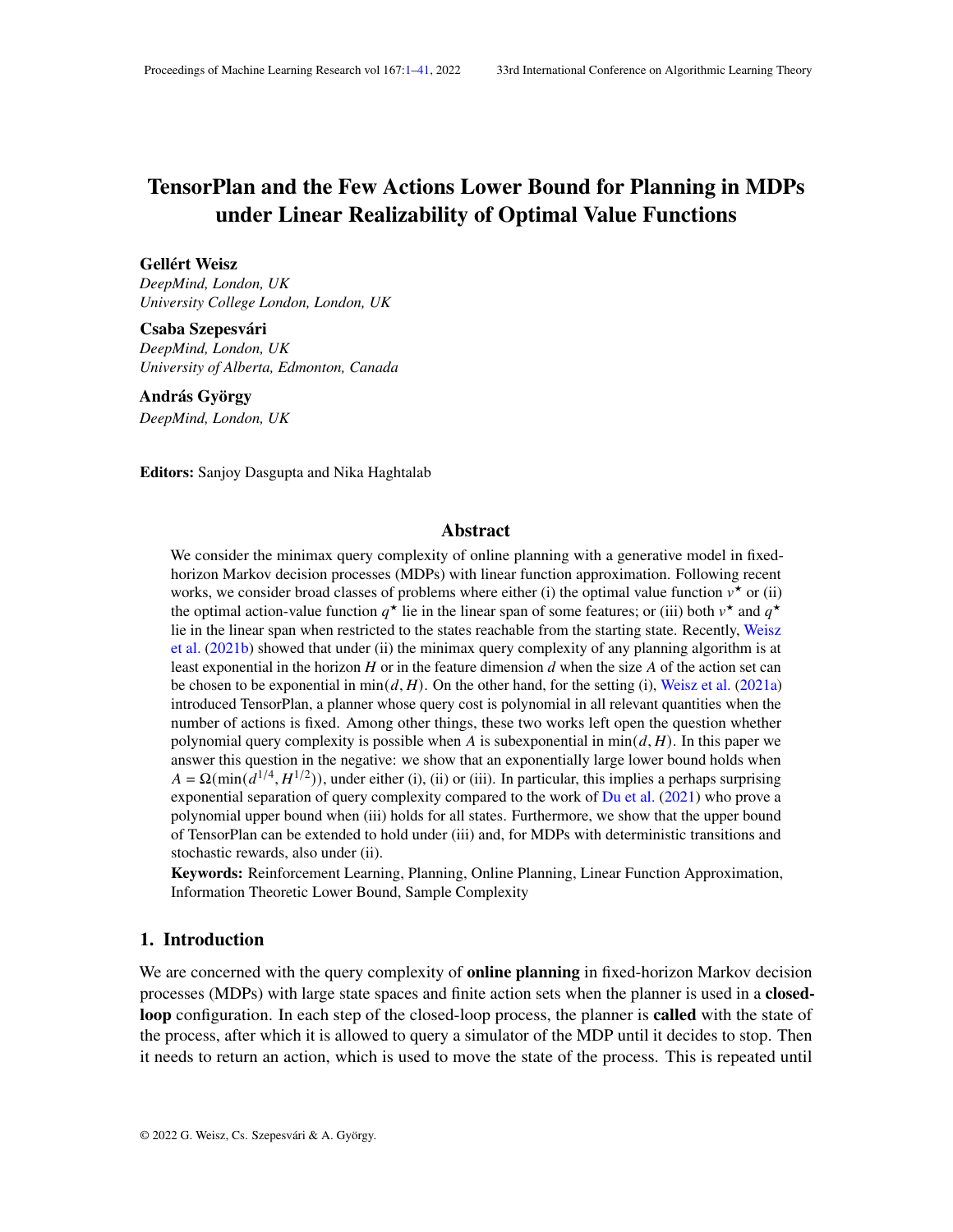the time for the episode runs out. The goal of the planner is to maximize the total expected reward incurred in the episode.

To deal with large state spaces, the planner is helped by giving it access to features (elements of  $\mathbb{R}^d$ , the d-dimensional Euclidean space). The features are associated with the states, but the planner is only given the features of that states that it encounters either in response to a query or when the planner is called with a state. The features are assumed to be such that the optimal value  $v^*(s)$  at any state *s* is equal to the linear combination of the features at the state, where the vector  $\theta^* \in \mathbb{R}^d$ formed by the coefficients is fixed (regardless of the state) but unknown. An MDP together with a feature-map (regardless of whether  $v^*$  is realizable or not) is called a **featurized MDP**. We also consider the analogous case when the linear combination of features, which can now also depend on the actions, gives the optimal action-value function  $q^*$ , as well as the case when the planner has access to two sets of features, one for representing the optimal value function and another one for representing the optimal action-value function.

The model described so far, regardless of which value functions are realizable, is called planning with **local access** as the planner can query the simulator for transitions and associated features only at states previously encountered. We also consider planning with **global access** to the features where the planner is given the set of all the states and associated features in advance (no queries required), and the option to query the simulator for transitions at any state of its choice.

Fix a set of featurized MDPs M and a positive real  $\delta$ . We say that a planner P is  $\delta$ -sound for M if for any  $M \in \mathcal{M}$  and any start state s of the underlying MDP, the total expected value the planner achieves in an episode when used in M from s is at most  $\delta$  worse than the optimal value associated with that start state. The set of  $\delta$ -sound planners for M under the global access (local access) model is denoted by  $\mathcal{P}_{GA}(\mathcal{M}, \delta)$  (respectively, by  $\mathcal{P}_{LA}(\mathcal{M}, \delta)$ ).

A planner's query cost is the worst-case expected number of queries it ever uses in a call. For the global access model and a featurized MDP  $M$  this is denoted by  $q_{GA}(P, M)$ , while for the local access model this is denoted by  $q_{LA}(P, M)$ .

Our main results are concerned with the **minimax query cost** that  $\delta$ -sound planners incur. In particular, for a class of featurized MDPs M and  $\delta > 0$ , we denote by  $C_{GA}^{\star}(M, \delta)$  the minimax query cost (in short, query complexity) of  $\delta$ -sound planners over M given the global access model:

$$
C_{\text{GA}}^{\star}(\mathcal{M}, \delta) = \inf_{P \in \mathcal{P}_{\text{GA}}(\mathcal{M}, \delta)} \sup_{M \in \mathcal{M}} q_{\text{GA}}(P, M).
$$

Similarly, we define

$$
C_{\text{LA}}^{\star}(\mathcal{M}, \delta) = \inf_{P \in \mathcal{P}_{\text{LA}}(\mathcal{M}, \delta)} \sup_{M \in \mathcal{M}} q_{\text{LA}}(P, M).
$$

Local access is more demanding in that any planner that is  $\delta$ -sound for M under the local access model is automatically  $\delta$ -sound for M under the global access model. It follows that

<span id="page-1-0"></span>
$$
C_{\text{GA}}^{\star}(\mathcal{M}, \delta) \le C_{\text{LA}}^{\star}(\mathcal{M}, \delta)
$$
 (1)

no matter the choice of  $M$  and  $\delta$ .

In this paper we are concerned mainly with three classes of featurized MDPs. For  $B \ge 0$  and positive integers  $d, H, A$ , these are defined as follows:

•  $v^*$ -realizable class:  $\mathcal{M}_{B,d,H,A}^{v^*}$  is the class of finite-state-space featurized MDPs with A actions, where the feature-vectors are d-dimensional, the length of the episodes is H. For any  $(M, \varphi)$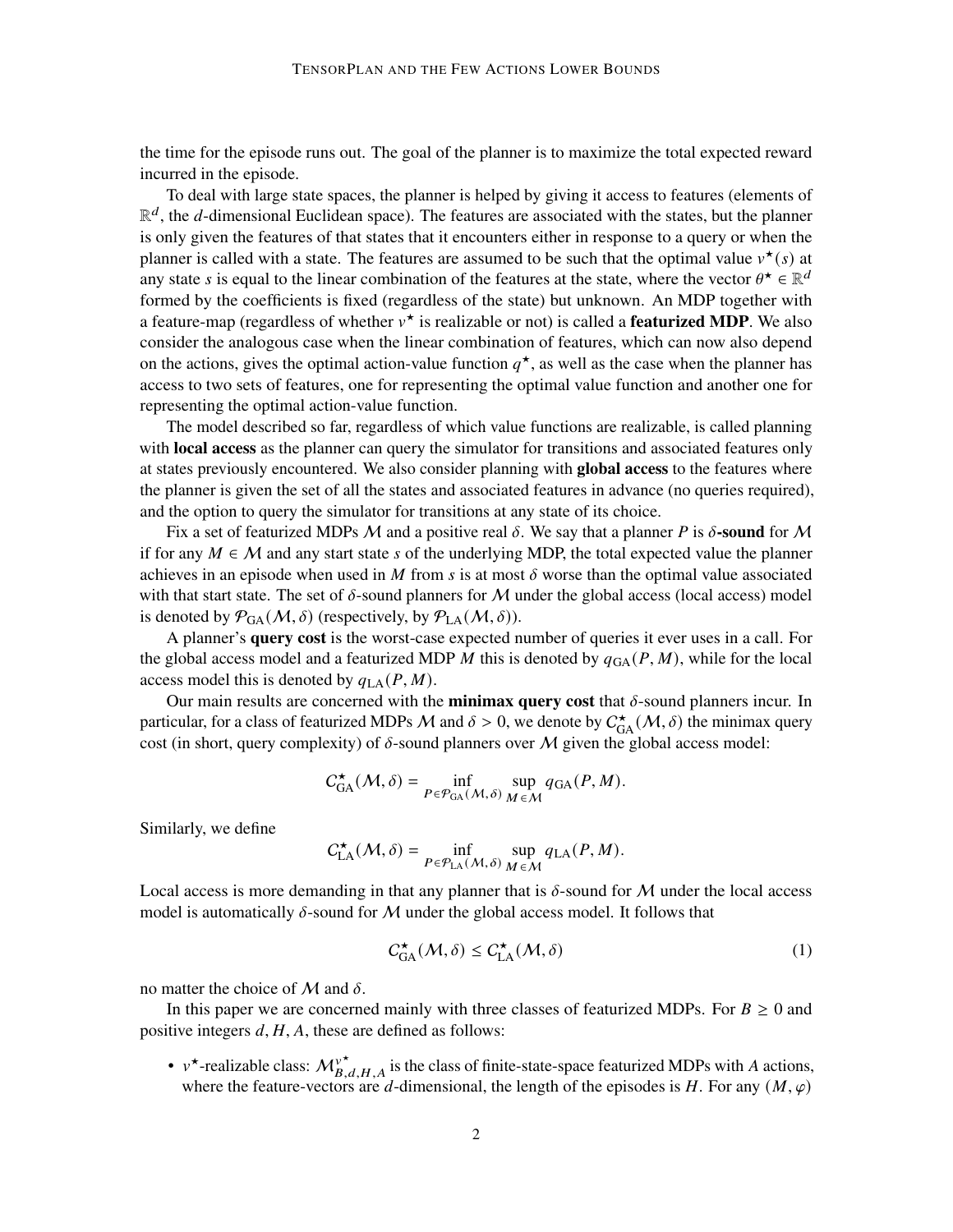in this class,  $M$  is an MDP with some state space  $S$  and random rewards confined to (say) [0, 1], the associated feature-map  $\varphi : \mathcal{S} \to \mathbb{R}^d$  with  $\sup_{s \in \mathcal{S}} ||\varphi(s)||_2 \leq 1$  is such that for some  $\theta^* \in \mathbb{R}^d$  with  $\|\theta^*\|_2 \leq B$ ,  $v_M^*(s) = \varphi(s)^\top \theta^*$  holds for all  $s \in S$  where  $v_M^*$  is the optimal value function in  $M$ .<sup>[1](#page-2-0)</sup>

- $q^*$ -realizable class:  $M_{B,d,H,A}^{q^*}$  is the class of featurized MDPs as above except that here for any  $(M, \varphi)$  in the class, for  $[A] := \{1, \ldots, A\}, \varphi : \mathcal{S} \times [A] \to \mathbb{R}^d$  with  $\sup_{s \in \mathcal{S}, a \in [A]} ||\varphi(s, a)||_2 \leq$ 1 and  $\theta^* \in \mathbb{R}^d$  with  $\|\theta^*\|_2 \leq B$ , we now require that  $q_M^*(s, a) = \varphi(s, a)^\top \theta^*$  holds for all states  $s \in S$  and actions  $a \in [A]$ , where  $q_M^{\star}(s, a)$  is the optimal action-value at  $(s, a)$ .
- Reachable- $v^*/q^*$ -realizable class:  $M_{B,d,H,A}^{v^*/q^*}$  is the class of featurized MDPs as above except that here the MDPs M are associated with two feature-maps,  $\varphi_v : S \to \mathbb{R}^d$  and  $\varphi_q : S \times [A] \to \mathbb{R}^d$  (their 2-norms bounded by 1 as before), and it is assumed that there exists some  $\theta^* \in \mathbb{R}^d$  with  $\|\theta^*\|_2 \leq B$  such that  $v_M^{\star}(s) = \varphi_{\nu}(s)^\top \theta^*$  and  $q_M^{\star}(s, a) = \varphi_q(s, a)^\top \theta^*$ hold for any action  $a$  and any state  $s$  of the MDP that is reachable from the initial states. <sup>[2](#page-2-1)</sup>

Our main results are a lower and an upper bound for the query complexity of planning for  $M$  where  $M$  is one of the above classes. The lower bound is for the case when the number of actions grows polynomially with  $d \wedge H$ , where we define  $a \wedge b := min(a, b)$ :

<span id="page-2-2"></span>**Theorem 1.1** (Lower bound with global access, at least poly( $d \wedge H$ ) actions). *For*  $\delta$ ,  $B$ ,  $d$ ,  $H$  suffi*ciently large,*  $A \ge d^{1/4} \wedge H^{1/2}$ ,

$$
C_{\text{GA}}^{\star}(\mathcal{M} \cap \mathcal{M}^{\text{Pdet}}, \delta) = 2^{\Omega(d^{1/4} \wedge H^{1/2})},
$$

*where* MPdet *is the class of featurized MDPs with deterministic transitions and*

$$
\mathcal{M} \in \big\{\mathcal{M}_{B,d,H,A}^{\nu^\star}, \mathcal{M}_{B,d,H,A}^{q^\star}, \mathcal{M}_{B,d,H,A}^{\nu^\star/q^\star \mathrm{reach}}\big\}\,.
$$

Together with [\(1\)](#page-1-0) this result also gives a lower bound on the query complexity of planning when only local access is available to the featurized MDP.

We also prove a result that provides a polynomial upper bound on the corresponding query complexity for a fixed number of actions.

<span id="page-2-3"></span>**Theorem 1.2** (Upper bound with local access). For  $M \in \{M_{B,d,H,A}^{\nu^*}, M_{B,d,H,A}^{q^*} \cap M^{\text{Pdet}}, M_{B,d,H,A}^{\nu^*/q^* \text{reach}}\},$ *arbitrary positive reals*  $\delta$ ,  $\beta$  *and arbitrary positive integers d, H,* 

$$
C_{\text{LA}}^{\star}(\mathcal{M}, \delta) = O\left(\text{poly}\left(\left(\frac{dH}{\delta}\right)^A, B\right)\right).
$$

The rest of the paper is organized as follows: In the next section, we discuss these result and their relationship to existing work. This is followed by Section [3](#page-6-0) that introduces our notation and gives the precise problem description. The proof of Theorem [1.1](#page-2-2) is presented in Section [4:](#page-10-0) after a brief

<span id="page-2-0"></span><sup>1.</sup> For the sake of simplifying the notation, we assume that the states encode the stage index that the process can be at within an episode and we also add a final absorbing state where all actions incur a zero reward. This allows us to use the total expected reward criterion and thus a notation where the dependence on the stage index of values can be suppressed, and also means that we can talk about the initial states in an MDP.

<span id="page-2-1"></span><sup>2.</sup> It is without loss of generality that we use that same  $\theta^*$  in the inner products that yield  $v_M^*(s)$  and  $q_M^*(s, a)$ : if these parameters are not shared, we can concatenate them with only a factor 2 increase in  $d$  and  $B$ .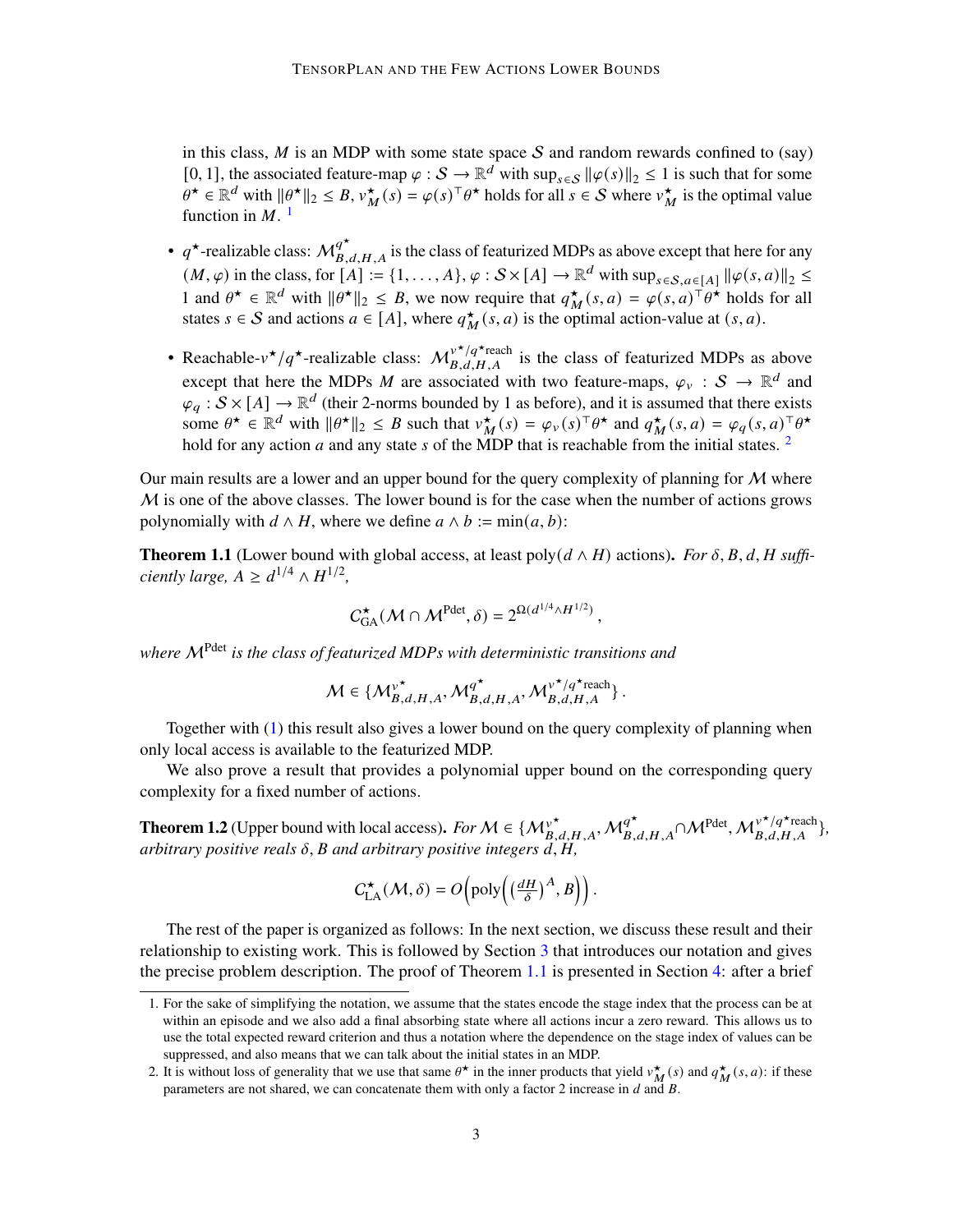intuitive overview in Section [4.1,](#page-10-1) for modularity, a simplified "abstract game" is introduced and is shown to be hard to solve in Section [4.2;](#page-11-0) the remaining proof turns the abstract game into a featurized MDP with a low action count that is similarly hard to solve for a planner; this is summarized in Section [4.3](#page-17-0) before the arguments are presented in detail. Finally, the proof of Theorem [1.2](#page-2-3) is given in Section [5.](#page-31-0)

# 2. Discussion and related works

A great many problems of interest can be formulated as optimal sequential decision making in a stochastic environment. If the model of the environment is given or learned with a sufficient accuracy, one only has to figure out how to use the model to find good actions. This is the problem addressed in planning. An elegant, minimalist approach to describe stochastic controlled environments is to adopt the language of MDPs. The price of simplicity (and thus generality) is that efficient planning in large state-spaces is intractable, a phenomenon pointed out by [\(Bellman,](#page-35-0) [1957\)](#page-35-0) and today informally referred to as Bellman's curse of dimensionality. While dynamic programming methods in MDPs with S states, A actions and a horizon of H can solve the planning problem with poly( $S, A, H$ ) resources [\(Tseng,](#page-36-3) [1990;](#page-36-3) [Ye,](#page-37-0) [2011;](#page-37-0) [Scherrer,](#page-36-4) [2016\)](#page-36-4), in the lack of extra information, the query cost of the easier problem of online planning (Chapter 6 [Mausam and Kolobov,](#page-36-5) [2012\)](#page-36-5) is at least  $\Omega(A^H)$ when the number of states is unbounded [\(Kearns et al.,](#page-36-6) [2002\)](#page-36-6). An intriguing approach to avoid intractability when both  $S$  and  $H$  are large is the use of "function approximation" which promises to empower planners to extrapolate beyond the states that the planner has encountered. This approach has been proposed shortly after MDPs have been introduced when it was observed that in various problems of practical interest, value functions that the dynamic programming algorithms aim to compute can be well approximated with the linear combination of only a few basis functions, which themselves can be guessed by studying the structure of the problem to be solved [\(Bellman et al.,](#page-35-1) [1963;](#page-35-1) [Schweitzer and Seidmann,](#page-36-7) [1985\)](#page-36-7). This raises the question of whether under such a favorable condition a provably efficient planner exist, i.e., whether the curse can be sidestepped.

While this question was arguably one of the main driving forces behind much of the research in operations research and reinforcement learning since the beginnings, most of the early results focused on the case when the function space underlying the features have a certain completeness property when dynamic programming algorithms can be successfully adopted (e.g., [Bertsekas and](#page-35-2) [Tsitsiklis,](#page-35-2) [1996;](#page-36-8) [Tsitsiklis and Van Roy,](#page-36-8) 1996; [Munos,](#page-36-9) [2003,](#page-36-9) [2005;](#page-36-10) Szepesvári and Munos, [2005\)](#page-36-11). For more recent works in this, and some other related directions, see, e.g., [\(Du et al.,](#page-35-3) [2019;](#page-35-3) [Lattimore](#page-36-12) [et al.,](#page-36-12) [2020;](#page-36-12) [Du et al.,](#page-36-2) [2021\)](#page-36-2) and the references therein.

While interesting, these works left open the question of whether efficient planners exist in the case when the function space may lack the completeness property but is still able to represent the optimal value function. The first results in this direction are quite recent [\(Wen and Roy,](#page-37-1) [2013;](#page-37-1) [Weisz](#page-36-0) [et al.,](#page-36-0) [2021b,](#page-36-0)[a;](#page-36-1) [Du et al.,](#page-36-2) [2021\)](#page-36-2). Of these, the closest to our results is a result of [Weisz et al.](#page-36-0) [\(2021b\)](#page-36-0) who proved an exponential lower bound:

<span id="page-3-1"></span>Theorem 2.1 [\(Weisz et al.,](#page-36-0) [2021b,](#page-36-0) Theorem 9, lower bound for exponentially many actions). *For* any  $\delta > 0$  sufficiently small, and H, d, B sufficiently large, if  $A = 2^{\tilde{\Omega}(d \wedge H)}$  then <sup>[3](#page-3-0)</sup>

$$
\underline{C_{\text{GA}}^{\star}(\mathcal{M}_{B,d,H,A}^{q^{\star}} \cap \mathcal{M}^{\text{Pdet}}, \delta)} = 2^{\Omega(d \wedge H)}
$$

.

<span id="page-3-0"></span><sup>3.</sup> Recall that  $a \wedge b = \min(a, b)$ .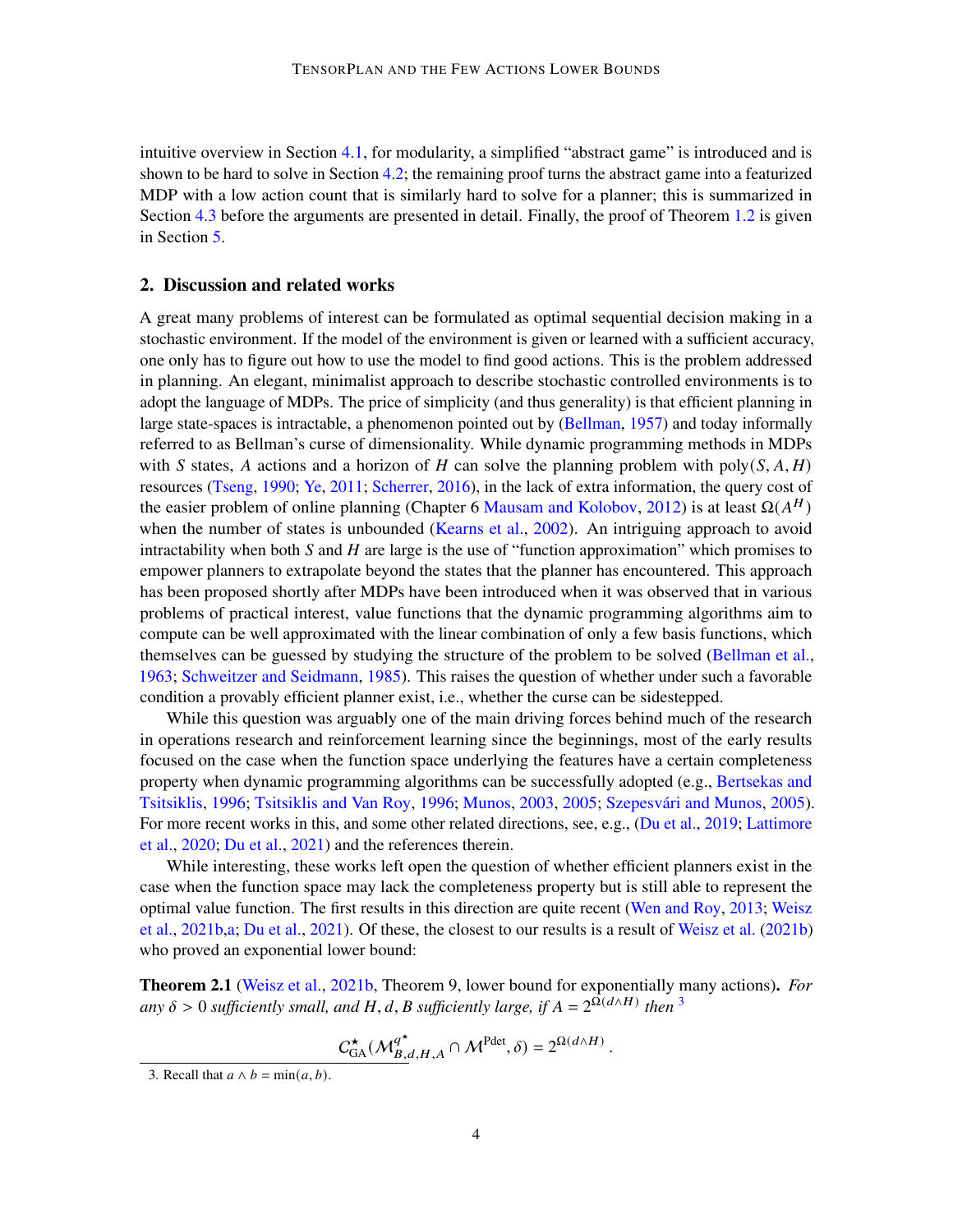According to this result, as long as there are exponentially many actions, planning remains intractable even for featurized MDPs where the features provided realize the optimal action-value function of the associated MDP and even if the MDPs are deterministic. Note that the exponential lower bound in this theorem is nontrivial since the query complexity of finding a good approximation to a function that lies in the span of  $d$  features from input-output examples is polynomial in the number of features regardless the cardinality of the input domain of the function, hence, the intractability in the above result cannot be solely attributed to the presence of a large action set.

# *Thus, an intriguing question is whether planning for the same setting as considered by that of Theorem [2.1](#page-3-1) but with subexponential number of actions is tractable.*

This question is partially answered by Theorem [1.1,](#page-2-2) which states that even with an action count that is polynomial in  $d$  and  $H$ , planning remains intractable for the same class of MDPs. This theorem also extends the result to two additional settings. The remaining problem then is whether planning is tractable when  $2 \le A = o(d^{1/4} \wedge H^{1/2})$ . For a constant number of actions, Theorem [1.2](#page-2-3) answers this question in the positive, though part of this theorem when  $M = M_{B,d,H,A}^{\nu^*}$  has been proved earlier by [Weisz et al.](#page-36-1) [\(2021a\)](#page-36-1) and in fact the proof of Theorem [1.2](#page-2-3) for the remaining two cases follows closely their proof. The importance of these extensions we give here is that they complement the lower bounds we prove. (Sadly, the featurized MDP classes used in these results are incomparable in the sense that we know of no general way of transforming results from one class to another, hence the need for the separate proofs.)

# *Intriguingly, even the new results leave open whether online planning with local access is tractable under* ★ *realizability when the MDPs involved have stochastic transition dynamics and rewards while the number of actions is fixed.*

In fact, even though our upper bound holds generally for the  $v^*$ -realizable and reachable- $v^*/q^*$ realizable classes of MDPs, for the  $q^*$ -realizable class our upper bound only holds for MDPs with deterministic transitions. If in addition to the transitions, the rewards are also deterministic, the result of [Wen and Roy](#page-37-1) [\(2013\)](#page-37-1) can be used to show a polynomial query (and even computational) complexity for online planning with local access. While the compute cost would depend linearly on the number of actions, the number of actions would not even appear in the query cost. (This result can also be proved directly by arguing that the subspace that contains  $q^*$  is either trivial, or a rollout with any action sequence will provide new information that can be used to decrease the dimension of this subspace by one.)

Given that our upper bound is polynomial when the number of actions is fixed, one may speculate that when the number of actions is large, perhaps one should replace each stage of an episode with  $log<sub>2</sub>(A)$  stages, where actions would be chosen by determining their bits one by one, in a sequential fashion. The difficulty then is that this calls for an extension of the state space and a new, suitable feature-map. If one could derive a new, suitable feature-map given the old one and other information available during planning, this would result in a planner with query complexity  $O(poly( $\tilde{d}H \log_2(A)/\delta, B$ )), showing a very mild dependence on the number of actions provided that$  $\overline{d}$ , the dimensionality of the new feature-map can be kept small. Sadly, our lower bound tells us that this **action binarization** approach cannot work when the number of actions is at least  $\Omega(d^{1/4} \wedge H^{1/2})$ .

Recently, the topic of online learning with good features has also seen many new results. As opposed to planning, here there is no simulator that can reset the state, and the only reset possible is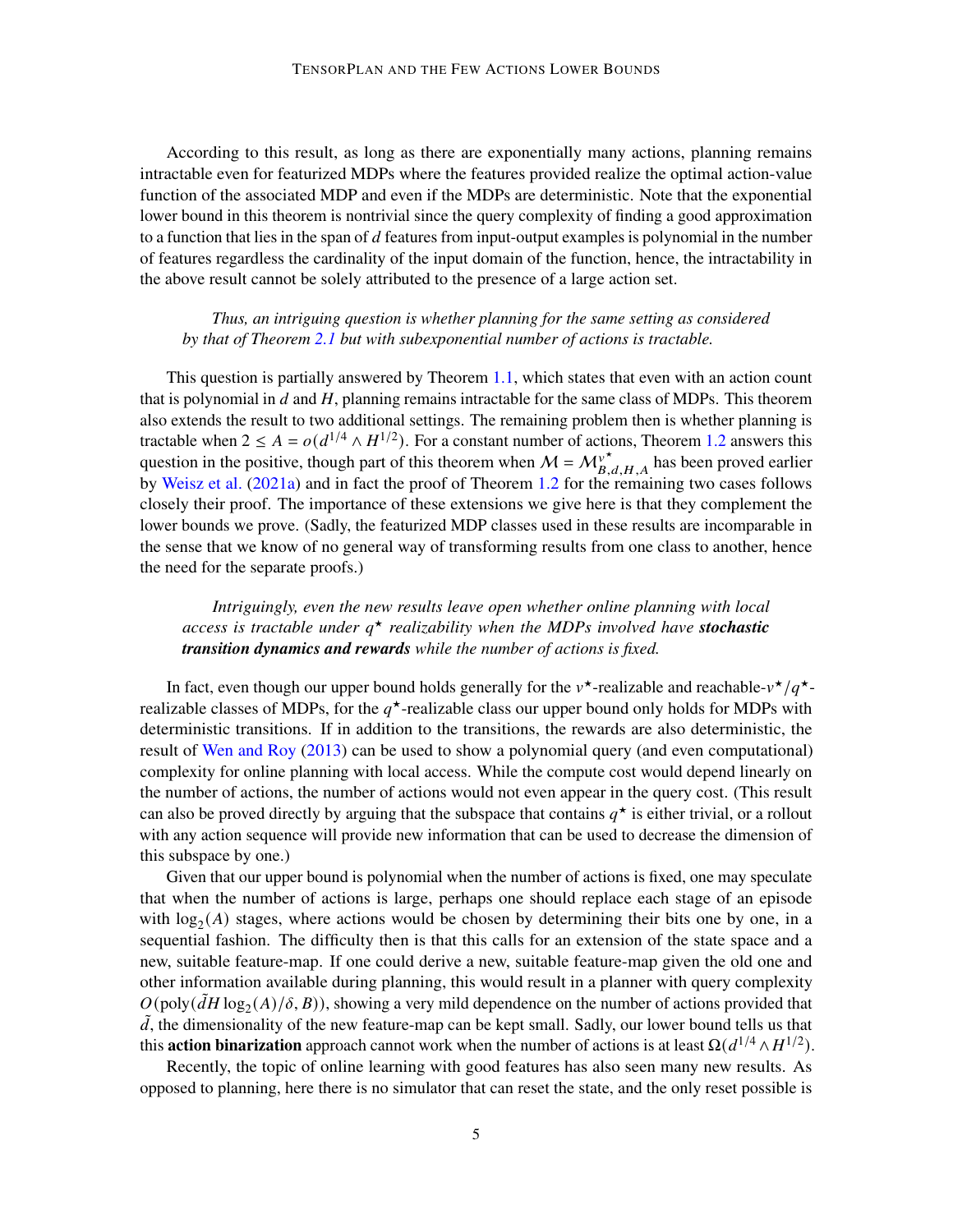<span id="page-5-0"></span>

| Publications                  | Action count                     | <b>MDP</b> class                                                            | $poly(\cdot)$ sample |
|-------------------------------|----------------------------------|-----------------------------------------------------------------------------|----------------------|
|                               |                                  |                                                                             | complexity?          |
| Wen and Roy $(2013)$          | any                              | $\cap M^{\mathrm{det}}$<br>$\mathcal{M}_{B,d,H,A}^q$                        |                      |
| Du et al. (2021)              | any                              | $\binom{v^{\star}/q^{\star}}{B,d,H,A}$                                      |                      |
| Weisz et al. $(2021a)$        | O(1)                             | $\mathcal{A}_{B,d,H,A}$                                                     |                      |
| Weisz et al. $(2021b)$        | $2^{\Omega(d\wedge H)}$          | $\overline{\mathcal{M}}^{q^\star}_{B,d,H,A} \cap \mathcal{M}^{\text{Pdet}}$ | X                    |
| This work                     | $\Omega(d^{1/4} \wedge H^{1/2})$ | $\mathbf{A}_{B,d,H,A}^{\prime} \cap \mathcal{M}^{\text{Pdet}}$              | X                    |
| $\mathbf{H}$ and $\mathbf{H}$ | $\mathbf{u}$                     | $\gamma M^{\overline{\text{Pdet}}}$<br>B,d,H,A                              | X                    |
| $\mathbf{u}$ and $\mathbf{u}$ | $\mathbf{u}$                     | $7q^{\star}$ reach $\cap M^{\text{Pdet}}$                                   | X                    |
| $\mathbf{u} = \mathbf{u}$     | O(1)                             | $\mathcal{A}_{\mathcal{B},d,H,A}\cap \mathcal{M}^{\text{Pdet}}$             |                      |
| $\mathbf{u} = \mathbf{u}$     | $\mathbf{H}$ and $\mathbf{H}$    | d.H.A                                                                       |                      |
| $\mathbf{H}$ and $\mathbf{H}$ | $\mathbf{u}$ and                 | B, d, H, A                                                                  |                      |

Table 1: Comparison of various query complexity results for online planning with global access, and features realizing the optimal value or action-value function. The symbol  $\mathcal{M}^{\text{det}}$  stands for the class of finite MDPs with deterministic transitions and rewards. ✓ indicates the existence of a sound planner with query cost polynomial in relevant parameters (excluding  $S$  and  $A$ );  $\chi$  indicates that such a planner does not exist.

to the start state of the MDP. As such, this is a harder setting than online planning. We would like to emphasize two results in this topic closely related to Theorem [1.2.](#page-2-3) First, the work of [Du et al.](#page-36-2) [\(2021\)](#page-36-2) implies that as long as all the features are given in advance (as in global access), regardless the number of actions A, the class  $M_{B,d,H,A}^{\nu^* / q^*}$  enjoys a minimax query complexity of order poly(B, d, H). For this result, we define the class  $M_{B,d,H,A}^{v^*/q^*}$  like the class  $M_{B,d,H,A}^{v^*/q^*}$ , except that realizability is required to hold over the **entire state-space**, and not only for states reachable from the initial states. Note that while according to Theorem [1.1,](#page-2-2) online planning with global (and thus also local) access over  $M_{B,d,H,A}^{\nu^*/q^*}$  is **intractable**, the result just mentioned implies that online planning with **global** access over  $M_{B,d,H,A}^{\nu^*/q^*}$  is **tractable**. Thus, while it is immediate from the definitions that

$$
{\mathcal M}_{B,d,H,A}^{\nu^\star/q^\star} \subset {\mathcal M}_{B,d,H,A}^{\nu^\star/q^\star \text{reach}},
$$

the two results together imply that the class on the right-hand side (RHS) is substantially larger than the one on the left-hand side (LHS). However, this difference disappears if in addition to the feature-maps, the planner working with the class on the RHS is also provided with the reachable subset of the state-space. Indeed, in this case, the MDP that the planner works with can be redefined by removing all the unreachable states, leaving a featurized MDP that belongs to the class on the LHS. The two results together thus indicate that this extra piece of knowledge is hard to obtain. Indeed, as this information is not provided in the local access model when the state space is redefined to reachable states only, Theorem [1.1](#page-2-2) implies that online learning with **local access** is **intractable**, which proves the first exponential information theoretic separation result between local and global access that the authors are aware of (cf. [Du et al.,](#page-36-2) [2021\)](#page-36-2).

The fact that the set of reachable states is hard to obtain should not be too surprising. In robotics and many other problems the reachable part of the state space is known to have a fairly complicated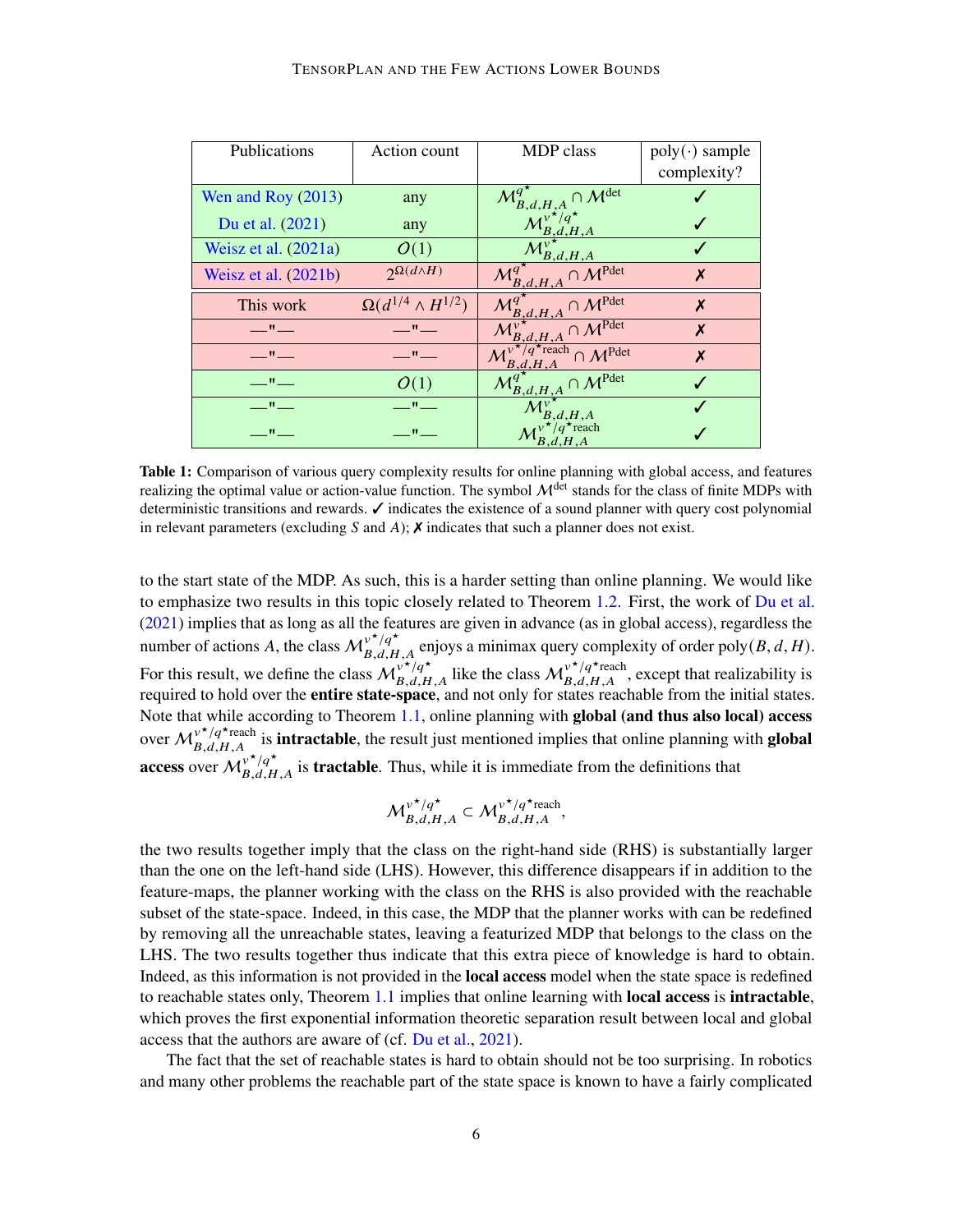geometry. In such applications, assuming that the features describe the value functions over the whole state space means that they encode the complicated shape of these reachable sets, as well. As this looks difficult to achieve, the class that requires realizability only for reachable states appears more attractive even though for this class, per our lower bound, tractability only holds when the number of actions is relatively small. For convenience, we summarize the results discussed so far in Table [1.](#page-5-0)

The second result of interest in online learning with good features is due to [Wang et al.](#page-36-13) [\(2021\)](#page-36-13), who gave an exponential lower bound in the flavor of Theorem [2.1](#page-3-1) by adapting the hard MDP construction of [Weisz et al.](#page-36-0) [\(2021b\)](#page-36-0) to satisfy a **constant suboptimality gap** between the action values of the best and second-best actions for all states. Instead of exponentially downscaling the values in the more advanced stages, such a result is possible by implementing this reduction effect through zero-reward transitions to the episode-over stage, such that the probability of reaching an advanced stage (instead of the value at such a stage) is exponentially small. While this does not lead to a hardness result in our online planning setup (at least under global access, see e.g., [Du](#page-35-3) [et al.,](#page-35-3) [2019\)](#page-35-3), but we note that we expect similar modifications to the hard MDP class underlying our Theorem [1.1](#page-2-2) to lead to a similar, constant suboptimality gap version of the theorem in the online learning case.

At this stage, the reader may also wonder about the limitations of the present work. For example, we restricted the MDPs to those that have finite state spaces. As it turns out, this was done only for the sake of convenience: on the one hand, the lower bounds are not impacted by this restriction, while, on the other hand, the upper bounds go through with no change to the proofs apart from the occasional need to switch to a more technical, measure-theoretic language. Similar comments apply to our MDP model which assumes that the same number of actions is available at all states, or changing the problem to allow misspecification errors (when the features can only represent the target functions only with some positive error). If one allows for such misspecification errors, the misspecification level  $\eta$  (measured by the maximum norm) will put a lower bound on the suboptimality gap  $\delta$  that the planner can achieve. The argument of [Weisz et al.](#page-36-1) [\(2021a\)](#page-36-1) can be used in this case and gives that with a polynomial query complexity, one can achieve suboptimality gaps of magnitude  $\delta = \Omega(\text{poly}(H, d))\eta^{1/A})$ . While (similarly) the upper bound of Theorem [1.2](#page-2-3) can be adapted to the infinite-horizon discounted MDP setting using the arguments of [Weisz et al.](#page-36-1) [\(2021a\)](#page-36-1), a more significant limitation of our lower bound (Theorem [1.1\)](#page-2-2) is that it does not immediately apply to the discounted setting, even though the lower bound of [Weisz et al.](#page-36-0) [\(2021b\)](#page-36-0) (with exponentially many actions) does. Indeed, the linear structure of our MDP construction relies on the rewards counting towards  $v^*$  and  $q^*$  with the same weight if they are delayed by a few steps. The final limitation is that the results do not apply to problems where a controller is needed to work based on only features of the state. This is due to the limitation of the online planning protocol that requires state information to be passed to the planner (in addition to the features of the state). For settings like this, global planning, which directly aims for arriving at a policy that depends on the states only through the features, is more suitable.

### <span id="page-6-0"></span>3. Notation and problem setup

The purpose of this section is to introduce the notation we use and the necessary definitions that will allow us to precisely formulate the problems we study. We start with the notation. This is followed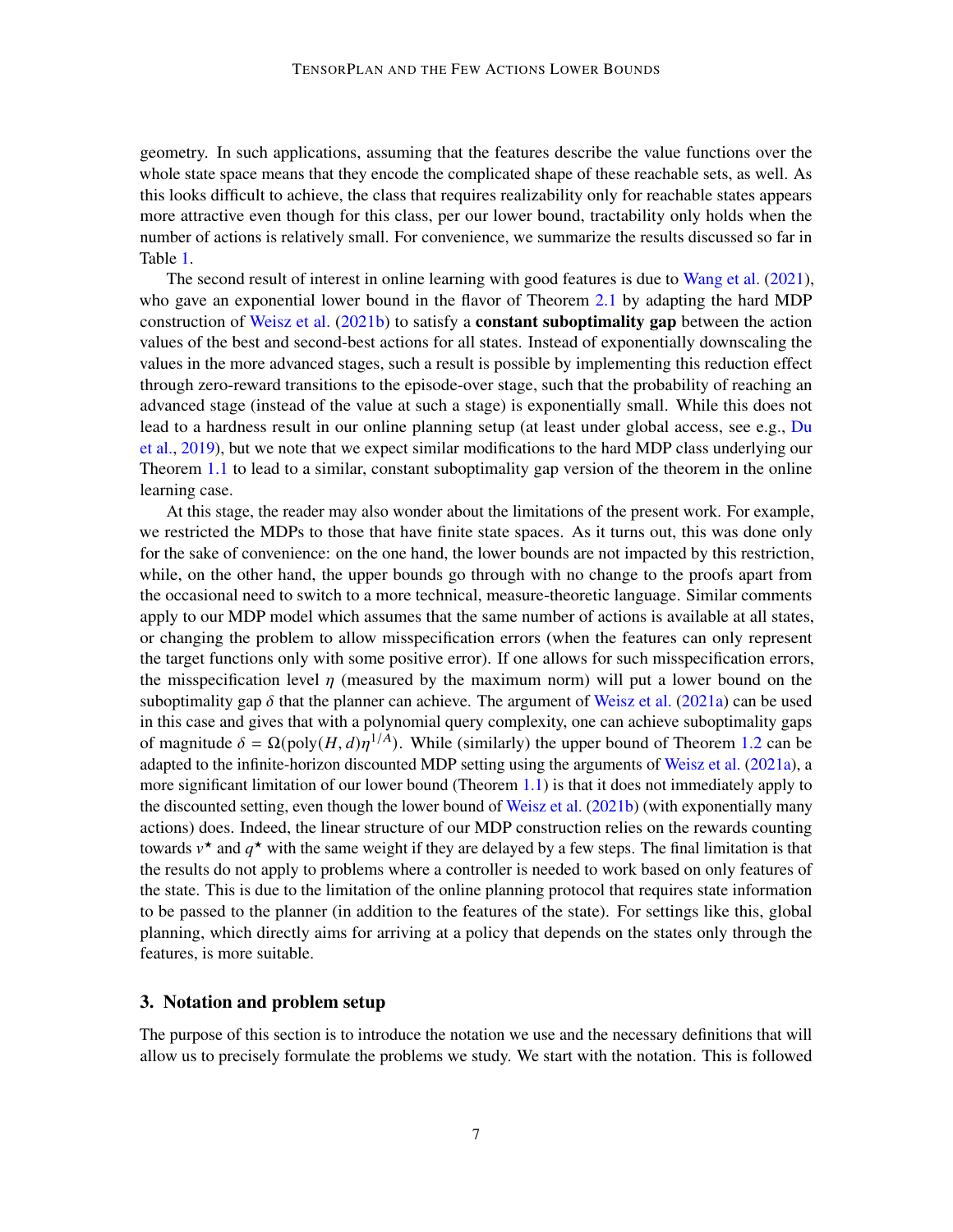by a quick review of definitions and basic concepts concerning MDPs. The section will be closed by describing the planning problems considered.

#### 3.1. Notation

Let  $\mathbb{N}_+ = \{1, 2, \dots\}$  be the set of positive integers, and  $\mathbb{N} = \{0\} \cup \mathbb{N}_+$ . Let R denote the set of real numbers,  $B_d(r) = \{x \in \mathbb{R}^d : ||x||_2 \le r\}$  the d-dimensional ball of radius r, and let  $[i] = \{1, ..., i\}$ be the set of integers from 1 to *i* for an integer  $i \in \mathbb{N}_+$ . For  $i, j \in \mathbb{N}$ , we use  $[i : j] = \{i, i+1, \ldots, j\}$ if  $i \le j$ , and  $[i : j] = \{\}$  otherwise. For vectors a and b of compatible sizes,  $\langle a, b \rangle = a^T b$  denotes their inner product. For a True or False statement  $X$  (possibly depending on random variables), let I{X} take 1 if X is True, and 0 otherwise. Let  $a \wedge b = \min(a, b)$  and  $a \vee b = \max(a, b)$ . For an event E, let  $E^C$  denote its complementary event. Let () denote the empty sequence.

#### 3.2. Episodic Markov decision processes with bounded rewards

A **Markov decision process (MDP)** is defined by a tuple  $M = (S, \mathcal{A}, Q)$  of states, actions, and a transition-reward-kernel, respectively. The structure  $M$  defines a discrete time sequential decision making problem where in time step  $t = 0, 1, \ldots$ , an environment responds to an action  $A_t \in \mathcal{A}$ ) of an agent by transitioning from its current state  $S_t$  ( $\in S$ ) to a new random state  $S_{t+1}$  ( $\in S$ ) while also generating a random reward  $R_{t+1} \in \mathbb{R}$  so that the distribution of  $(R_{t+1}, S_{t+1})$  given  $S_0, A_0, R_1, S_1, \ldots, A_{t-1}, R_t, S_t, A_t$  is given by  $Q(\cdot | S_t, A_t)$  regardless of the history before  $S_t, A_t$ . Formally,  $Q$  is a probability kernel from state-action pairs to reward-state pairs. For simplicity, it is assumed that  $R_{t+1}$  above is supported in [0, 1].

To simplify the presentation, we assume that the state space is finite. As noted beforehand, the definitions and results can be naturally translated to infinite state spaces. Similarly, assume that the set of actions is finite and  $\mathcal{A} = [A]$  for some integer A.

In this work we focus on the fixed-horizon undiscounted total expected reward objective. Denoting the horizon by  $H$ , under this objective, the goal is to find a **policy**, a way of choosing actions given the past, such that the total expected reward over  $H$  steps is maximized regardless of the initial state of the process. (Formally, a policy is a stochastic kernel from histories to actions.) The  $H$  steps of the process is also called an **episode**. As it is well known, the optimal policy, which maximizes the stated objective, depends on the number of steps left before the episode finishes. In this work, we will use an equivalent formulation which avoids this dependence. In this formulation, only the first H rewards can be non-zero, while the process continues indefinitely and the objective is changed to the total undiscounted expected reward. To emulate the fixed-horizon setting, one can then create  $H$  disjoint copies of the state space, each corresponding to one step of the process while copying the transition structure to transition from one copy to the next one, and add an extra state  $(\perp)$ such that after  $H$  steps this state is reached from which point this state is never left while the reward incurred remains zero regardless of the actions taken. This is summarized below:

<span id="page-7-0"></span>**Assumption 3.1** (Fixed-horizon MDP). *The state space* S *satisfies*  $S = \bigcup_{h=0}^{H} S_h$  *with*  $S_H = \{\perp\}$ *and* Q is such that for any  $s \in S_h$ ,  $h \in [0 : H - 1]$  and  $a \in \mathcal{A}$ ,  $Q(\cdot | s, a)$  is supported on  $[0, 1] \times (\{\perp\} \cup S_{h+1})$ *, while for*  $h = H$ *, this support is*  $\{0\} \times S_H = \{0\} \times \{\perp\}$ *. In particular, the sets*  ${S_h}_{h \in [0:H]}$  are pairwise disjoint.

Thanks to this assumption, when writing definitions, we consider the infinite horizon total expected reward criterion. This criterion assigns to a policy  $\pi$  used in MDP  $M$  from initial state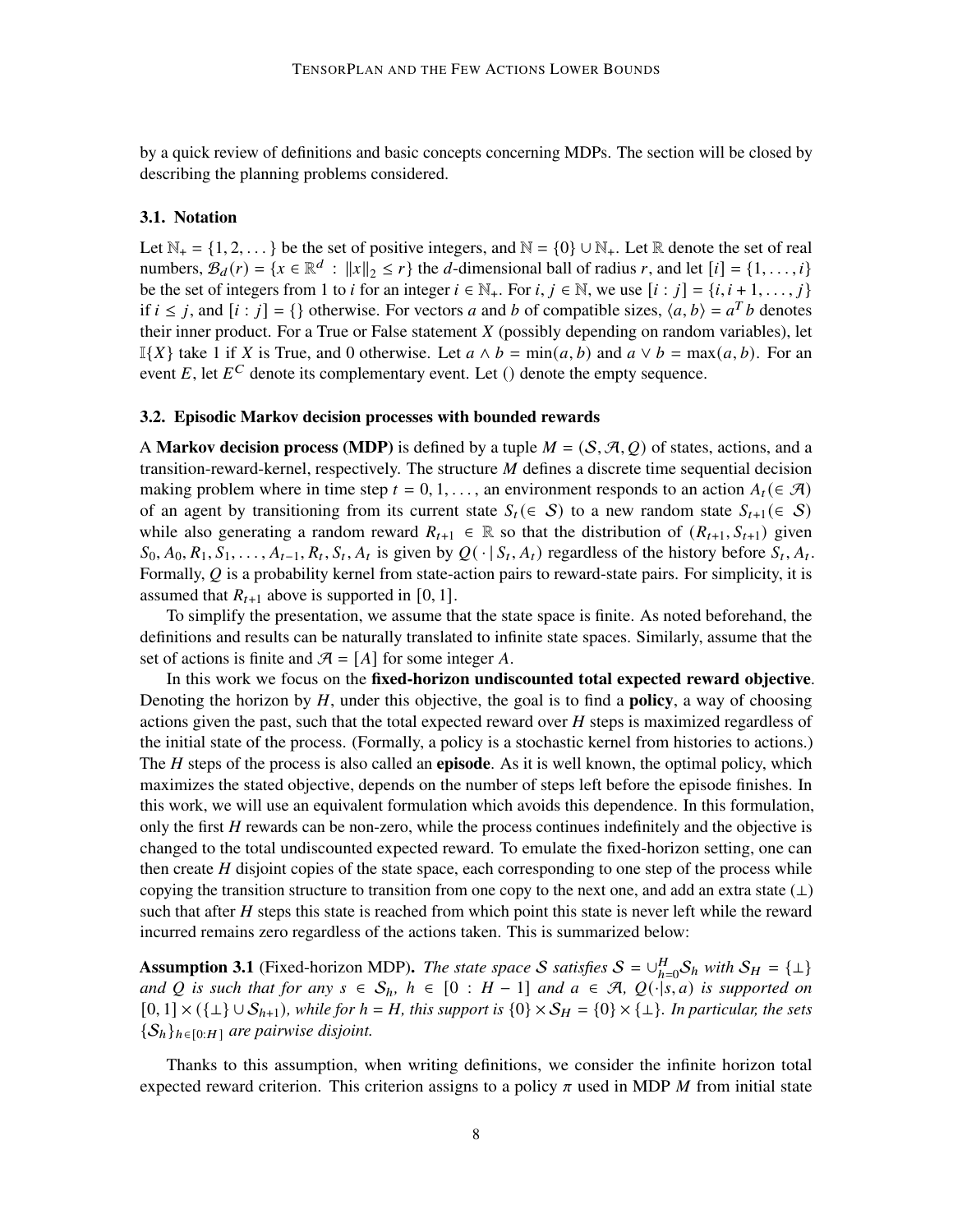$s \in S$  the value  $v^{\pi}(s)$ , which is defined as

$$
\nu^{\pi}(s) = \mathbb{E}_{M,s}^{\pi} \left[ \sum_{t=0}^{\infty} R_{t+1} \right]. \tag{2}
$$

Here  $\mathbb{E}_{M,s}^{\pi}$  is the expectation corresponding to the probability distribution  $\mathbb{P}_{M,s}^{\pi}$  over trajectories of infinite length composed of state-action-reward triplets where this probability distribution arises from using policy  $\pi$  in every step, with the first state fixed to s, while next states and rewards are generated according to  $Q$ . Under our assumption the value of any policy in any state is well-defined. The value, obviously, depends on  $M$ , but to minimize clutter this dependence is suppressed. We will also need the action-value function of a policy. This is defined similarly as above, except that one fixes both the initial state and the initial action. Thus, for  $(s, a) \in S \times \mathcal{A}$ ,

$$
q^{\pi}(s, a) = \mathbb{E}_{M, s, a}^{\pi} \left[ \sum_{t=0}^{\infty} R_{t+1} \right]. \tag{3}
$$

where  $\mathbb{E}_{M,s,a}^{\pi}$  is the expectation corresponding to the probability distribution  $\mathbb{P}_{M,s,a}^{\pi}$  over the trajectories as before, except that this time the first state-action pair is fixed to  $(s, a)$  instead of just fixing the first state to s. Note that under Assumption [3.1,](#page-7-0) both  $v^{\pi}$  (mapping states to reals, the **value** function of  $\pi$ ) and  $q^{\pi}$  (mapping state-action pairs to reals, the **action-value function of**  $\pi$ ) are well defined and take values in  $[0, H]$  and the infinite sums can be truncated after stage  $H$ .

Define  $v^* : S \to \mathbb{R}$  and  $q^* : S \times \mathcal{A} \to \mathbb{R}$ , the **optimal value** and, respectively, **optimal** action-value function as

$$
v^{\star}(s) = \sup_{\pi} v^{\pi}(s), \qquad q^{\star}(s, a) = \sup_{\pi} q^{\pi}(s), \qquad s \in S, a \in \mathcal{A}.
$$
 (4)

A policy  $\pi$  is said to be optimal if  $v^* = v^{\pi}$ . It is well known that in our setting an optimal policy always exists and in fact the policy that uses any maximizer of  $q^*(s, \cdot)$  when the state  $S_t$  is s is an optimal policy. This policy, as the choice of the action only depends on the last state, is called memoryless. Since the choice is also deterministic, the policy is also **deterministic**. A deterministic memoryless policy can be concisely given as a map from states to actions. By slightly abusing notation, in what follows, we will identify such policies with such maps and write  $\pi : S \to \mathcal{A}$  to denote a memoryless deterministic policy. Given such a policy  $\pi : S \to \mathcal{A}$ , its value functions  $v^{\pi}$ and  $q^{\pi}$  satisfy the following equations:

<span id="page-8-0"></span>
$$
v^{\pi}(s) = q^{\pi}(s, \pi(s)), \qquad (5)
$$

$$
q^{\pi}(s, a) = r(s, a) + \sum_{s' \in S} P(s'|s, a) v^{\pi}(s'), \qquad s \in S, a \in \mathcal{A}, \qquad (6)
$$

where  $P(s'|s, a)$ , derived from the transition kernel Q, is the probability of arriving at state s' when the process is in state s and action a is taken while  $r(s, a)$  is the expected reward along this transition. Formally,  $P(s'|s, a) = Q([0, 1] \times \{s'\}|s, a)$  and  $r(s, a) = \int_{[0, 1] \times S} r dQ(r, s'|s, a)$ . The coupled equations [\(6\)](#page-8-0) are known as the Bellman equations for  $\pi$  [\(Puterman,](#page-36-14) [1994\)](#page-36-14).

Oftentimes in MDPs the rewards and the next states are independently chosen. In this case,  $Q(\cdot|s, a)$  takes the form of the "product" of a probability kernel R mapping state-action pairs to  $[0, 1]$  and the probability kernel  $P$  mapping state-action pairs to states. In some constructions below, we will thus specify an MDP with the help of two such kernels.

When the dependence of  $v^{\pi}$ ,  $v^{\star}$ , or  $q^{\star}$  on M is important, we will put M in the index of these symbols. For example, for a policy  $\pi$  for M, we will write  $v_M^{\pi}$  to denote its value function in M.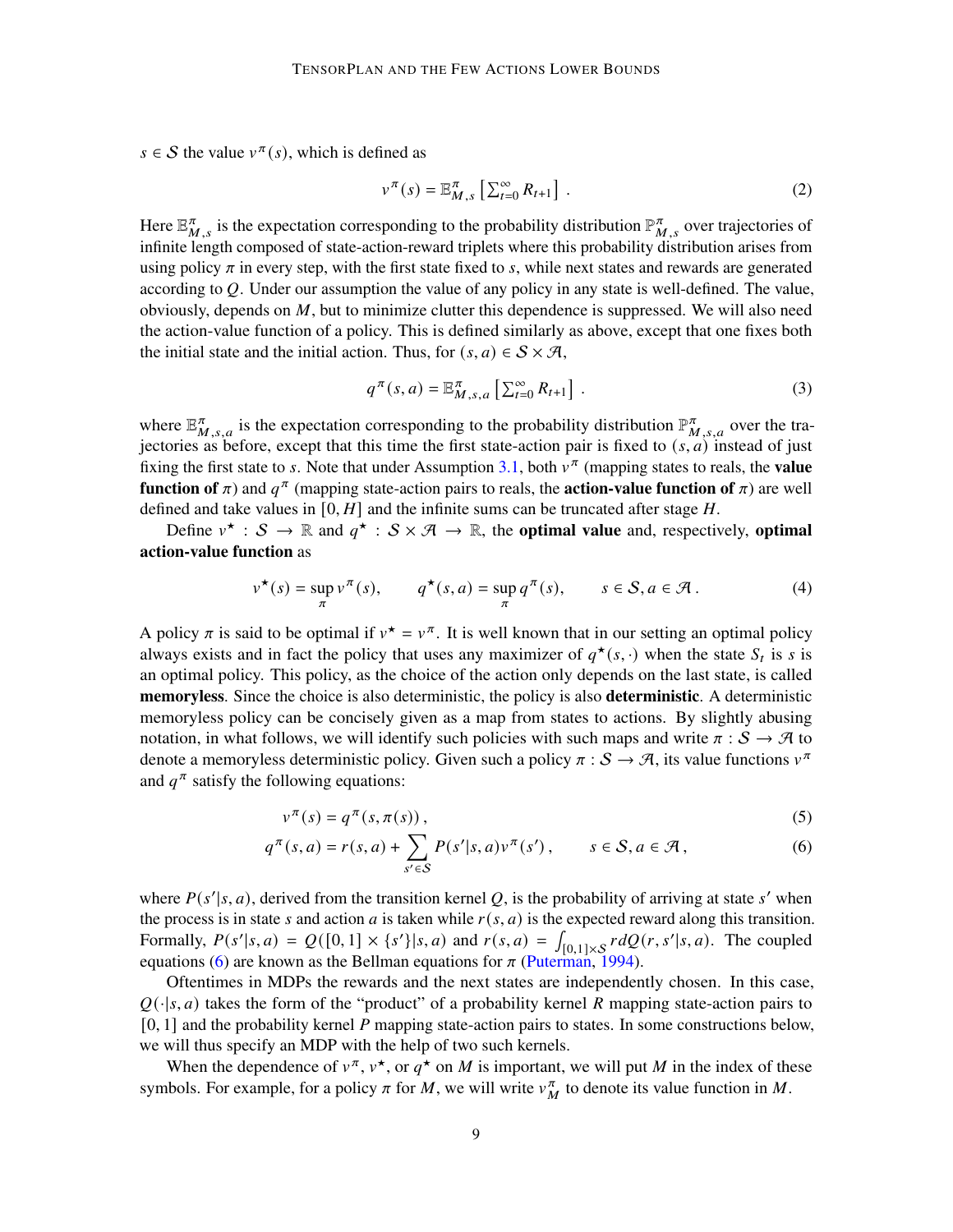#### <span id="page-9-0"></span>3.3. Online planning with featurized MDPs

The purpose of this section is to make the earlier definitions more formal. While we repeat some of the definitions (in a more precise way) from the introduction, to avoid unnecessary duplications, some definitions (e.g., the definitions of featurized MDPs) are not repeated.

As described in the introduction, in **online planning** a planner is used in a closed-loop configuration. In our *H*-horizon setting, given an MDP  $M = (S, \mathcal{A}, Q)$  satisfying Assumption [3.1,](#page-7-0) in step  $t \in [0 : H - 1]$  of using the planner, the planner is given access to state  $S_t$  of the process. By convention,  $S_0 \in S_0$  and thus we also have  $S_t \in S_t$ , for every t, where  $(S_h)_{0 \le h \le H}$  is the decomposition of S from Assumption [3.1.](#page-7-0) The planner is given access to a **simulation oracle** that can be queried with state action pairs  $(s, a) \in S \times \mathcal{A}$ , to which the oracle responds with a reward-state pair  $(R', S')$ generated from  $Q$ :

$$
(R',S')\sim Q(\cdot|s,a).
$$

The planner is given the freedom to decide which queries and how many of them to use whenever it is called. Eventually, the planner needs to stop querying and return an action  $A_t \in \mathcal{A}$ , which is then used to generate the next state in  $M$  and an associated reward:

$$
(R_{t+1},S_{t+1})\sim Q(\cdot|S_t,A_t).
$$

When used in an MDP M, a planner induces a policy  $\pi_M$ . Note that  $\pi_M$  is a stochastic policy (possibly history-dependent, if the planner saves information between its calls), where the stochasticity comes from the randomness of the entire planner-oracle interaction (and possibly some independent randomization). As such,  $\pi$  itself is not a random element. The goal of planner design is to find planners that induce near-optimal policies for large classes of MDPs while controlling the total computational cost of planning. Formally, a **planner is**  $\delta$ -**sound** for class M if for any  $M = (\cup_h \mathcal{S}_h, \mathcal{A}, Q) \in \mathcal{M}$  and any  $s_0 \in \mathcal{S}_0$ , if the planner is used in M while  $S_0 = s_0$ , it holds that  $\mathbb{E}[\sum_{t=1}^{H} R_t | S_0 = s_0] \geq v_M^{\star}(s_0) - \delta$ , or, equivalently,

$$
v_M^{\pi_M}(s_0) \ge v_M^{\star}(s_0) - \delta.
$$

Above,  $\mathbb E$  is the expectation operator induced by the probability measure  $\mathbb P$  induced by the interconnection of the planner with the simulation oracle of  $M$  and MDP  $M$  over the interaction sequences that contain all information that flows between the planner, the simulation oracle and the MDP. As all queries involve a computation step, a lower bound on the compute cost of planning is the **query cost**, which is defined as the expected number of queries that the planner uses in a planning step (or call). For a planner and MDP, the maximal query cost over all possible calls to the planner is the worst-case query cost of using the planner on the MDP. The notion is naturally extended to the concept of query complexity of classes of MDPs by again taking the worst-case over the possible MDPs in the class.

In the special case when the planner is given access to the state space (and feature-map) of the MDP and can thus call the simulator at any state of the MDP, the problem described so far is known as (online) planning with a **generative model**, or **global access**. As opposed to this, if the planner is not given access to the state space (or the feature-map) and can only query the simulator at states that it has encountered beforehand, we say that the planner has **local access** only to the simulator.

When interacting with a featurized MDP ( $M, \varphi$ <sub>v</sub>) in the local access model, with, say, state features (i.e.,  $\varphi_v : S \to \mathbb{R}^d$ , where  $M = (S, \mathcal{A}, Q)$ ), in step t of the planning process, the planner is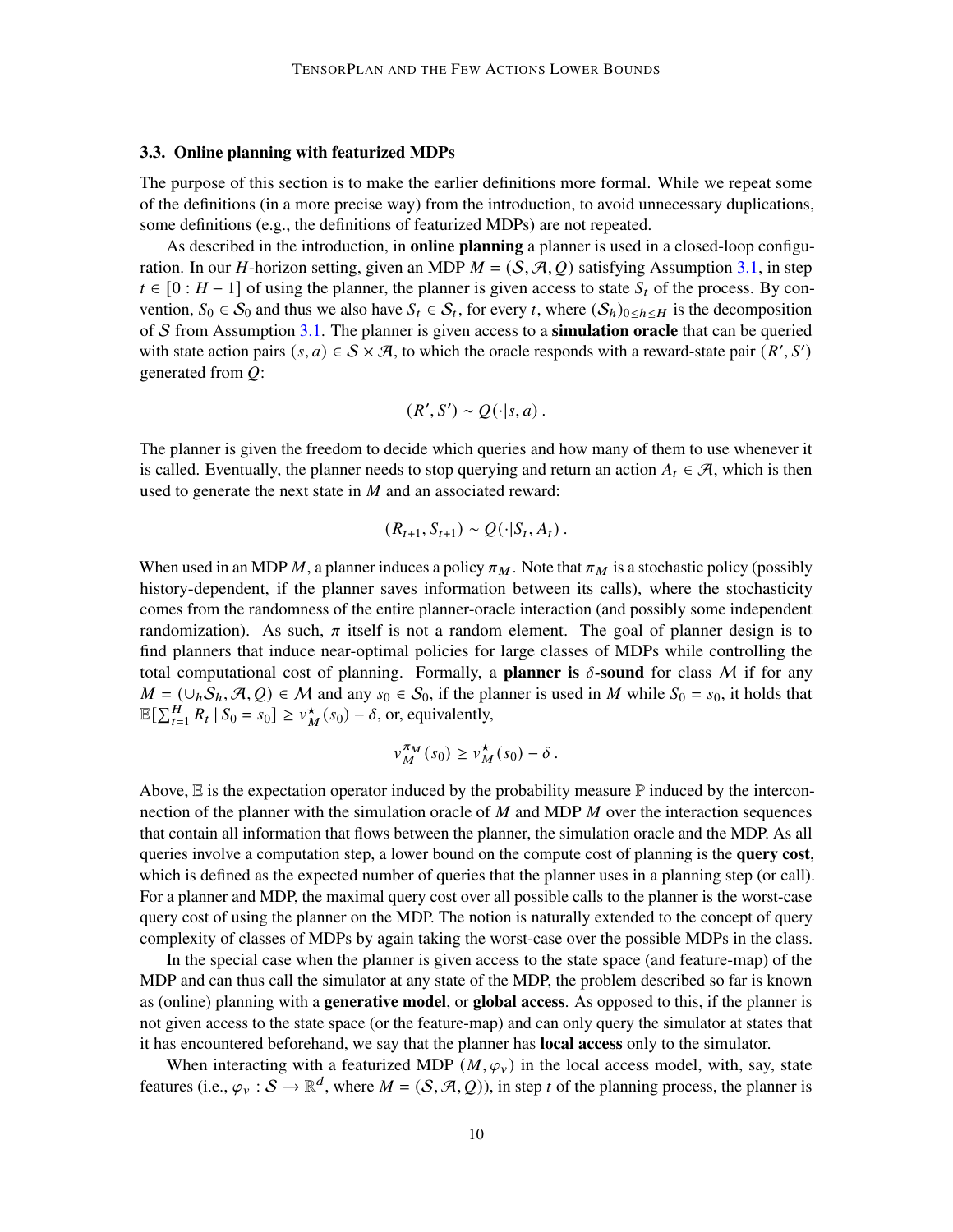called with  $(S_t, \varphi_v(S_t))$ , while the simulation oracle returns

$$
(R', S', \varphi_v(S')) \sim Q(\cdot | s, a)
$$

when queried with  $(s, a)$ . In an alternate problem setting if the features are defined over state-action pairs, i.e., the planner interacts with a featurized MDP of the form  $(M, \varphi_q)$  with  $\varphi_q : S \times \mathcal{A} \to \mathbb{R}^d$ , in step t of the planning process, the planner is called with  $(S_t, \varphi_q(S_t), (\varphi_q(S_t, a))_{a \in \mathcal{A}})$ , while the simulation oracle returns

$$
(R', S', (\varphi_q(S', a))_{a \in \mathcal{A}}) \sim Q(\cdot | s, a)
$$

when queried with  $(s, a)$ . When the setting is such that both state and state-action features are available, the interaction is modified accordingly to include both types of features. The definitions of query cost and soundness remain the same for these settings.

# <span id="page-10-0"></span>4. Lower bound (the proof of Theorem [1.1\)](#page-2-2)

In this section we give the proof of Theorem [1.1.](#page-2-2) We start by introducing the high level ideas underlying the proof.

### <span id="page-10-1"></span>4.1. Overview

We prove the lower bound by designing a class of MDPs where by traversing the MDP, the agent effectively has to pick corners of a  $p$ -dimensional hypercube, in sequence, until either  $K$  picks were made or a pick was sufficiently close to the secret "solution" corner  $w^*$ . Here,  $p \approx H^{1/2} \wedge d^{1/4}$ (large if both H and d are large) and  $K \approx H/p$  (large if H is large). If the agent picks a corner close to the solution, the episode is effectively terminated and the agent receives the highest possible reward achievable from that state. Otherwise, the agent's next pick has to substantially differ from the previously picked corner. After each choice, the highest reward achievable shrinks by a penalty factor that is governed by how different the subsequent picks are: picking dissimilar corners results in a larger penalty (i.e., a smaller penalty factor). Since subsequent picks need to be substantially different, this means that  $q^*$  (or  $v^*$ ) reduces at an exponential rate throughout the episode until a guess is sufficiently close to the solution or all  $K$  picks are exhausted, in which case the agent receives a Bernoulli reward with expectation  $exp(-\Omega(K))$ . Without additional information, guessing sufficiently close to the solution is a needle-in-a-haystack problem with an exponentially large haystack: with probability above (say) 3/4, the secret corner will not be found within  $exp(\Omega(p))$ guesses. Additional information is not provided to the agent as long as the final reward is 0. Since the probability that this Bernoulli outcome is identically zero for the first  $exp(\Omega(K))$  guesses can be made to be 3/4 or larger, if a planner uses at most  $exp(\Omega(p \wedge K))$  guesses, with probability at least 1/2, neither blind guessing nor the Bernoulli outcomes will lead to success. Thus, in expectation, any sound planner has to query more than  $exp(\Omega(p \wedge K))$  times.

To achieve realizability of  $q^*$  (or  $v^*$ ), it is sufficient if the value of the optimal policy is a low-order polynomial of the  $p$ -dimensional secret solution at any state in the MDP. To achieve this, the mechanics of choosing a guess and the penalty factor are carefully chosen in such a way that the optimal policy has a simple "greedy" structure that moves any guess as close as possible to the solution. The value of this greedy optimal policy is then proved to be a 4<sup>th</sup>-order polynomial of  $w^*$ , which gives rise to a  $d \approx p^4$  dimensional feature-map that can realize the optimal values.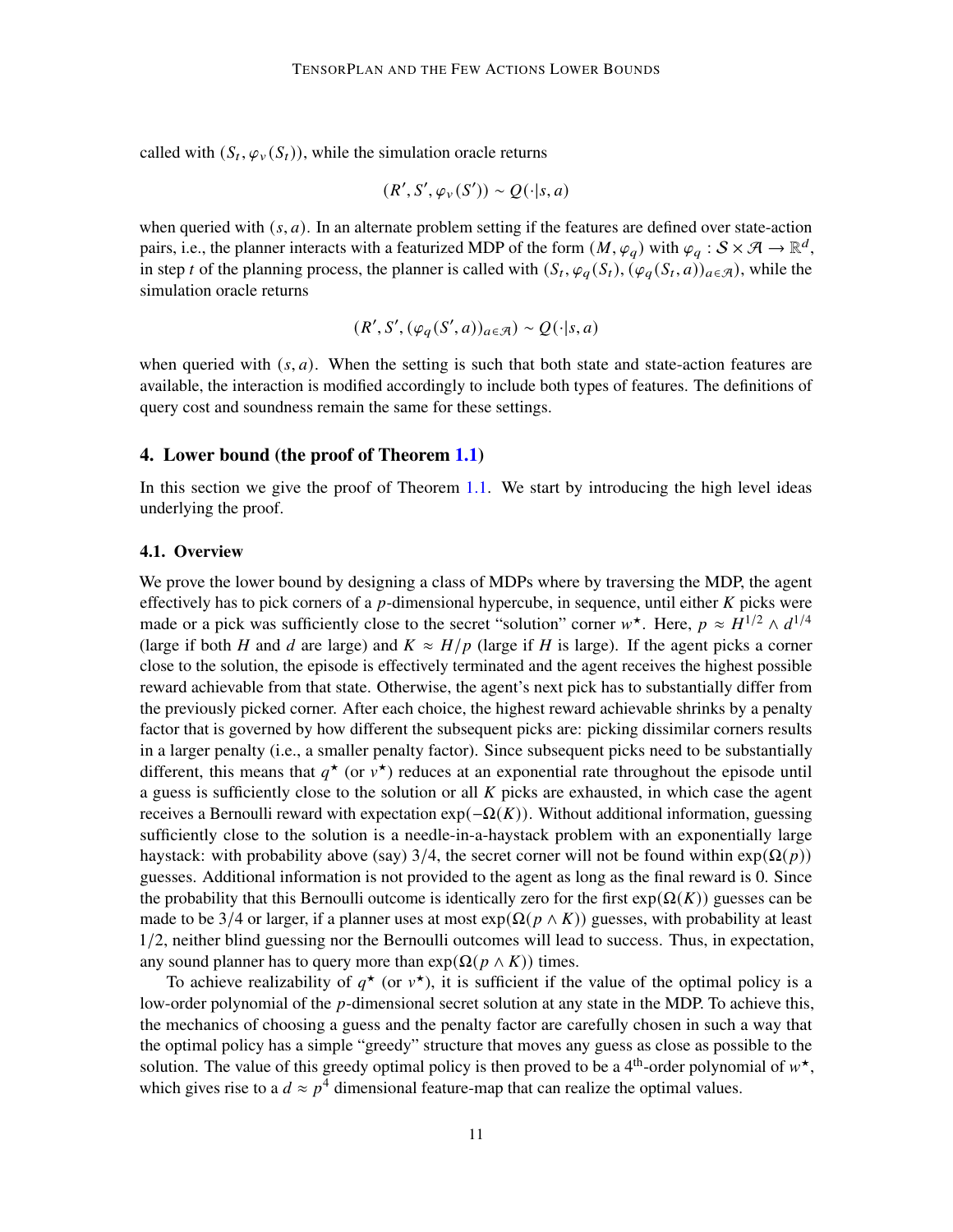For the sake of simplicity and modularity, rather than defining the MDP, we first define a simplified "abstract game" where an "abstract planner" has to guess the above-mentioned secret parameter. This abstract game is essentially what has been described in the previous paragraph. This construction focuses on the information theoretic aspect of the proof, leaving the construction of the MDP with the required realizability properties to the subsequent sections.

## <span id="page-11-0"></span>4.2. Abstract game

The abstract game has a length parameter  $K \in \mathbb{N}_+$  and an integer dimensionality parameter  $p \geq 2$ , which are known to the abstract planner. Let  $W = \{-1, 1\}^p$ . Let 0 and 1 indicate the p-dimensional vectors of all zeros and all ones, respectively. For vectors x and y from W, define diff(x, y) as the Hamming distance between x and y, i.e., the number of components where x and y are different. We will use the property of the Hamming distance that it can be written as an (affine) bilinear function of its arguments: for  $w_1, w_2 \in W$ ,

<span id="page-11-3"></span><span id="page-11-2"></span>
$$
diff(w_1, w_2) = \frac{1}{2} (p - \langle w_1, w_2 \rangle).
$$
 (7)

Note that diff( $\cdot$ , $\cdot$ ) is a metric on the set W. Let

$$
W^* = \{ w \in W : p/4 \le \text{diff}(\mathbf{1}, w) \le 3p/4 \}
$$
 (8)

be the set that will hold the game's secret parameter:  $w^* \in W^*$ . For any  $k \in \mathbb{N}$ , let

$$
W^{\circ k} = \{(w_i)_{i \in [k]} \in W^k \; : \; \text{diff}(w_{i-1}, w_i) \ge p/4 \text{ for } i \in [k] \},\tag{9}
$$

with  $w_0 := 1$  defined for convenience, be the subset of k-length sequences of W where the elements are "sufficiently far" from each other.

The union of these over  $k \leq K$  is the action set of the bandit-like game. Given  $w^*$ , the reward function  $f_{w^*}: \{()\} \cup \bigcup_{k \in [K]} W^{\circ k} \to \mathbb{R}$  (index dropped when clear from context) is defined as follows (again  $w_0 := 1$ ):<sup>[4](#page-11-1)</sup>  $f(() = g(\text{diff}(w_0, w^*))$ , and for  $k \in [K]$ ,

$$
f_{w^*}((w_i)_{i \in [k]}) = \left(\prod_{i \in [k]} g(\text{diff}(w_{i-1}, w_i))\right) g(\text{diff}(w_k, w^*)) \qquad \text{where}
$$

$$
g(x) = 1 - \frac{x}{p} + \frac{(x-1)x}{2p^2}.
$$

The game is sequential. It proceeds in steps where the abstract planner performs a query and receives a corresponding response (both the query and the response may be randomized). At each step  $t \in \mathbb{N}_+$ , the abstract planner randomly chooses whether to continue or not, and what its output or next query (correspondingly) is. If it continues, it chooses a sequence length  $L_t \in [K]$ , and a sequence  $S_t = (w_i^t)_{i \in [L_t]} \in W^{\circ L_t}$ . Otherwise, if it returns, it chooses its output  $S_t = (w_i^t)_{i \in [8]} \in W^{\circ 8}$ .

<span id="page-11-1"></span><sup>4.</sup> The reason for this form of  $f$  will become clear only when the MDP corresponding to the abstract game is defined. For now, let us only note that (1) as the input sequence grows in size, their elements being sufficiently far ensures an exponential rate of reduction of f, and (2)  $g(x)$  is the second-order Taylor expansion of  $(1 - 1/p)^x$ , which ensures through some inequalities that the optimal strategy for maximizing  $f$  is to greedily move towards  $w^*$  in the MDP as fast as possible. A simple optimal policy with a low-order polynomial expression for  $f$  allows deriving linear features for the MDP's value function.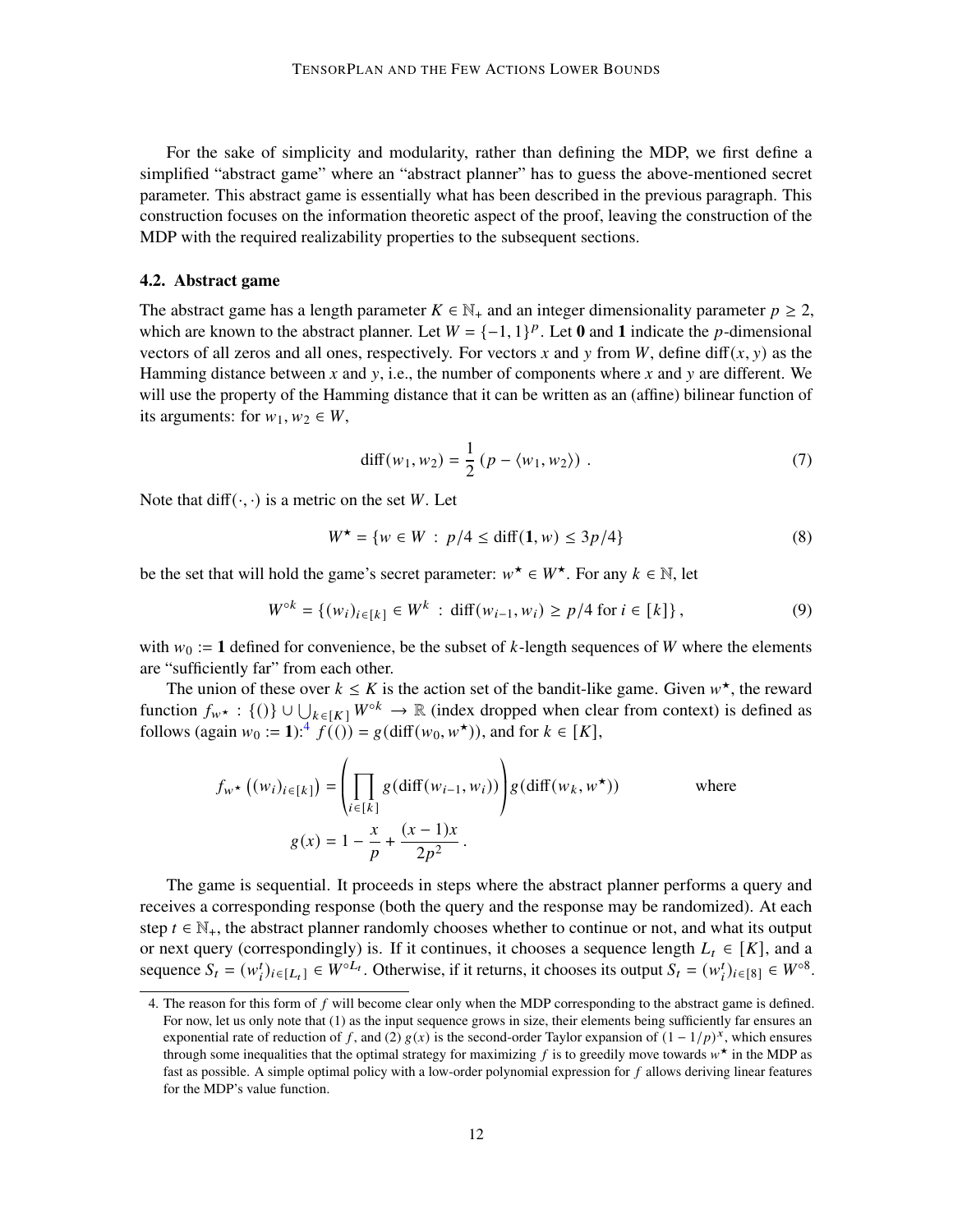Note that the output is confined to have the fixed length of  $8<sup>5</sup>$  $8<sup>5</sup>$  $8<sup>5</sup>$  To distinguish this from the case when the planner continues, we let  $L_t = 0$  denote that the planner wants to return an output. Let  $N = \min \{ t \in \mathbb{N}_+ : L_t = 0 \}$  indicate the step at which the planner returns. Thus, the planner's output is  $S_N$ .

At step t, denote the choice of the planner by  $X_t = (L_t, S_t)$ . If the planner is not done yet  $(L_t > 0, S_t)$ and thus  $t < N$ ) then, in response to the planner's query, a random response  $Y_t = (U_t, V_t, Z_t) \in$  $\{0, 1\} \times \{0, 1\} \times [0, 1]$  is generated as follows:

•  $U_t$  indicates whether the penultimate component of  $S_t$  is close to  $w^*$  (for convenience define  $w^t$  $i_0^t = 1$ :

$$
U_t = \mathbb{I}\{\text{diff}(w_{L_t-1}^t, w^\star) < p/4\}.
$$

•  $V_t$  indicates whether the last component of  $S_t$  is close to  $w^*$ :

$$
V_t = \mathbb{I}\{\text{diff}(w_{L_t}^t, w^\star) < p/4\}.
$$

•  $Z_t$  is distributed as  $\text{Ber}(f_w \star (S_t))$  if either  $V_t = 1$  (the last component of  $S_t$  is close to  $w^*$ ) or  $L_t = K$  (all components are used in  $S_t$ ), else  $Z_t = 0$ . Here, Ber denotes the Bernoulli distribution. This is well-defined as  $f_{w\star}(S_t) \in [0, 1]$  by Lemma [4.2.](#page-13-0)

If, on the other hand, the planner indicates that it is done ( $L_t = 0$ , and thus  $t = N$ ) then there is no feedback, but the payoff (reward) to the planner is

<span id="page-12-1"></span>
$$
R = f_{w^*}\left((w_i^N)_{i \in [k^*]}\right) \tag{10}
$$

where  $k^* = k^*(S_t; w^*)$  denotes the first component of  $S_t = (w_k^N)_{k \in [8]}$  that is sufficiently close to  $w^*$ , or 8 if none of them are:

$$
k^* = \min\{k \in [8] : k = 8 \text{ or } \text{diff}(w_k^N, w^*) < p/4\}.
$$

For future reference, it will be useful to introduce  $\tau_{w^*}(s)$  to denote the first  $k^*(s, w^*)$  components of  $s = (w_i)_{i \in [8]}$  so that  $R = f_{w*}(\tau_{w*}(S_t))$ . While the interaction is over at this stage, for simplifying notation, we introduce  $Y_t$  and define it as  $Y_t = (0, 0, 0)$ .

This finishes the description of the abstract game; for a given value of  $w^*$  we will refer it as "abstract game  $w^*$ ". To summarize, in this game, the planner can choose actions from a combinatorially structured action set to collect information for the final round where it needs to choose an action from a smaller (but still combinatorially large) subset of the action set. The feedback is nonlinear. The essence of the information theoretic argument that will follow will be that good planners essentially need to find  $w^*$ .

For these information theoretic arguments, as well as the statement of the main result of this section, some extra definitions are necessary. For  $t \in \mathbb{N}_+$ , let  $F_t = (X_i, Y_i)_{i \in [t-1]}$ . For each step t sequentially, if the game is not over yet, i.e.,  $t - 1 < N$ , the planner A defines the distribution of  $X_t$  given  $F_t$ . Given  $F_t$  and  $X_t$ , the distribution of  $Y_t$  is defined as above. Together, A and  $w^*$  define  $\mathbb{P}^{\mathcal{A}}_{w^*}$ , the probability distribution over interaction sequences  $(X_t, Y_t)_{t \in [N]}$  between the planner and

<span id="page-12-0"></span><sup>5.</sup> The constant 8 here is sufficiently small to prove that planners cannot guess close enough to  $w^*$  with any of these 8 attempts, yet large enough so that to achieve a small suboptimality in the MDP problem (that will be derived later), it will be crucial to guess a vector among these 8 vectors that is close to  $w^*$ .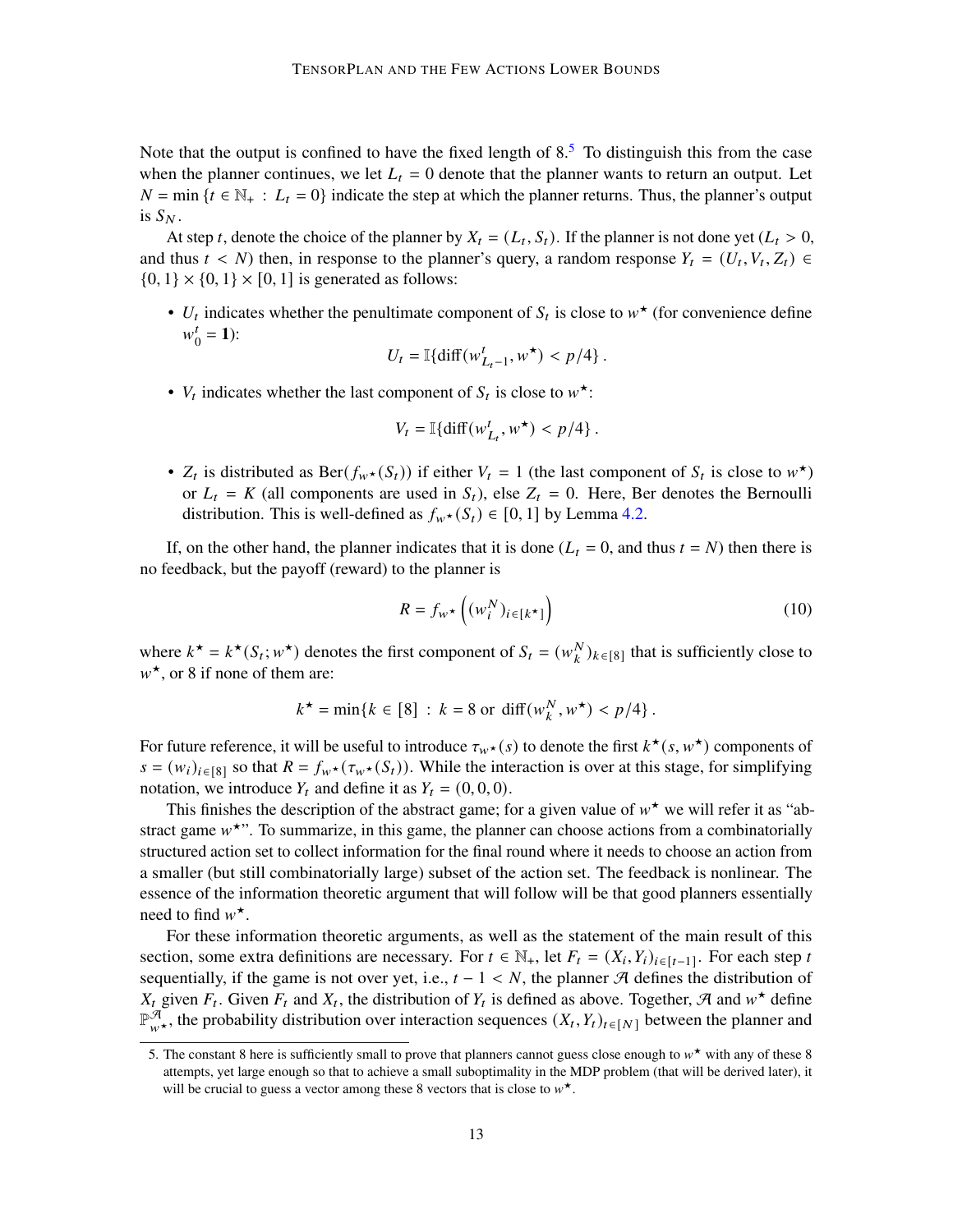the game, where the sequence needs to satisfy that  $L_t > 0$  for  $t < N$  and  $L_N = 0.6$  $L_N = 0.6$  The planner is well-defined if  $\mathbb{P}^{\mathcal{A}}_{w^*}[N] < \infty$  = 1. Let  $\mathbb{E}^{\mathcal{A}}_{w^*}$  be the expectation operator corresponding to  $\mathbb{P}^{\mathcal{A}}_{w^*}$ . The abstract planner is sound with worst-case query cost  $\bar{N}$  if for all  $w^* \in W^*$ ,  $\mathbb{E}^{\mathcal{A}}_{w^*}[N-1] \leq \bar{N}$ , and  $\mathbb{E}_{w^*}^{\mathcal{A}}[R] \ge \max_{s \in \mathcal{W}^{\circ}^8} f_{w^*}(\tau_{w^*}(s)) - 0.01$ . We note in passing that  $\max_{s \in \mathcal{W}^{\circ}^8} f_{w^*}(\tau_{w^*}(s)) =$  $f_{w\star}((\tilde{t}))$ , i.e., the maximizing sequence is the empty sequence.

The main result of this section is the following claim, which states that the abstract game is hard:

<span id="page-13-5"></span>**Theorem 4.1.** For any abstract planner that is sound with query cost  $\bar{N}$ ,

$$
\bar{N}=2^{\Omega(p\wedge K)}\;.
$$

The proof is given in a number of lemmas. We start with some elementary properties of  $f_{w^*}$ :

<span id="page-13-0"></span>**Lemma 4.2** (Properties of  $f_{w^*}$ ). *For any*  $w^* \in W^*$ ,  $k \in \mathbb{N}_+$ ,  $s = (w_{k'})_{k' \in [k]} \in W^{\circ k}$ , the following *hold:*

$$
\frac{11}{32} \le f_{w^*}((1)) \le \frac{25}{32},\tag{11}
$$

$$
0 < f_{w^\star}(s) \le \left(\frac{25}{32}\right)^{k + \mathbb{I}\{\text{diff}(w_k, w^\star) \ge p/4\}}\tag{12}
$$

*Proof.* We prove Eq. [12](#page-13-2) by first showing that

<span id="page-13-3"></span><span id="page-13-2"></span>
$$
0 < f_{w^\star}(s) \le \left(\frac{25}{32}\right)^k. \tag{13}
$$

This follows since f is the product of  $k + 1$  terms, each defined using the function g. Now, notice that  $g(x)$  decreases as x increases in the range  $0 \le x \le p$ , so for all  $k' \in [k]$ , thanks to diff $(w_{k'-1}, w_{k'}) \ge$  $p/4$  which holds since by assumption  $s \in W^{\circ k}$ , we have

$$
0 < g(p) \le g(\text{diff}(w_{k'-1}, w_{k'})) \le g(p/4) < \frac{25}{32}.
$$

This, together with  $0 < g(0) \le 1$  proves Eq. [13.](#page-13-3) To finish the proof of Eq. [12,](#page-13-2) note that if  $diff(w_k, w^*) \ge p/4$  then, similarly to the previous case, we have  $0 < g$ (diff( $w_k, w^*)$ )  $\le g(p/4)$  $\frac{25}{32}$ , which implies Eq. [12.](#page-13-2) As  $w^* \in W^*$ ,  $\frac{1}{4}$  $\frac{1}{4}p \le \text{diff}(\mathbf{1}, w^*) \le \frac{3}{4}p$ . Hence,  $f_{w^*}((\cdot)) = g(\text{diff}(\mathbf{1}, w^*)) \ge$  $g\left(\frac{3}{4}\right)$  $\frac{3}{4}p$ )  $\geq \frac{11}{32}$  and  $f_{w\star}((0) \leq g(\frac{1}{4}))$  $(\frac{1}{4}p) \leq \frac{25}{32}.$ 

Let

$$
n = \left[ \min \left( \frac{e^{\frac{p}{8}}}{16} - 5, \frac{\frac{1}{6} - 1}{7.5} \right) \right],
$$
 (14)

where

$$
\varepsilon = \left(\frac{25}{32}\right)^{K+1}
$$

<span id="page-13-4"></span>.

<span id="page-13-1"></span><sup>6.</sup> Luckily for us,  $F_t$  takes values in a finite set, which makes it trivial to show that  $\mathbb{P}^{\mathcal{F}}_{w^*}$  with the required properties exist.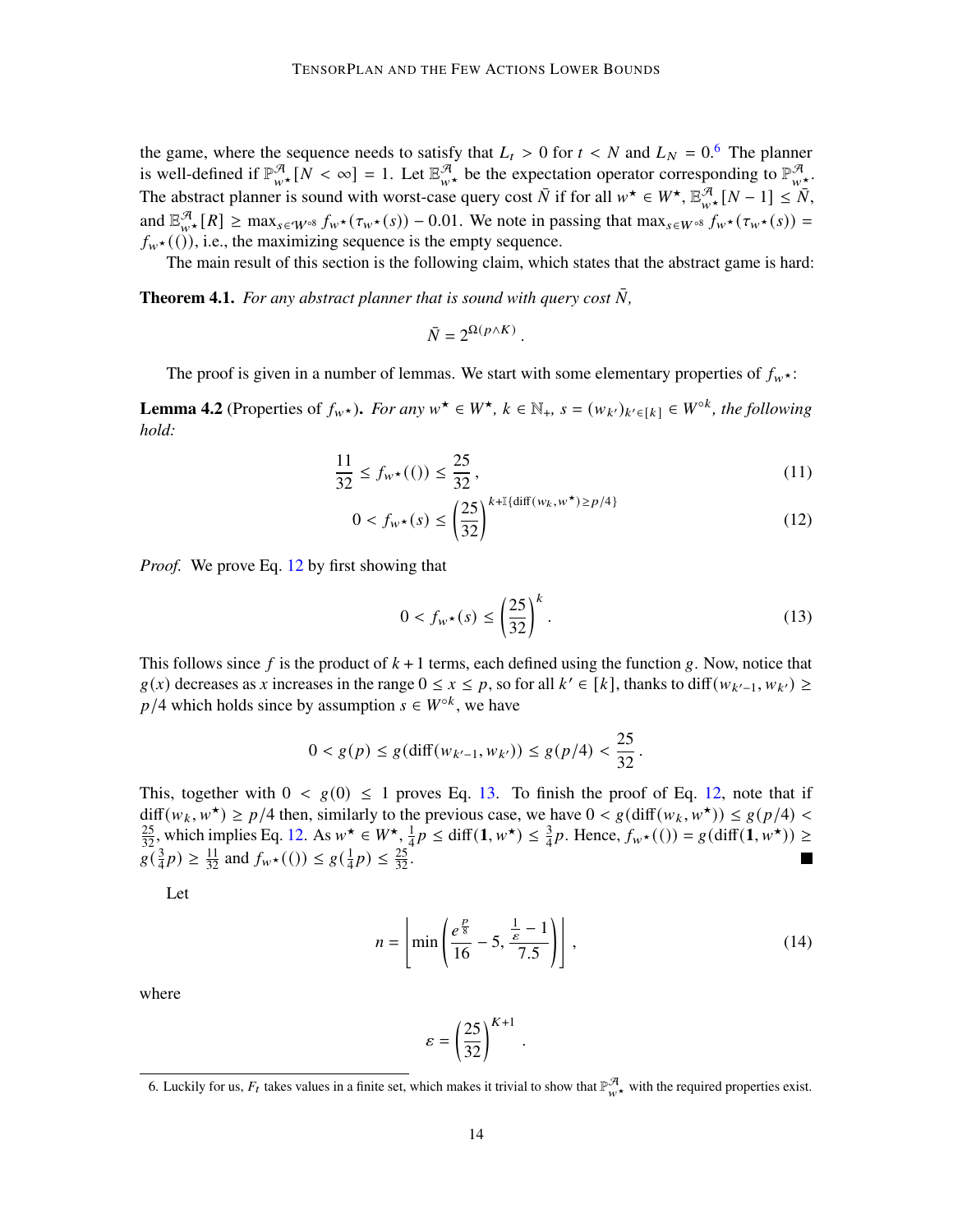For any  $w^* \in W^*$ , let  $E_n^{w^*}$  be the event when in the first *n* steps the planner does not hit on any vector that is close to  $w^*$ :

$$
E_n^{w^*} = \bigcap_{t \in [n]} \left\{ t > N \text{ or } \left( t = N \text{ and } \min_{i \in [8]} \text{diff}(w_i^N, w^*) \ge \frac{p}{4} \right) \right\}
$$
  
or 
$$
\left( t < N \text{ and } \text{diff}(w_{L_t-1}^t, w^*) \ge p/4 \text{ and } \text{diff}(w_{L_t}^t, w^*) \ge p/4 \right) \right\}.
$$

We define the "abstract game 0" (and, for any planner A, the associated probability distribution  $\mathbb{P}_0^{\mathcal{A}}$  $_0^{\mathcal{H}})$ to be a variant of the game where the responses are  $Y_t \equiv (0, 0, 0)$  for all  $t \in \mathbb{N}_+$  (irrespective of the choices of the planner).

Our next lemma claims that the bad event  $E_n^{\psi^*}$  happens with large probability in abstract game  $w^*$  whenever it happens with large probability in abstract game 0. The reason for this is that the probability of ever receiving nonzero feedback on the bad event is a small value, which in fact can be bounded by  $\varepsilon$  (the only way to receive nonzero feedback is by playing to the end, hence  $\varepsilon$  appears). From here it will follow that since the number of steps is at most  $n$  (bad events are defined for interactions of length at most *n*), the probability of  $E_n^{w^*}$  in game  $w^*$  is at least the probability of this event in game 0 times  $(1 - \varepsilon)^n$ , and the latter is lower bounded by an absolute constant because *n* is chosen to be not too large compared to  $1/\varepsilon$ .

<span id="page-14-1"></span>**Lemma 4.3.** *Take n as defined in Eq. [14.](#page-13-4) Then, for any abstract planner A and for any*  $w^* \in W$ ,

<span id="page-14-0"></span>
$$
\mathbb{P}^{\mathcal{A}}_{w^{\star}}(E_n^{w^{\star}}) \geq \frac{7}{8} \mathbb{P}^{\mathcal{A}}_0(E_n^{w^{\star}}).
$$

*Proof.* We prove that

$$
\mathbb{P}^{\mathcal{A}}_{w^{\star}}(E_n^{w^{\star}}) \ge (1 - \varepsilon)^n \mathbb{P}^{\mathcal{A}}_0(E_n^{w^{\star}}).
$$
 (15)

Since by its choice, *n* satisfies  $n \leq (\frac{1}{\varepsilon} - 1)$  /7.5, or, equivalently,  $1 - \varepsilon \geq 1 - \frac{1}{1 + 7.5n}$ , it follows that

$$
(1 - \varepsilon)^n \ge \left(1 - \frac{1}{1 + 7.5n}\right)^n \ge \lim_{n \to \infty} \left(1 - \frac{1}{1 + 7.5n}\right)^n = e^{-1/7.5} > 7/8,
$$

which shows that it suffices to prove Eq. [15.](#page-14-0)

Let  $(X_t, Y_t)_{t \in [N]}$  be a complete interaction history and let H denote the first  $n \wedge N$  components of this (thus, H is shorter than the complete sequence when  $n < N$ ). Let H be the set of all possible values that H can take. For  $h \in H$ , let  $E_h = E_h^{w^*} \cap \{H = h\}$ . Clearly,  $E_h^{w^*}$  is the disjoint union of the sets  ${E_h}_{h \in H}$ . Let  $H^+ = {h \in H : \mathbb{P}_0^H}$  $_{0}^{\mathcal{A}}(E_{h}) > 0$ . Then,  $\mathbb{P}_{0}^{\mathcal{A}}$  $\mathcal{A}(E_n^{w^*}) = \sum_{h \in \mathcal{H}^+} \mathbb{P}_0^{\mathcal{A}}$  $_{0}^{\mathcal{A}}(E_h)$ , and we prove Eq. [15](#page-14-0) by showing that for any  $h \in \mathcal{H}$ ,

$$
\rho = \frac{\mathbb{P}_{w^*}^{\mathcal{A}}(E_h)}{\mathbb{P}_0^{\mathcal{A}}(E_h)} \ge (1 - \varepsilon)^n . \tag{16}
$$

Fix  $h \in \mathcal{H}^+$  and let  $h = (x_t, y_t)_{t \in [n']}$  for some  $0 < n' \le n$ . Further, let  $x_t = (l_t, s_t)$ . Note that for  $t < n', l_t > 0$  and either  $n' = n$  or  $l_{n'} = 0$ .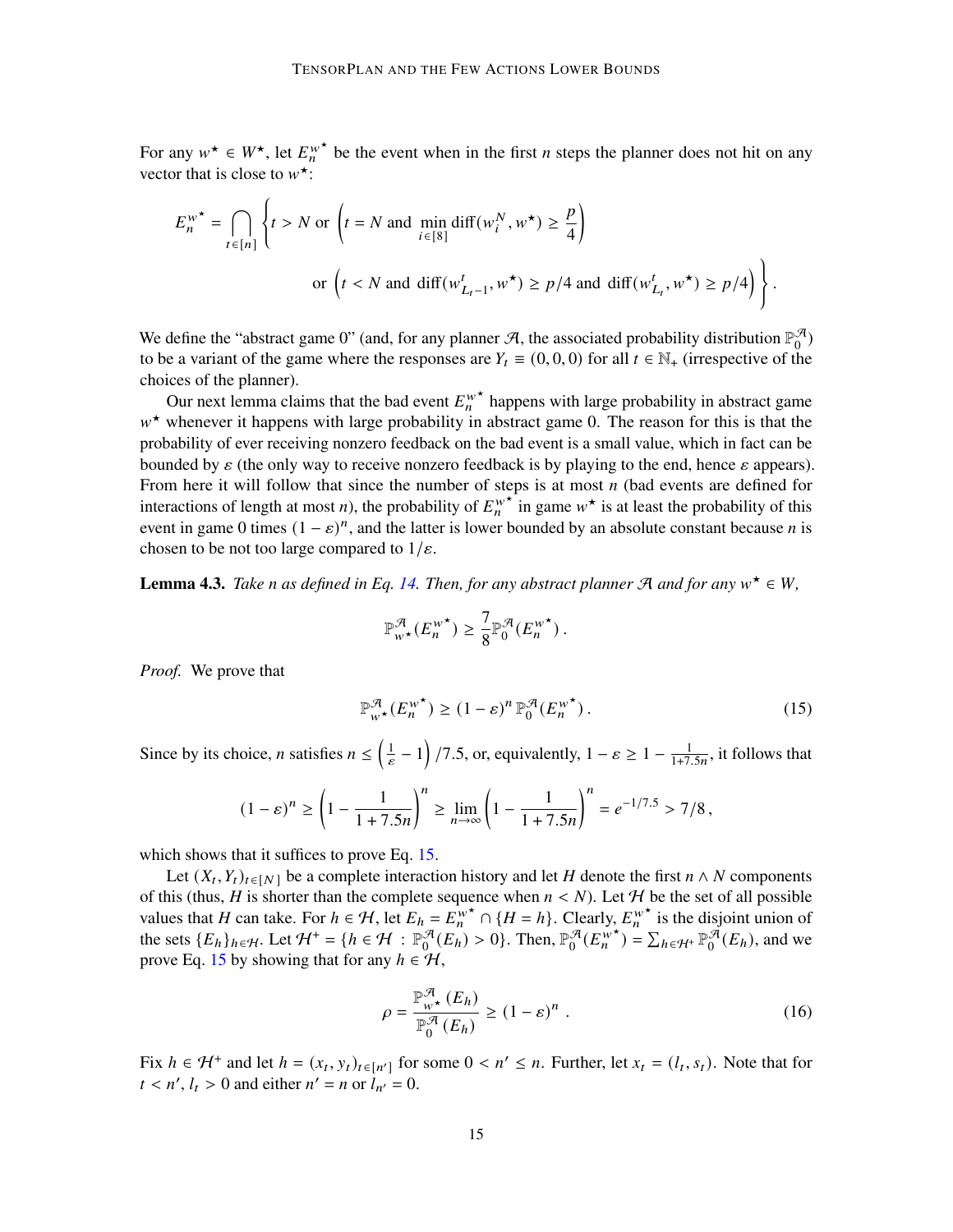As  $\mathbb{P}_{0}^{\mathcal{A}}$  $\mathcal{A}(E_h) > 0$ ,  $y_t = (0, 0, 0)$  for all  $t \in [n']$ . By definition of  $\mathbb{P}_{w^*}^{\mathcal{A}}$  and  $\mathbb{P}_0^{\mathcal{A}}$  $\frac{a}{0}$ , both the numerator and denominator factorizes into the product of  $n'$  terms. Given the same history, the distribution of  $X_t$  under both  $\mathbb{P}^{\mathcal{A}}_{w^{\star}}$  and  $\mathbb{P}^{\mathcal{A}}_0$  $\frac{a}{0}$  are identical, so the terms that do not cancel remain:

$$
\rho = \prod_{t=1}^{n'} \frac{\mathbb{P}_{w^*}^{\mathcal{A}}(Y_t = (0,0,0) | X_t = x_t)}{\mathbb{P}_0^{\mathcal{A}}(Y_t = (0,0,0) | X_t = x_t)} = \prod_{t=1}^{n'} \mathbb{P}_{w^*}^{\mathcal{A}}(Z_t = 0 | X_t = x_t),
$$

where  $Y_t = (U_t, V_t, Z_t)$ . Here, the last equality follows since  $\mathbb{P}_0^{\mathcal{A}}$  $\mathcal{F}_0$  [Y<sub>t</sub> = (0, 0, 0) | X<sub>t</sub> = x<sub>t</sub>] = 1 by definition and  $\mathbb{P}_{w^*}^{\mathcal{A}}(Y_t = (0,0,0) | X_t = x_t) = \mathbb{P}_{w^*}^{\mathcal{A}}(Z_t = 0 | X_t = x_t)$  because on  $E_h \subset E_n^{w^*}, U_t = V_t = 0$ holds  $\mathbb{P}_{w^*}^{\mathcal{A}}$  almost surely. Now, by definition,  $\mathbb{P}_{w^*}^{\mathcal{A}}(Z_t = 1 | X_t = x_t) = f_{w^*}(s_t) \mathbb{I}\{\text{diff}(w_{l_t}^t, w^*) \leq$  $p/4$  or  $l_t = K$ . Since  $E_h \subset E_n^{w^*}$ , diff $(w_t^t, w^*) \leq p/4$  does not hold. Hence,  $\mathbb{P}_{w^*}^{\mathcal{A}}(Z_t = 1 | X_t = x_t) =$  $f_{w\star}(s_t)\mathbb{I}\{l_t = K\} \leq (25/32)^{K+1} = \varepsilon$ , where the inequality follows from Lemma [4.2](#page-13-0) using again that  $E_h \subset E_h^{w^*}$  and thus the last component of  $s_t$  must be "far" from  $w^*$ . Putting things together and using that  $n' \le n$  gives that  $\rho \ge (1 - \varepsilon)^n$ , as required.

We plan to argue that the bad event happens with large probability in game 0. In this game, by definition, the planner needs to guess  $w^*$  blindly (as there is no feedback ever). Hence, the success of the planner depends on whether they can without any feedback stumble upon  $w^*$ . To bound this success rate, it will be useful to bound the number of vectors close to a given vector in the hypercube W:

<span id="page-15-0"></span>**Lemma 4.4.** *For any*  $\tilde{w} \in W$ , *let*  $W_{\text{close}}(\tilde{w}) = \{w \in W | \text{diff}(w, \tilde{w}) < p/4\}$ . *Then,* 

$$
|W_{\text{close}}(\tilde{w})| \le 2^p \exp\left(-\frac{p}{8}\right)
$$

*Proof.* By symmetry of the *p*-dimensional hypercube, without loss of generality, let  $\tilde{w} = 1$  and  $W_{\text{close}} = W_{\text{close}}(\tilde{w})$ . Let  $X = (X_i)_i \in W$  be a uniformly distributed random variable on W. Note that the components  $X_i$  of  $X$  are independent Rademacher random variables. We have

$$
|W_{\text{close}}| = \sum_{w \in W} \mathbb{I}\{\langle w, 1 \rangle > p/2\} = |W| \mathbb{P}(\langle X, 1 \rangle > p/2)
$$

$$
= 2^p \mathbb{P}\left(\sum_{i \in p} X_i > p/2\right) \le 2^p \exp\left(\frac{-2(p/2)^2}{4p}\right) = 2^p \exp\left(-\frac{p}{8}\right),
$$

where the second inequality holds by Hoeffding's inequality.

Our next lemma shows that for any planner the probability of a bad event has an absolute lower bound. We use the previous lemma to show that for any planner there exists a  $w^*$  such that the probability of the corresponding bad event is lower bounded in game 0, and then we apply Lemma [4.3](#page-14-1) to get a lower bound for the same event in game  $w^*$ .

<span id="page-15-1"></span>**Lemma 4.5.** For any abstract planner  $\mathcal{A}$  there exists  $w^* \in W^*$  such that

$$
\mathbb{P}^{\mathcal{A}}_{w^{\star}}(E_n^{w^{\star}}) \ge \left(\frac{7}{8}\right)^2.
$$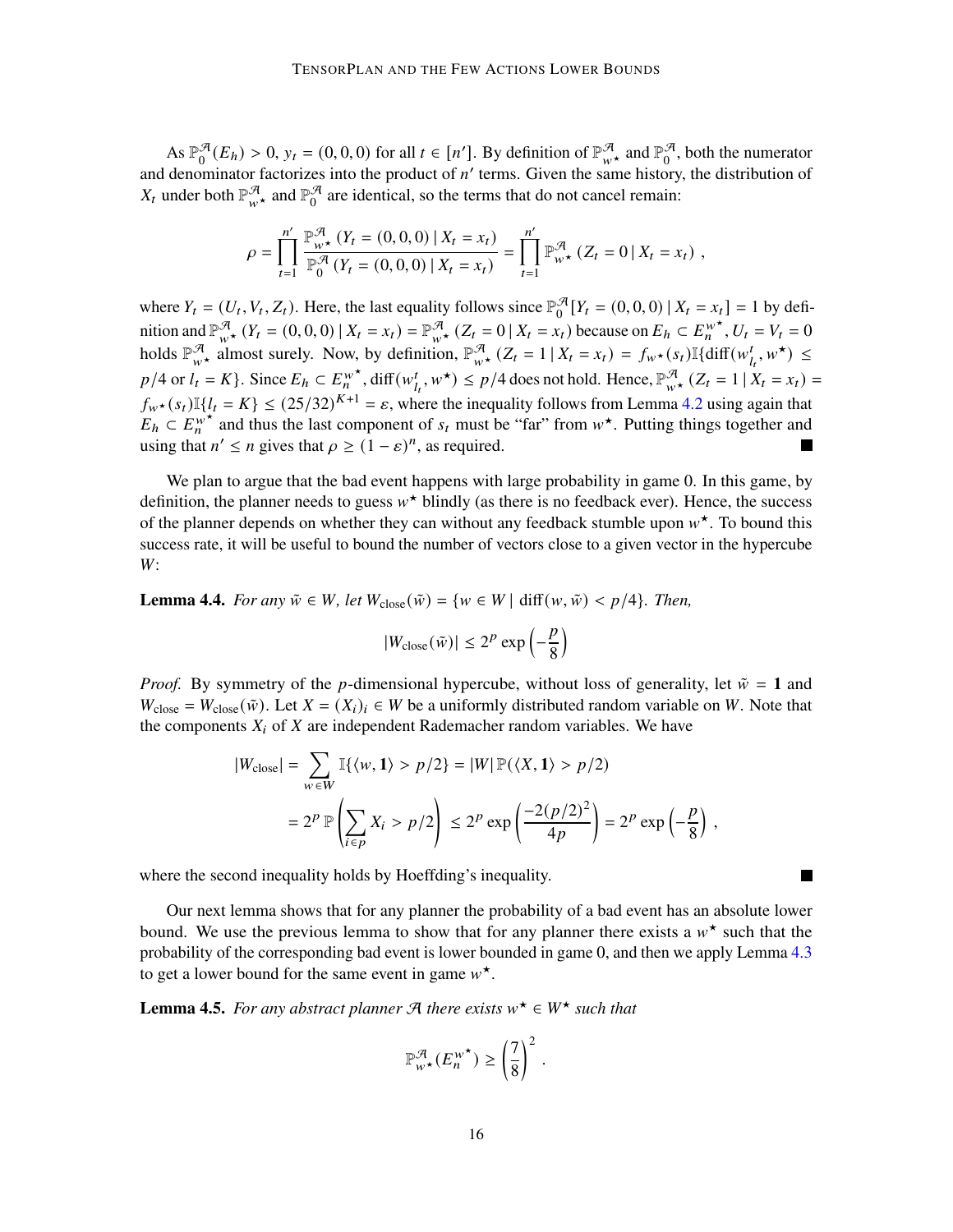*Proof.* For any  $\hat{w} \in W^*$ , under event  $(E_n^{\hat{w}})^c$ , either there exists  $t \in [n \wedge (N-1)]$  such that  $\text{diff}(w_{L_t-1}^t, \hat{w}) < p/4$  or  $\text{diff}(w_{L_t}^t, \hat{w}) < p/4$ , or for some  $i \in [8]$ ,  $\text{diff}(w_i^N, \hat{w}) < p/4$ . That is,  $(E_n^{\hat{w}})^c \subset {\hat{w} \in Z}$  where

$$
Z := \bigcup_{t \in [n \wedge (N-1)]} \left( W_{\text{close}}(w_{L_t-1}^t) \cup W_{\text{close}}(w_{L_t}^t) \right) \bigcup \left( \bigcup_{i \in [8]} W_{\text{close}}(w_i^N) \right).
$$

By Lemma [4.4,](#page-15-0)

$$
|Z| \le (2n+8)2^p \exp\left(-\frac{p}{8}\right). \tag{17}
$$

We also have that  $W^* = W \setminus W_{close}(1) \setminus W_{close}(-1)$ , so  $|W^*| \geq 2^p (1 - 2 \exp(-\frac{p}{8}))$  $\left(\frac{p}{8}\right)$ ). As  $w^* \in Z$  is the good event for the planner, we define

$$
w^{\star} = \underset{\hat{w} \in W^{\star}}{\arg \min} \mathbb{P}_{0}^{\mathcal{A}} \left( \hat{w} \in Z \right) . \tag{18}
$$

Putting things together and using that  $Z \subseteq W$ , we get

$$
2^{p} \left(1 - 2 \exp\left(-\frac{p}{8}\right)\right) \mathbb{P}_{0}^{\mathcal{A}}\left(w^{\star} \in Z\right) \leq |W^{\star}| \mathbb{P}_{0}^{\mathcal{A}}\left(w^{\star} \in Z\right)
$$
  
\$\leq \sum\_{\hat{w} \in W^{\star}} \mathbb{P}\_{0}^{\mathcal{A}}\left(\hat{w} \in Z\right) \leq \sum\_{\hat{w} \in W} \mathbb{P}\_{0}^{\mathcal{A}}\left(\hat{w} \in Z\right) = \mathbb{E}\_{0}^{\mathcal{A}}[|Z|] \leq (2n+8)2^{p} \exp\left(-\frac{p}{8}\right),

Rearranging and using  $(E_n^{\psi^*})^c \subset \{w^* \in Z\}$ , we get

$$
\mathbb{P}_0^{\mathcal{A}}\left(\left(E_n^{w^\star}\right)^c\right) \leq \mathbb{P}_0^{\mathcal{A}}\left(w^\star \in Z\right) \leq \frac{(2n+8)2^p \exp\left(-\frac{p}{8}\right)}{2^p \left(1-2 \exp\left(-\frac{p}{8}\right)\right)} \leq 2(n+5) \exp\left(-\frac{p}{8}\right) \leq \frac{1}{8},
$$

where the last two inequalities follow by our choice of  $n$ . Combining this with Lemma [4.3](#page-14-1) finishes the proof.  $\blacksquare$ 

With this, we are ready to prove Theorem [4.1.](#page-13-5) In fact, all that is left to show is that if the planner is sound, then the probability of the bad event cannot be too high. That is, connecting the bad event to poor performance.

*Proof of Theorem [4.1.](#page-13-5)* Take a sound abstract planner  $\mathcal{A}$  with query cost  $\overline{N}$ . Let  $w^*$  be the vector whose existence is guaranteed by the previous lemma. By Markov's inequality,

$$
\mathbb{P}^{\mathcal{A}}_{w^*}[N-1 \geq n] \leq \frac{1}{n}\bar{N}.
$$

Let E' be the event under which both  $N - 1 < n$  and  $E_n^{w^*}$  hold:  $E' = \{N - 1 < n\} \cap E_n^{w^*}$ . By the union bound and Lemma [4.5,](#page-15-1)

$$
\mathbb{P}_{w^*}^{\mathcal{A}}\left[E'\right] \ge \left(\frac{7}{8}\right)^2 - \frac{1}{n}\bar{N} \,. \tag{19}
$$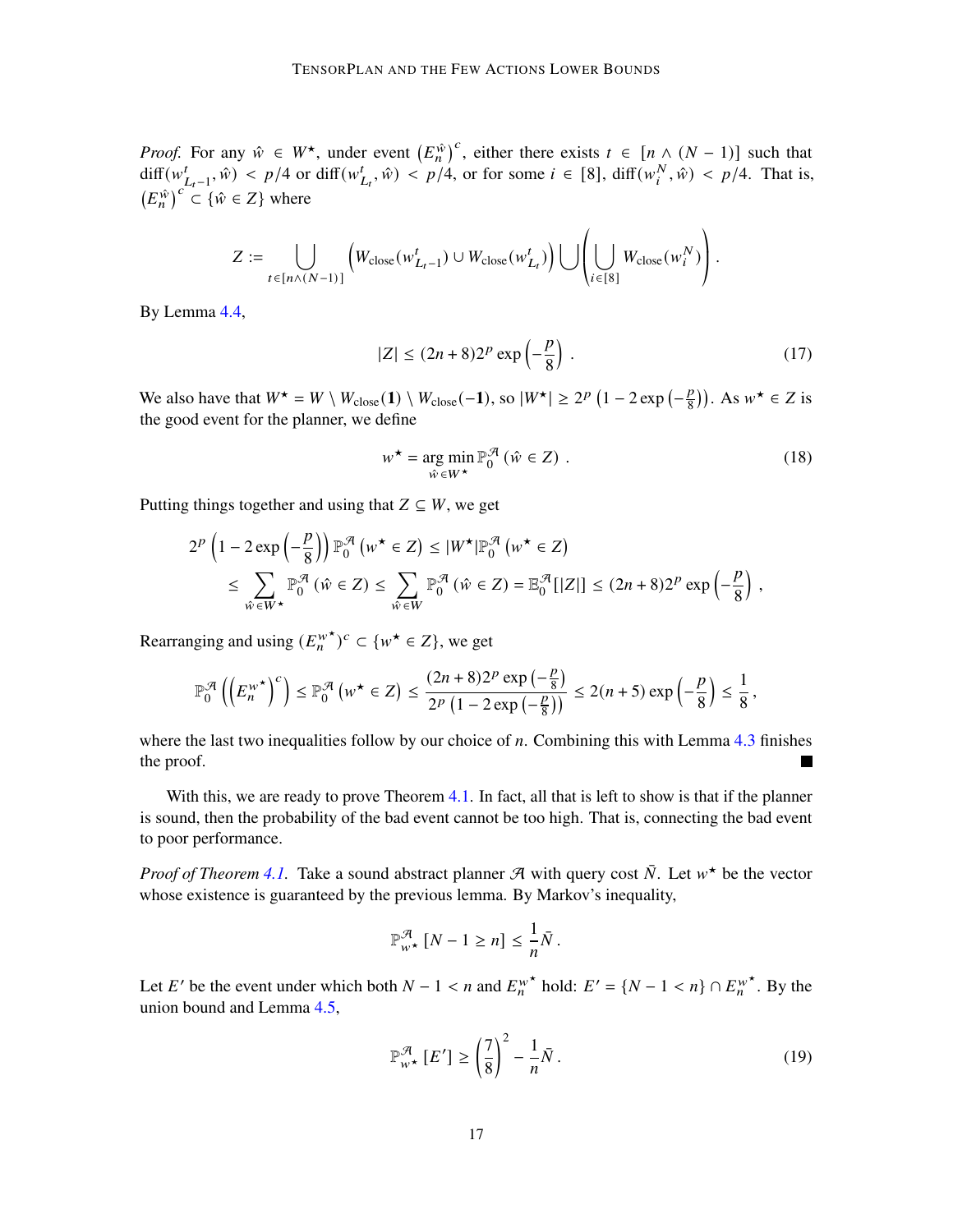Under the event E', the output of the planner  $(w_i^N)_{i \in [8]}$  satisfies diff $(w_i^N, w^*) \ge p/4$  for  $i \in [8]$ , and therefore  $k^* = 8$  and, by Lemma [4.2,](#page-13-0) the reward R of the game satisfies  $R < (\frac{25}{32})^9$ . Therefore, combined with the soundness of  $A$ , we get

$$
\frac{11}{32} - 0.01 \le f_{w^*}((1)) - 0.01 \le \mathbb{E}_{w^*}^{\mathcal{A}}[R] \le \left(\frac{25}{32}\right)^9 + (1 - \mathbb{P}_{w^*}^{\mathcal{A}}[E'])\frac{25}{32}
$$

$$
\le \left(\frac{25}{32}\right)^9 + \left(1 - \left(\frac{7}{8}\right)^2\right)\frac{25}{32} + \frac{\bar{N}}{n}\frac{25}{32},
$$

where we used Lemma [4.2](#page-13-0) to bound  $f_{w^*}((\cdot))$ , and the maximum value of R (maximum value of f) by  $\frac{25}{32}$ . To satisfy this inequality, we must have  $\bar{N} > 0.05n$ , and thus by substituting Eqs. [14](#page-13-4) and simplifying we get

$$
\bar{N} = \Omega \left( \min \left( \frac{e^{\frac{p}{8}}}{16} - 5, \frac{\frac{1}{\varepsilon} - 1}{7.5} \right) \right) = \min \left( 2^{\Omega(p)}, \Omega \left( \left( \frac{32}{25} \right)^{K+1} \right) \right) = 2^{\Omega(p \wedge K)}.
$$

M

#### <span id="page-17-0"></span>4.3. Description of the hard MDP class

Given a large enough horizon  $H$  and a large enough dimension  $d$ , in this section we construct a class of featurized MDPs with horizon  $H$  and feature-space dimension  $d$ , such that  $(i)$  each featurized MDP in the class corresponds to an abstract game with parameters  $(K, p)$  such that  $H \approx Kp$ ,  $A = p \approx d^{1/4} \wedge H^{1/2}$  *(ii)* each MDP  $M_{w^*}$  is associated with some abstract game  $w^* \in W^* \subset W = \{-1, 1\}^p$ ; *(iii)* the feature-maps associated with the MDPs do not depend on  $w^*$ ; *(iv)* the respective realizability assumptions are satisfied by the featurized MDPs in the class; *(v)* a planner that is guaranteed to achieve a high value in the MDPs can be used to achieve high values in the associated abstract game, which also means that *(vi)* for every  $w^* \in W^*$ , one should be able to emulate the queries in the featurized MDP associated with  $w^*$  using queries that are available in the abstract game with  $w^*$ , while the MDP planner should not get any information about  $w^*$  by any other means than through these queries.

In the abstract game, at the end the planner needs to choose a sequence  $(w_i)_{i \in [8]} \in W^{\circ 8}$ . This will correspond to the first  $8p$  steps of the path that the MDP planner traverses in the MDP, which will have deterministic dynamics. To guarantee that the number of actions is small, choosing such a weight sequence will be implemented in the MDP by first choosing  $w_1$  in  $p$  steps, then choosing  $w_2$  in another p steps, etc. In each of the p steps of these rounds, choosing an action  $a \in [p]$  will allow the MDP planner to flip component  $a$  of the weight associated with the round. In particular, in the first  $p$  steps, the components of  $w_1$  are chosen this way, starting from the weight vector  $w_0 = 1$ . In the next p steps, the components of  $w_2$  are chosen this way, but this time starting with  $w_1$ . The process is identical for choosing  $w_k$  based on  $w_{k-1}$ , where we let  $1 \le k \le K$  go up to K to support arbitrary queries in the abstract game. To guarantee that the path chosen is in  $\bigcup_k W^{\circ k}$ , further rules are necessary. In particular, since we need to guarantee that  $w_k$  differs from  $w_{k-1}$  by at least  $p/4$  positions, the dynamics is chosen so that in the first  $\lceil p/4 \rceil$  steps within the kth round, if an action is repeated then it is called illegal, and leads to the end-state ⊥, while in the remaining  $p - \lceil p/4 \rceil \approx 3p/4$  steps an action repeat is called legal and leads to a "frozen" weight, i.e., starting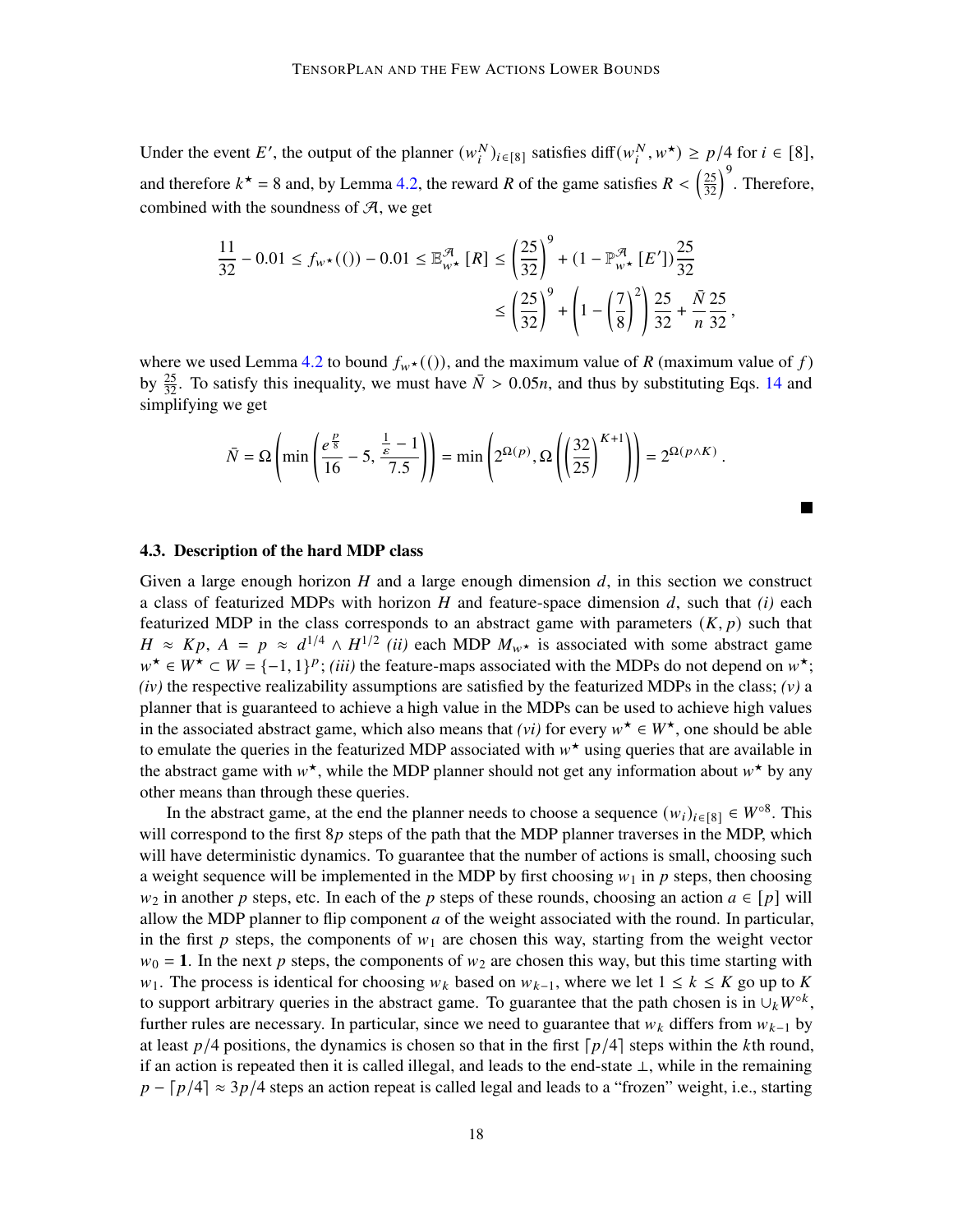from the first such repeated action the weight associated with the path cannot be changed until the round is over. These rules guarantee that if a path of length  $kp$  does not end up in  $\perp$ , the path uniquely determines an element of  $W^{\circ k}$  (in fact, the last state alone uniquely determines such an element). We associate with every action sequence subject to the constraints just described a unique state, which can be seen as a node on the action tree. We will say that a state  $s \neq \bot$  belongs to some round  $k \in [0: K-1]$ , if the length l of the associated action sequence  $(a_i)_{i \leq l}$  satisfies  $kp \leq l < (k+1)p$ . We say that the state is in step *i* of round *k* if also  $l = kp + i$ .

Normally, the transitions of the MDP follow the path in the action tree just described, and the rewards are zero. However, there are two exceptions that depend on  $w^*$ . To describe them, note that a state  $s \neq \perp$  that is in step  $p-1$  of some round k is one step away from finalizing the choice of weight vector  $w_{k+1}$ . Indeed, such a state, together with the action performed in that state, defines the weight sequence  $(w_i)_{i \in [k+1]} \in W^{\circ k+1}$ , while a shorter sequence  $(w_i)_{i \in [k]} \in W^{\circ k}$  is defined by all states  $s \neq \bot$  that are in any step *i* of some round *k*.

For a state that is in some step  $i$  of some round  $k$ , the aforementioned exceptions to the MDP dynamics are: *(i)* if  $k > 0$  and diff $(w_k, w^*) < p/4$ ; *(ii)* else if  $i = p - 1$ , and either  $k = K - 1$ (last step of episode), or diff $(w_{k+1}, w^*)$  <  $p/4$ . In case *(i)*, the next state is  $\perp$ , and the reward is deterministically set to  $\langle \varphi, \theta^* \rangle$ , where  $\varphi$  is the feature-vector associated with the state or the stateaction pair (depending on which class of featurized MDPs are considered), and  $\theta^{\star}$  is a hidden weight vector corresponding to  $w^*$ . In case *(ii)*, a Bernoulli reward with parameter  $f_w \star ((w_i)_{i \in [k+1]})$  is generated, while also transitioning to  $\perp$ . Note that the states associated with case *(i)* are unreachable from the initial state as any path to such state goes through a state that satisfies *(ii)*. While there is much information to be gained from any query where the state is of this type, planners with local access can never issue such queries, while planners with global access still have very little chance of encountering such a state (the proportion of these states is exponentially small as can be seen from, e.g., the result of Lemma [4.4\)](#page-15-0). We refer the reader to Figure [1](#page-19-0) for an illustration of the MDP dynamics and the associated reward structure, and to Eq. [23](#page-21-0) for a more precise definition.

The next step is to show that one can define appropriate feature-maps such that the respective realizability conditions hold, which also means that we will need to compute the optimal value (or action-value) functions and then we will also need to show that a sound MDP planner for the appropriate class of MDPs can be used to derive a sound planner for the abstract game.

Here, the main idea is that the optimal value corresponding to a state  $s$  that is in some step  $0 \le i \le p - 1$  of round  $0 \le k \le K - 1$  takes the form

$$
v^*(s) = f_{w^*}((w_i)_{i \in [k]}) = g(\text{diff}(w_0, w_1)) \dots g(\text{diff}(w_{k-1}, w_k)) g(\text{diff}(w_k, w^*)),
$$

where  $w_0 = 1$  by convention,  $w_i$  for  $1 \leq j \leq k$  is the weight vector for the corresponding round, while  $w_k$  is obtained by performing the component manipulations on  $w_{k-1}$  prescribed by the action in round k until step i, after which, the weight obtained is moved as much as possible towards  $w^*$ . Note that  $w_k$  here depends on both s and  $w^*$ , while the other weight vectors only depend on s. In fact, one can write  $w_k = A(s)w^* + b(s)$  for some matrix  $A(s)$  and vector  $b(s)$  that depend on s. Therefore,

<span id="page-18-0"></span>
$$
v^*(s) = h(s)g(\text{diff}(w_{k-1}(s), A(s)w^* + b(s)))g(\text{diff}(A(s)w^* + b(s), w^*))
$$
(20)

where  $h(s) = g(\text{diff}(w_0, w_1)) \dots g(\text{diff}(w_{k-2}, w_{k-1}))$  is a scalar that depends only on s. The expression in Eq. [20](#page-18-0) is a fourth-order expression of  $w^*$  since g is a quadratic function, and while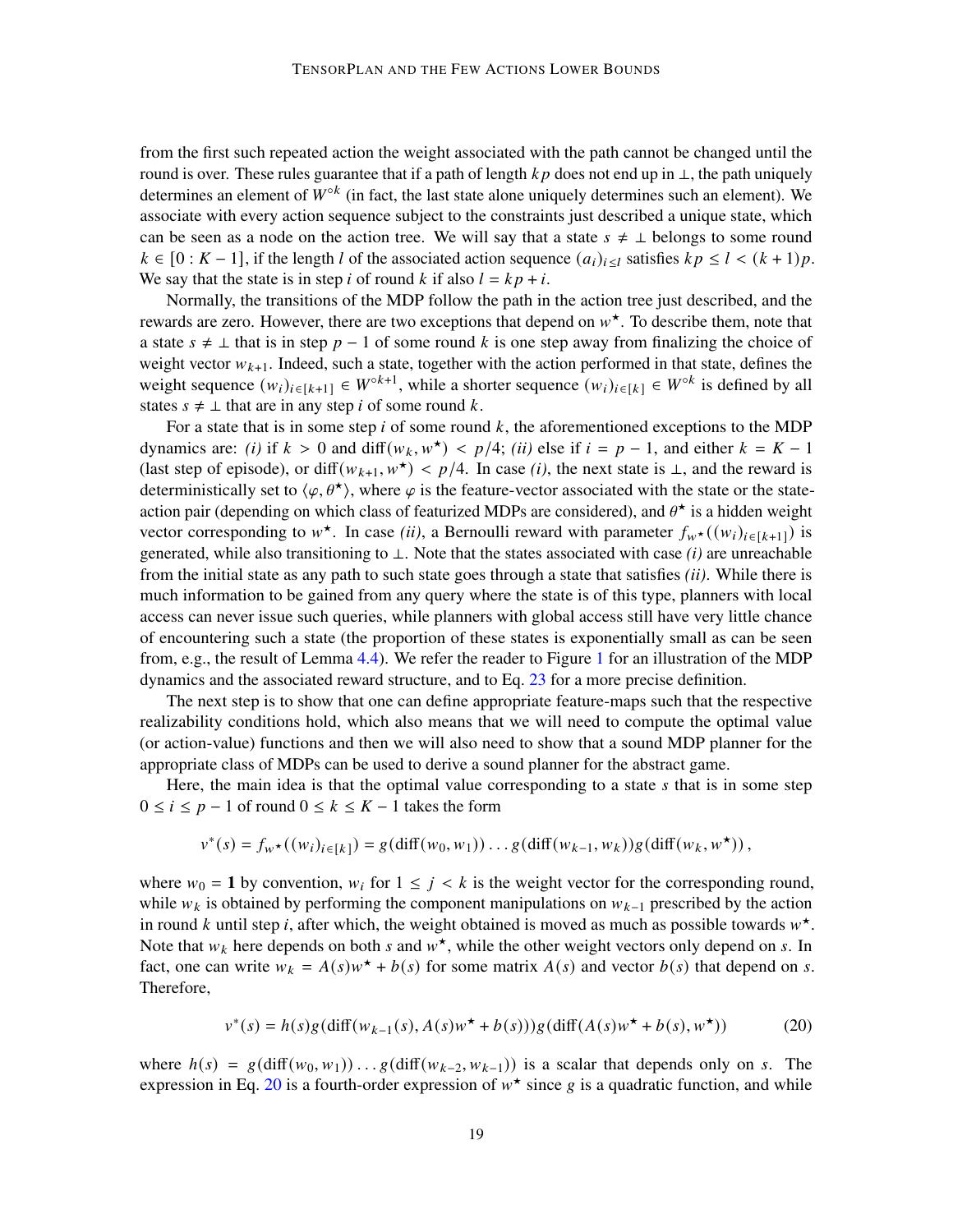<span id="page-19-0"></span>

Figure 1: Illustration of an MDP associated with a weight vector  $w^*$ . The nodes represent states, which are members of the action tree. Subtrees are illustrated with triangles. Edges represent actions, red edges transit to the episode-over state ⊥. Unless the action was illegal, there are next-states that an MDP with some other  $w^*$  would have transited to. These states still exist in M, but are unreachable, and illustrated with a red triangle. The blue triangle represents a part of the action tree where a legal repeated action freezes the weight corresponding the round. Unless written on the edge, there is no reward for the action. In the figure,  $(s_{ki})_{ki}$ represents a path through the state space, while for  $k$ , i fixed,  $w_{ki}$  represents the weight vector of step i of round  $k$ .

diff is (affine) bilinear in its two arguments and so it appears that  $diff(A(s)w^* + b(s), w^*)$  could be quadratic itself, due to the special structure, this expression is still linear in  $w^*$ . As such,  $v^*(s)$  is (roughly<sup>[7](#page-19-1)</sup>) a linear function of  $(w^*)^{\otimes 4}$ , the fourth-order tensor product of this vector with itself, which gives rise to the definition of  $\varphi_v$  and  $\theta^*$ , which is (roughly) the flattening of  $(w^*)^{\otimes 4}$ . Of course, it remains to verify that  $\varphi_v(s)$  and  $\theta^*$  have small norms as required and also that this definition extends to states that are not reachable from the initial state (to prove the result with global accessibility). In fact, it is exactly this second requirement that made us define the deterministic rewards of  $\langle \varphi_{v}(s), \theta^{\star} \rangle$ and the associated transitions to ⊥. (In this case it will be necessary to show that this reward is indeed in the [0, 1] interval.)

A similar argument can be used for  $q^*$  realizability, and also for  $v^*/q^*$  reachable realizability (in which case the reward at unreachable states could be arbitrary). To finish, one needs to show that a sound MDP planner can be used to implement a sound abstract planner. For this, note that the steps that an MDP planner makes in the first 8 rounds of an episode can be directly translated into an admissible weight sequence of length 8. Further, by construction, the value achieved with this weight sequence is at least as high as the value that the MDP planner would achieve by completing

<span id="page-19-1"></span><sup>7.</sup> The precise argument will also include lower-order tensor products.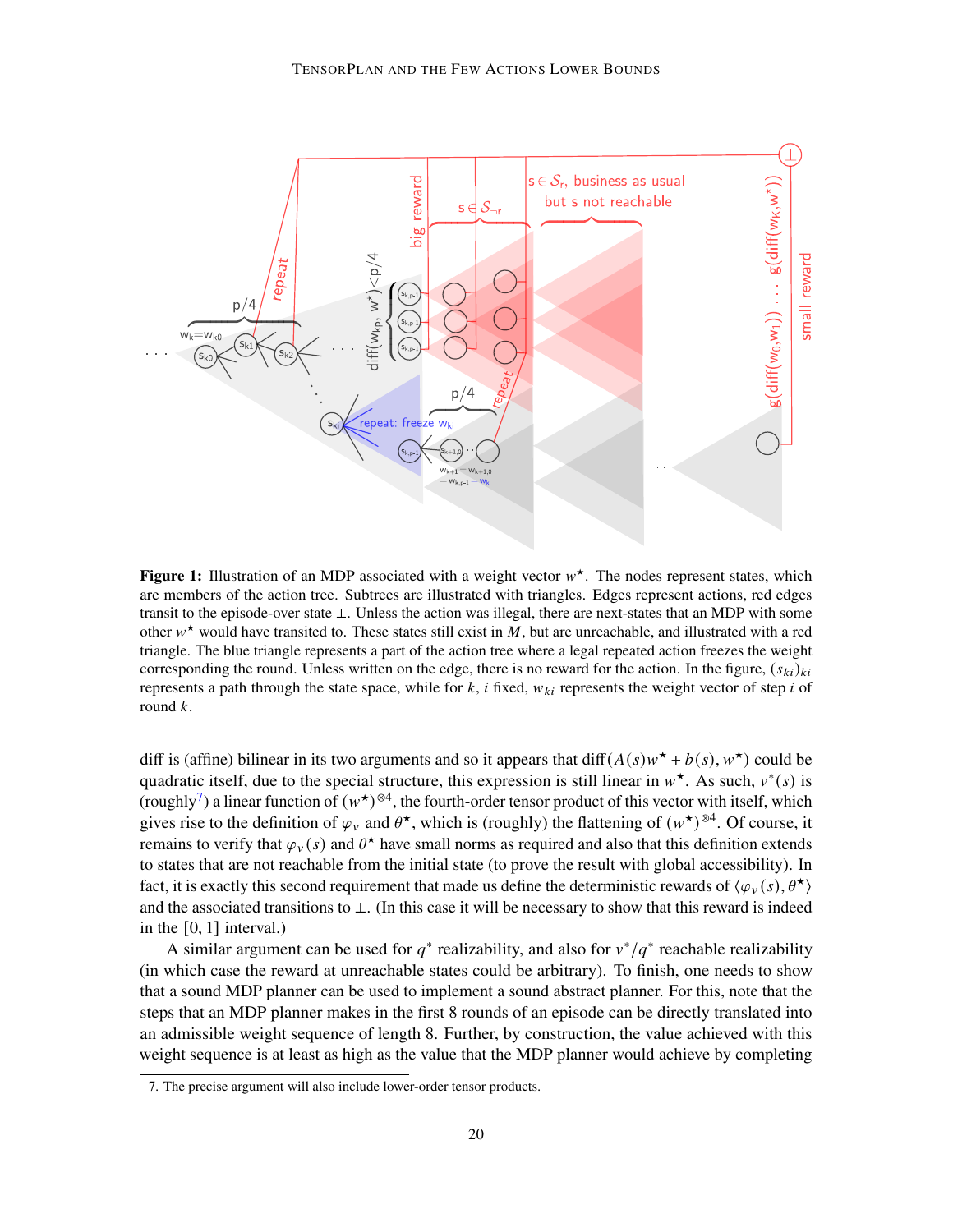the episode (the function  $f_{w^*}$  and the MDP are such that cutting short a weight sequence obtained from a path in the MDP increases the value of the sequence).

In the remainder of this section, we fill in the gaps of this argument.

### 4.4. The MDP construction

We start with defining A, p and K as a function of the horizon  $H \ge 81$  and dimension  $d \ge 31$ :

<span id="page-20-0"></span>
$$
A = p = \min\left(\max\{x \in \mathbb{N}_+ : x^4 + x^3 + x^2 + x + 1 \le d\}, \, \left\lfloor H^{1/2} \right\rfloor\right),\tag{21}
$$
\n
$$
K = \lfloor H/p \rfloor,
$$
\n
$$
H' = Kp.
$$

By our definition of H-horizon MDPs, any H'-horizon MDP for  $H' \leq H$  is also a H-horizon MDP (cf. Assumption [3.1\)](#page-7-0). Hence, we shall construct a  $H'$ -horizon MDP with  $H'$  defined above. For future reference, it will be useful to note that

<span id="page-20-1"></span>
$$
A(=p) = \Theta\left(H^{1/2} \wedge d^{1/4}\right), \qquad K = \Theta(H^{1/2} \vee H/(d^{1/4})),
$$
  
  $p \ge 2$  and  $K \ge 9$ . (22)

Similarly to the abstract game, we fix some  $w^* \in W^*$  (Eq. [8\)](#page-11-2). In what follows, we define two MDPs  $M_{w\star}^v = (\mathcal{S}, \mathcal{A}, Q_{w\star}^v)$  and  $M_{w\star}^q = (\mathcal{S}, \mathcal{A}, Q_{w\star}^q)$ .

The state and action spaces are the same for all these MDPs. The superscript  $\nu$  and  $q$  indicates which realizability setting the MDP is tailored for. Together with the indices, we drop them and just use M and Q to minimize clutter. The difference between  $M_{w\star}^v$  and  $M_{w\star}^q$  is minuscule (see Case [23a\)](#page-21-0). As noted beforehand,  $\mathcal{A} = [p]$ .

Apart from  $\perp$ , states in S are uniquely identifiable with an action sequence of length at most  $Kp-1$ . Of all action sequences, we need to remove any action sequence that has a "repeated" action in the critical first  $\lceil p/4 \rceil$  steps of any round. For  $k \ge 0$ , let  $U_k \subset \mathcal{A}^{\overline{k}}$  be those sequences of in  $\mathcal{A}^k$  which do not have any repeated elements. Then, letting  $r = \lceil p/4 \rceil$ ,  $V = (\bigcup_{i \in [r]} U_i) \cup (\bigcup_{i \in [p-r]} U_r \times \mathcal{A}^i)$ , we define

$$
S = \{\bot, ()\} \cup \bigcup_{0 \leq k \leq K-1} (U_r \times \mathcal{A}^{p-r})^k \times V,
$$

where () denotes the empty sequence. The elements of S (other than  $\perp$ ) can thus be uniquely identified with a sequence of actions  $(a_{00}, \ldots, a_{0,p-1}, \ldots, a_{k0}, \ldots, a_{ki})$  with  $0 \le k \le K - 1$  and  $0 \le i \le p - 1$ , where the double indexing emphasizes that the steps are grouped into rounds of length  $p$ , and commas between indices are often dropped to minimize clutter. For convenience, we let  $[< k, i] = \{(n, m) : n \in [0 : K - 1], m \in [0 : p - 1], np + m < kp + i\}$  denote the index set in this double indexing, so that we can write  $(a_{nm})_{(n,m)\in\{-k,i\}}$  for the above action sequence. Here, we can think of  $a_{nm}$  as the action performed in step  $m$  of round  $n$ .

As described beforehand, we associate a "weight", an element of W, to each state  $s \neq \perp$  that corresponds to all the "flips" described by the action sequence for s. Let  $w : S \to W$  be the corresponding map, where we let  $w(\perp) = 1$ . We will also find it useful to introduce  $w : S \times A \rightarrow W$ , where for  $(s, a) \in S \times \mathcal{A}$ ,  $w(s, a)$  is the weight sequence where component a of the last weight vector of  $w(s)$  is flipped, except when s is a frozen state or  $s = \perp$ , in which case  $w(s, a) = w(s)$  (s is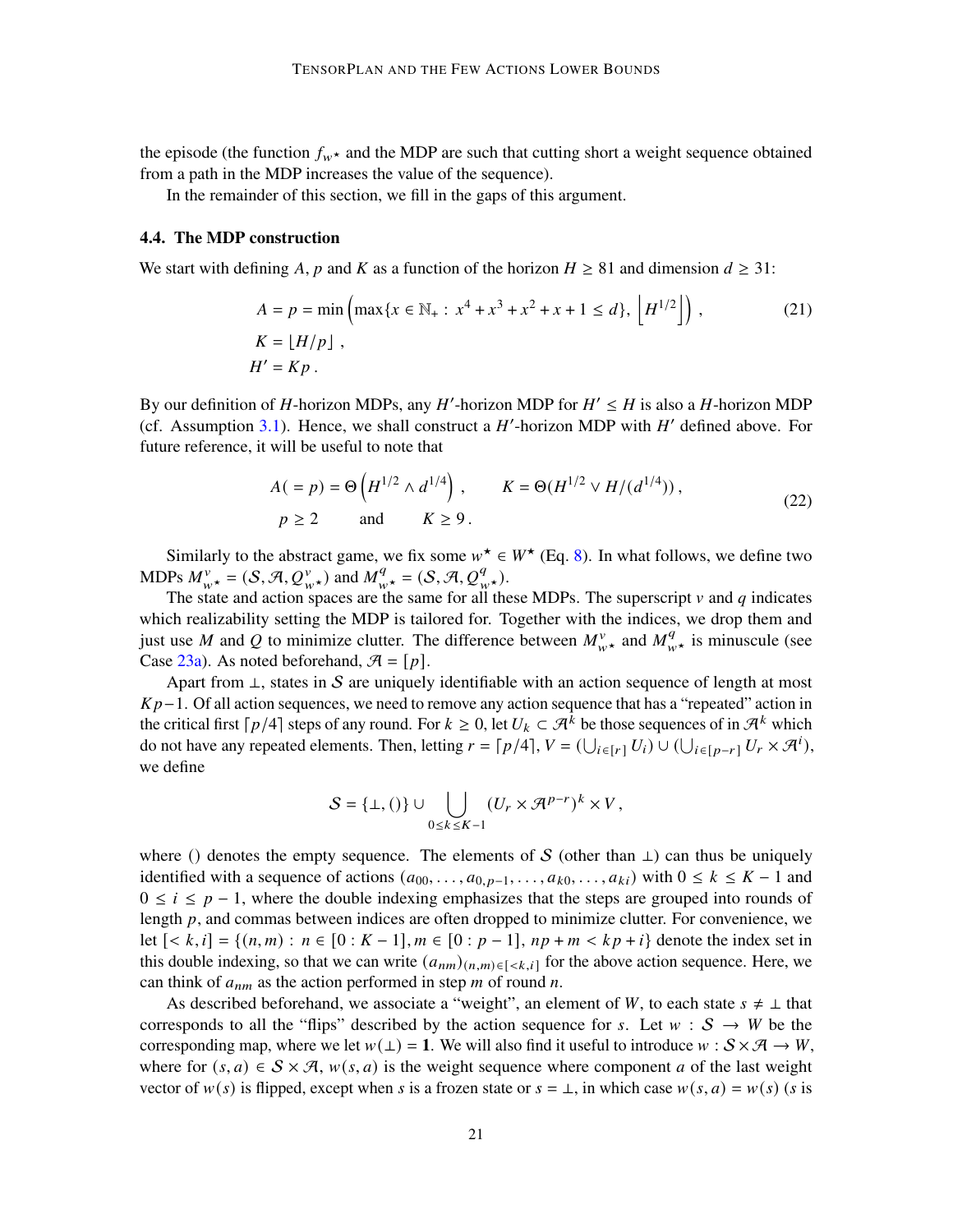a frozen state when there is a legal repeated action in the actions that correspond to the current round of the state).

In what follows, we will often find it useful to fix a path, i.e., a complete action sequence of the form  $(a_{ki})_{(k,i)\in[0:K-1]\times[0:W-1]}\in\mathcal{A}^{Kp}$ . Note that here we allow all action sequences. We then describe the behavior of the MDP in terms of its transitions and rewards encountered during this fixed action sequence. Notationally, we refer to the state (deterministically) reached in round  $k$ , step *i* for the fixed action sequence as  $s_{ki}$ . This means that  $s_{00} = ()$ , and for  $0 \le i \le p - 1$ ,  $s_{k,i+1} = \gamma_{w^*}(s_{ki}, a_{ki})$  and for  $0 \le k \le K-1$ ,  $s_{k+1,0} = s_{kp}$ , where  $\gamma_{w^*}$  is the transition function of the MDP. Note that the state sequence has extra elements, to help with the notation. In particular,  $s_{K0} = s_{K-1,p} = \perp$ . By a slight abuse of notation, for the fixed action sequence, we also let  $w_{ki} = w(s_{k-1,i}, a_{k-1,i})$  (if  $s_{ki} \neq \bot$ ,  $w_{ki} = w(s_{ki})$ ). To disambiguate, the notation  $w_{ki}$  always uses two indices for  $w$ , while the notation in the abstract game always uses one. To match the weight values of the MDP with those of the abstract game, we introduce the shorthand  $w_k = w_{k0}$ . To complete the definition of  $w_{ki}$ , we define  $w_{00} = 1$  (similarly to the abstract game's definition of  $w_0 = 1$ ). We will also find it useful to introduce the function  $w_{\text{last}} : S \to W$  which to a given state  $s = s_{ki} \neq \bot$  at step *i* or round *k* assigns the "last complete weight"  $w_k = w_{k0}$  while  $w_{last}(\bot) = 1$ .

*The*  $(k, i)$ -indexed notation, such as  $s_{ki}$  and  $w_{ki}$  (along with other similarly indexed *quantities introduced later) is designed to avoid clutter by hiding the implicit dependence on the action sequence, which is assumed to be fixed whenever we use such notations. The action sequence that is fixed should always be clear from the context. Whenever we state a result concerning these symbols, the result is meant to hold for an arbitrary action sequence.*

For a state  $s \in S$ ,  $s \neq \bot$  that is in step i of round k, and an action  $a \in [A]$ , the transition and reward of taking action  $a$  in state  $s$  leads to the following reward-next state pair  $(R', S')$  (which specifies the kernel  $Q$  of the MDP):

$$
\left( \left( \left\langle \varphi, \theta^{\star} \right\rangle, \bot \right), \quad \text{if } k > 0 \text{ and } \text{diff}(w_k, w^{\star}) < p/4 \right) \tag{23a}
$$

$$
(R', S') = \begin{cases} (\sqrt{\varphi}, 0^{\prime}/, \pm) , & \text{if } k > 0 \text{ and } \dim(w_k, w_{\ell}) < p/4 \\ (Z, \pm) , & \text{else if } i = p - 1, \dim(w_{k+1}, w^*) < p/4 \end{cases} \tag{23b}
$$

$$
I = \begin{cases} (Z, \perp), & \text{else if } k = K - 1, i = p - 1 \text{ (last step)}\\ (0, s_{k, i+1}), & \text{otherwise,} \end{cases} (23c)
$$

$$
(0, s_{k,i+1}), \qquad \text{otherwise}, \tag{23d}
$$

<span id="page-21-0"></span>Here, the symbols not yet introduced beforehand are defined as follows: *(i)*  $(w_{k'})_{k' \in [k+1] {i=p-1}]}$  is the sequence of round-start weights  $(w_{k',0})_{k' \in [k+1] \{i=p-1\}]}$  that correspond to state s and action a. If  $i = p - 1$ , this sequence also includes the newly "compiled" weight  $w_{k+1,0} = w(s, a)$ . *(ii)* Z has distribution Ber( $f_{w^*}((w_{k'})_{k' \in [k+1]\{i=p-1\}]})$ ). *(iii)*  $\theta^*$  will be defined in Eq. [31.](#page-27-0) *(iv)* for feature-maps  $\varphi_v$  and  $\varphi_q$  (defined in Eqs. [32,](#page-28-0) [37\)](#page-29-0),  $\varphi = \varphi_v(s_{ki})$  if we are in the  $v^*$ -realizable setting (MDP  $M_{w^*}^{\nu}$ ) and  $\varphi = \varphi_q(s_{ki}, a)$  otherwise. In either case, the reward in Case [23a](#page-21-0) is in [0, 1] by Eq. [35](#page-28-1) and Eq. [39.](#page-29-1)

J.

Later in the proof, the following lemma will be useful to convert a sound planner for the MDP into a sound planner for the abstract game:

<span id="page-21-1"></span>**Lemma 4.6.** We can simulate an outcome of  $(R', S')$  in the MDP using at most one query to the *abstract game, if the length, dimensionality, and secret parameters of the game are*  $K$ ,  $p$ *, and*  $w^*$ *, respectively.*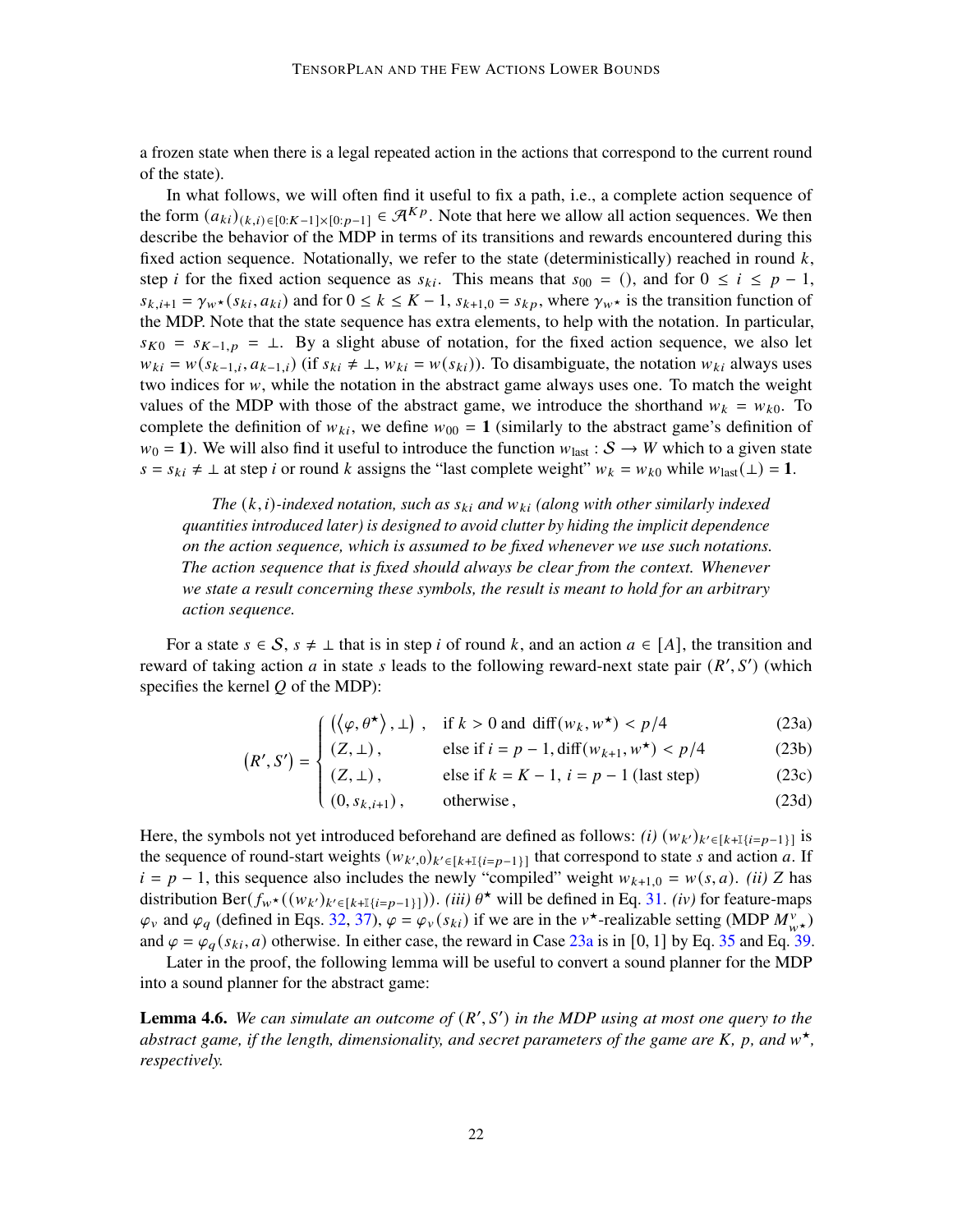*Proof.* For  $k = 0$ ,  $i < p - 1$ , we fall under Case [23d](#page-21-0) and no query to the abstract game is required. Otherwise, let  $l = k + \mathbb{I}\{i = p - 1\} > 0$ , and query the abstract game with  $(l, (w_{k'})_{k' \in [l]})$ . This is a valid query as  $(w_{k'})_{k' \in [1]} \in W^{\circ k}$ . The result to this query allows to determine which case the transition falls under, and it also contains  $Z$  (with the required distribution) when the case calls for it. ٦

As alluded to before, Case [23a](#page-21-0) is somewhat pathological: the transitions are such that if at the end of round k the newly "compiled" weight  $w_{k+1,0}$  is close to  $w^*$  (diff $(w_{k+1,0}, w^*) < p/4$ ) then the next state is ⊥. This means that by following the transitions, it is impossible to arrive at a state  $s \in S$ , where Case [23a](#page-21-0) would apply.

<span id="page-22-1"></span>**Lemma 4.7** (Case [23a](#page-21-0) is unreachable in *M*). *In MDP M, for all*  $s \in S_r$  *and*  $s' \in S_{\neg r}$ ,

$$
s' \notin \text{Reach}_M(s)
$$

*where*

$$
\mathcal{S}_{\neg r} = \{ s \in \mathcal{S} : s \neq \bot \text{ and } \text{diff}(w_{\text{last}}(s), w^{\star}) < p/4 \}, \qquad \mathcal{S}_{r} = \mathcal{S} \setminus \mathcal{S}_{\neg r} \,. \tag{24}
$$

We will find some further notation useful to describe essential properties of the MDP states. Take any path in the MDP and the corresponding states  $(s_{ki})$ . Pick k and i such that  $s_{ki} \neq \bot$ . Let the "bit mask" fix<sub>ki</sub>  $\in \{0, 1\}^p$  indicate for each component of  $w_{ki}$  whether it is fixed (1) in round k at step i or not  $(0)$ . Recall that a component is fixed if either the corresponding action is performed in round  $k$ before step  $i$ , or there was a legal repeated action, in which case all the components are frozen. Let ct<sup>flip</sup> be the number of components flipped in round k by step i. Because each component can only be flipped at most once in a round, this satisfies

<span id="page-22-3"></span><span id="page-22-2"></span>
$$
\mathrm{ct}_{ki}^{\mathrm{flip}} = \mathrm{diff}(w_{k0}, w_{ki}) .
$$

Let  $e_{ki}^{fix}$  (and  $e_{ki}^{-fix}$ ) be the number of components that are fixed (and not fixed, respectively) at step *i* and have the opposite sign of the respective components of  $w^*$ . These are "error counts". (As opposed to  $\text{ct}_{ki}^{\text{flip}}$  and fix<sub>ki</sub>, the error counts obviously depend on  $w^*$ ). Let the operator  $\cdot : \mathbb{R}^d \times \mathbb{R}^d \to \mathbb{R}^d$ return the componentwise product of its inputs. For  $i \in \{0, 1\}$ , let  $\neg i = 1 - i$ , which is also extended to binary-valued vectors in a componentwise manner. The definitions imply the following identities:

$$
e_{ki}^{fix} = \frac{1}{2} \left( \langle \mathbf{1}, \text{fix}_{ki} \rangle - \langle \text{fix}_{ki} \cdot w_{ki}, w^{\star} \rangle \right), \tag{25}
$$

$$
e_{ki}^{-fix} = \frac{1}{2} \left( \langle 1, \neg fix_{ki} \rangle - \langle \neg fix_{ki} \cdot w_{ki}, w^{\star} \rangle \right) . \tag{26}
$$

Consider the case when fix<sub>ki</sub>  $\neq$  1. Thanks to  $s_{ki} \neq \perp$ , the first *i* actions of round *k* are unique. Therefore, in this case,  $ct_{ki}^{flip} = i$ . Furthermore, each unique action adds 1 to  $\langle 1, fix_{ki} \rangle$ , thus  $e_{ki}^{fix} \leq$  $\langle 1, \text{fix}_{ki} \rangle = i = \text{ct}_{ki}^{\text{flip}}$ . Similarly,  $e_{ki}^{-fix} \leq \langle 1, \text{argmin}_{ki} \rangle = p - i = p - \text{ct}_{ki}^{\text{flip}}$ . If on the other hand,  $\text{fix}_{ki} = 1$ , then  $e^{-fix}_{ki} = 0$ . This leads to the following result, which will be useful for our calculations:

<span id="page-22-0"></span>**Lemma 4.8.** Assuming  $s_{ki} \neq \bot$ ,  $e_{ki}^{-fix} \leq p - ct_{ki}^{flip}$ , and  $e_{ki}^{-fix} \leq p - i$ . Furthermore, if fix $_{ki} \neq 1$ , then the following also hold:  $ct_{ki}^{flip} = i = \langle 1, fix_{ki} \rangle$ , and  $e_{ki}^{fix} \le ct_{ki}^{flip}$ .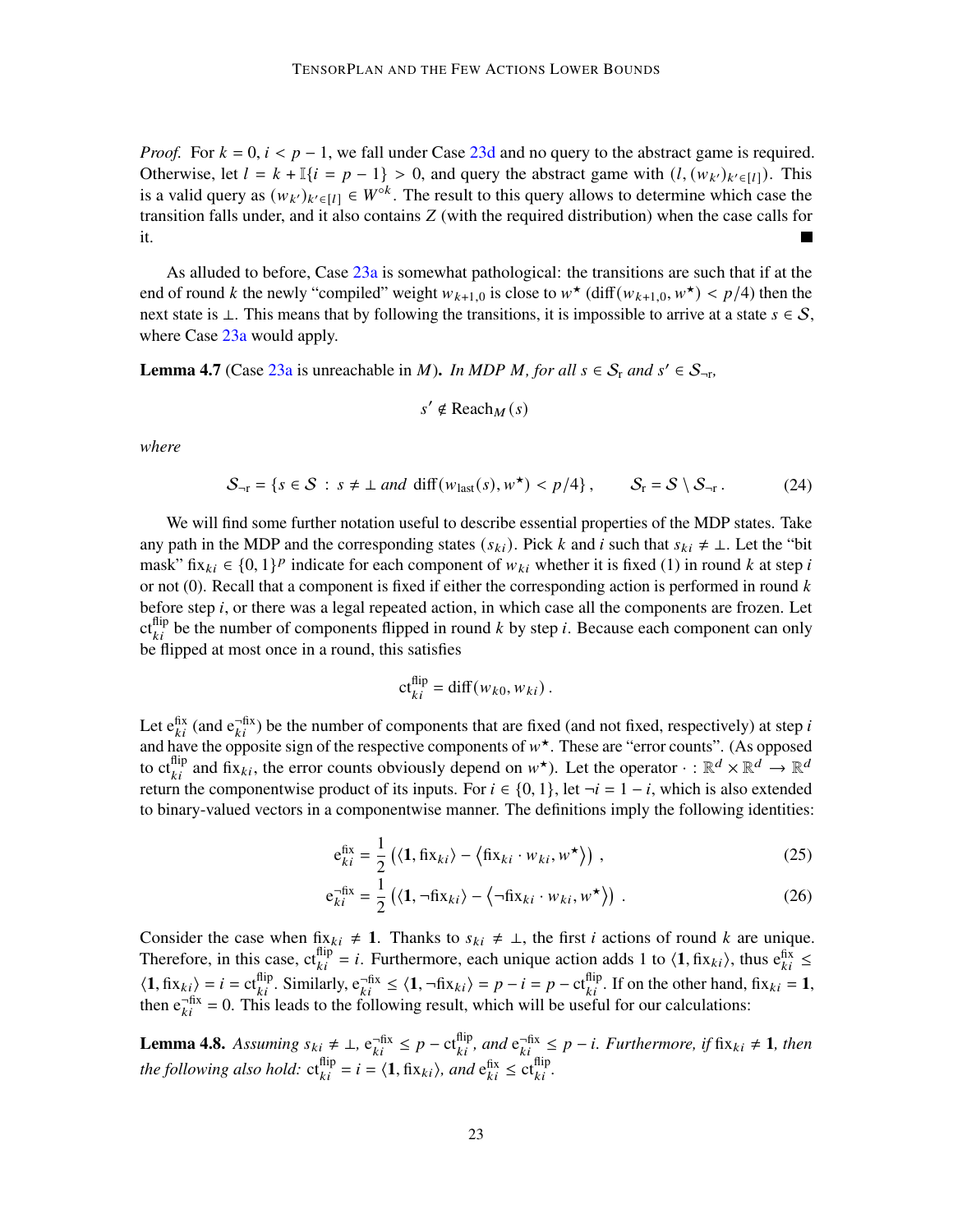#### 4.5. Defining a policy and calculating its value function

We now define a deterministic policy  $\pi_{w^*}: S \to [A]$ , which later will be shown to be the optimal policy. The purpose of the current section is merely to compute the value function of this policy. The policy is defined as follows: Let  $s_{ki} \in S_r$  be a state along step *i* of round *k* and assume that  $s_{ki} \neq \bot$ . Then  $\pi_{w^*}$  greedily flips all the components of  $w_{ki}$  that have the wrong sign and are not fixed yet. Once this is done,  $\pi_{w^*}$  freezes the round by repeating an action. Ties are resolved in a systematic fashion.

More formally, let  $\mathcal{A}_1$  be the set of actions where the component of  $w_{ki}$  has not been fixed yet and where  $w_{ki}$  disagrees in sign with  $w^*$ ; let  $\mathcal{A}_2$  be the set of actions where the component has been fixed:

$$
\mathcal{A}_1 = \{a \in [A] : (\text{fix}_{ki})_a = 0 \text{ and } (w_{ki})_a \neq w_a^{\star}\}\
$$
  

$$
\mathcal{A}_2 = \{a \in [A] : (\text{fix}_{ki})_a = 1\}\
$$
 (27)

<span id="page-23-0"></span>Then,

<span id="page-23-1"></span>
$$
1, \qquad \qquad \text{if } s_{ki} = \bot \, ; \tag{28a}
$$

$$
\mathbf{H} \cdot \mathbf{S}_{kl} = \mathbf{I} \cdot \mathbf{S}_{kl}
$$
\n
$$
\mathbf{H} \cdot \mathbf{S}_{kl} = \mathbf{I} \cdot \mathbf{S}_{kl}
$$
\n
$$
\mathbf{H} \cdot \mathbf{S}_{kl} = \mathbf{I} \cdot \mathbf{S}_{kl}
$$
\n
$$
\mathbf{H} \cdot \mathbf{S}_{kl} = \mathbf{I} \cdot \mathbf{S}_{kl}
$$
\n
$$
\mathbf{H} \cdot \mathbf{S}_{kl} = \mathbf{I} \cdot \mathbf{S}_{kl}
$$
\n
$$
\mathbf{H} \cdot \mathbf{S}_{kl} = \mathbf{I} \cdot \mathbf{S}_{kl}
$$
\n
$$
\mathbf{H} \cdot \mathbf{S}_{kl} = \mathbf{I} \cdot \mathbf{S}_{kl}
$$
\n
$$
\mathbf{H} \cdot \mathbf{S}_{kl} = \mathbf{I} \cdot \mathbf{S}_{kl}
$$
\n
$$
\mathbf{H} \cdot \mathbf{S}_{kl} = \mathbf{I} \cdot \mathbf{S}_{kl}
$$
\n
$$
\mathbf{H} \cdot \mathbf{S}_{kl} = \mathbf{I} \cdot \mathbf{S}_{kl}
$$
\n
$$
\mathbf{H} \cdot \mathbf{S}_{kl} = \mathbf{I} \cdot \mathbf{S}_{kl}
$$
\n
$$
\mathbf{H} \cdot \mathbf{S}_{kl} = \mathbf{I} \cdot \mathbf{S}_{kl}
$$
\n
$$
\mathbf{H} \cdot \mathbf{S}_{kl} = \mathbf{I} \cdot \mathbf{S}_{kl}
$$
\n
$$
\mathbf{H} \cdot \mathbf{S}_{kl} = \mathbf{I} \cdot \mathbf{S}_{kl}
$$
\n
$$
\mathbf{H} \cdot \mathbf{S}_{kl} = \mathbf{I} \cdot \mathbf{S}_{kl}
$$
\n
$$
\mathbf{H} \cdot \mathbf{S}_{kl} = \mathbf{I} \cdot \mathbf{S}_{kl}
$$
\n
$$
\mathbf{H} \cdot \mathbf{S}_{kl} = \mathbf{I} \cdot \mathbf{S}_{kl}
$$
\n
$$
\mathbf{H} \cdot \mathbf{S}_{kl} = \mathbf{I} \cdot \mathbf{S}_{kl}
$$
\n
$$
\mathbf{H} \cdot \mathbf{S}_{kl} = \mathbf{I
$$

$$
\pi_{w^*}(s_{ki}, \cdot) = \begin{cases}\n a \in [p] & \text{else if } |\mathcal{A}_1| = e_{ki}^{-fix} > 0; \\
\min \mathcal{A}_2, & \text{else if } |\mathcal{A}_2| = ct_{ki}^{\text{flip}} > 0,\n\end{cases}
$$
\n(28c)

 $\min \mathcal{A}_2$ ,  $\text{else if } |\mathcal{A}_2| = \text{ct}_{ki}^{\text{flip}} > 0$ , (28d)

where  $\varphi_q$  is the state-action feature-map defined in Eq. [37,](#page-29-0) and  $\theta^*$  is defined in Eq [31.](#page-27-0) Note that  $s_{ki} \in S_r$  and  $s_{ki} \neq \perp$  implies that either Case [28c](#page-23-0) or [28d](#page-23-0) must apply.

With this, the promised result of the section is as follows.

<span id="page-23-2"></span>**Lemma 4.9.** Assuming  $s_{ki} \in S_r$  and  $s_{ki} \neq \bot$ , we have

Ĩ,

$$
v^{\pi_w \star}(s_{ki}) = \left(\prod_{k' \in [k]} g(\text{diff}(w_{k'-1,0}, w_{k',0}))\right) g(\text{ct}_{ki}^{\text{flip}} + \text{e}_{ki}^{-\text{fix}}) g(\text{e}_{ki}^{\text{fix}}).
$$

The high level argument underlying this lemma is that the policy reaches the end state ⊥, either after reaching the last step of the current, or the next round. In either cases, the only reward incurred from the current state to the end is when the transition to the end state happens. The definition of this reward can then be invoked to show the result. The detailed proof is as follows:

*Proof.* Starting from round k step i and letting  $\mathcal{A}_1$  be as in Eq. [27,](#page-23-1) the policy  $\pi_{w^*}$  flips all the components in  $\mathcal{A}_1$  (that have the wrong sign and are not fixed yet). We note that  $\mathcal{A}_1 = \{\}$  if there was a repeated action in this round (which freezes the components). In this case,  $e^{-fix}_{ki} = 0$  and  $s_{ki} \neq \perp$ implies the repeated action was legal, i.e.,  $i = i + e^{-\text{fix}}_{ki} \geq \lceil p/4 \rceil$ , and therefore  $w_{ki}$  is frozen, thus regardless of  $\pi_{w^*}$ ,  $w_{k+1,0} = w_{ki}$ , so diff $(w_{k0}, w_{k+1,0}) = \text{ct}^{\text{flip}}_{ki} = \text{ct}^{\text{flip}}_{ki} + \text{e}^{-\text{fix}}_{ki}$ .

Otherwise, by definition the first  $i + |\mathcal{A}_1| = i + e^{-\text{fix}}_{ki} = ct^{\text{flip}}_{ki} + e^{-\text{fix}}_{ki} \leq p$  actions in round  $k$  are unique (noting the inequality comes from Lemma  $4.8$ ). Furthermore, in this case observe that all components where  $w_{k0}$  differs in sign from  $w^*$  are flipped in round k by step  $i + e^{-fix}_{ki}$ . either because it was flipped in the first  $i$  steps (and thus setting the relevant component of fix $_{ki}$ to 1), or because the action corresponding to the component is in  $\mathcal{A}_1$ , and thus flipped by  $\pi_{w^*}$ .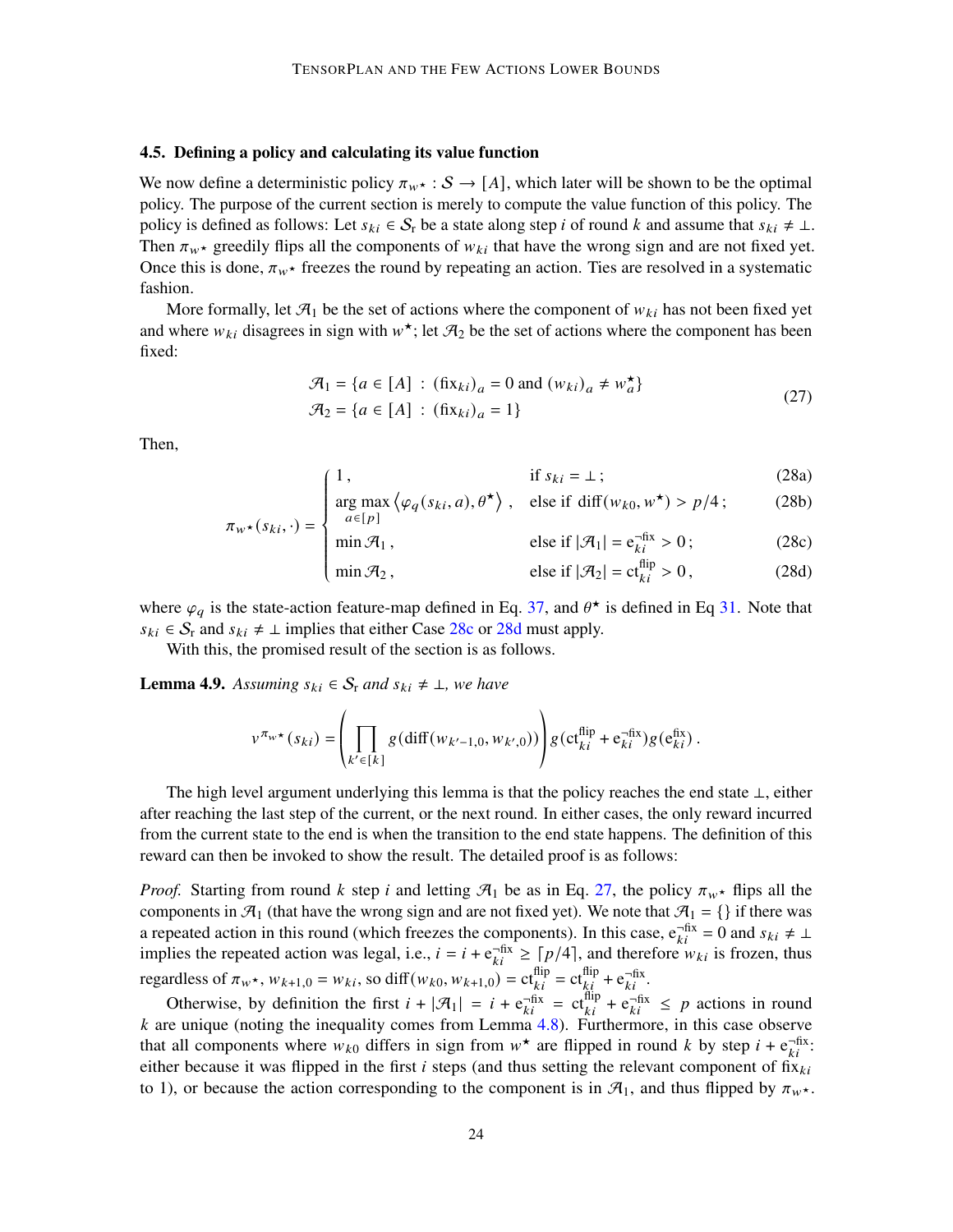Therefore  $i + e_{ki}^{fix} \ge \text{diff}(w_{k0}, w^{\star})$  As  $\perp \ne s_{ki} \in S_r$ ,  $\text{diff}(w_{k0}, w^{\star}) \ge p/4$ . As  $i + e_{ki}^{fix}$  is an integer,  $i + e^{-fix}_{ki} \ge \lceil p/4 \rceil$ . At step  $i + e^{-fix}_{ki} \ge \lceil p/4 \rceil$ , all the actions in  $\mathcal{A}_1$  are exhausted, and if there are any remaining steps in the round,  $\pi_{w^*}$  freezes the round by repeating an action (Case [28d\)](#page-23-0). This is a legal action as  $i + e_{ki}^{-fix} \ge \lceil p/4 \rceil$ . Therefore  $w_{k+1,0} = w_{k,i+e_{ki}^{-fix}}$ .

Regardless of whether  $w_{ki}$  is fixed at step i, the number of components that have the wrong sign that are not flipped in round k is exactly  $e_{ki}^{fix}$ , and therefore

$$
diff(w_{k0}, w_{k+1,0}) = ct_{ki}^{flip} + e_{ki}^{-fix}
$$
  

$$
diff(w_{k+1,0}, w^{\star}) = e_{ki}^{fix}
$$

At the end of round k, at step  $p - 1$ , either Case [23b](#page-21-0) or [23c](#page-21-0) applies and the expectation of the reward is

$$
f_{w^{\star}}((w_{k'0})_{k' \in [k+1]}) = \left(\prod_{k' \in [k+1]} g(\text{diff}(w_{k'-1,0}, w_{k',0})) g(\text{diff}(w_{k+1,0}, w^{\star}))\right)
$$

$$
= \left(\prod_{k' \in [k]} g(\text{diff}(w_{k'-1,0}, w_{k',0})) g(\text{ct}_{ki}^{\text{flip}} + \text{e}_{ki}^{-\text{fix}}) g(\text{e}_{ki}^{\text{fix}}),
$$

or Case [23d](#page-21-0) applies and the episode continues with round  $k + 1$ . In this latter case,  $fix_{k+1,0} = 0$ ,  $ct_{k+1,0}^{\text{flip}} = 0$ ,  $e_{k+1,0}^{\text{fix}} = \text{diff}(w_{k+1,0}, w^{\star}) = e_{ki}^{\text{fix}}$ , and so in round  $k+1$ ,  $\pi_{w^{\star}}$  sets all the remaining components to match  $w^*$ , i.e.,  $w_{k+2,0} = w^*$ . The transition at the end of round  $k + 1$ , at step  $p - 1$ , then falls either under Case [23b](#page-21-0) or [23c,](#page-21-0) and the expectation of the reward is the same as before as  $g(0) = 1$ :

$$
f_{w^{\star}}((w_{k'0})_{k' \in [k+2]}) = \left(\prod_{k' \in [k+2]} g(\text{diff}(w_{k'-1,0}, w_{k',0})) g(\text{diff}(w_{k+2,0}, w^{\star}))\right) = \left(\prod_{k' \in [k]} g(\text{diff}(w_{k'-1,0}, w_{k',0})) g(\text{cf}_{ki}^{\text{flip}} + \text{e}_{ki}^{-\text{fix}}) g(\text{e}_{ki}^{\text{fix}}) g(0),\right)
$$

As in MDP M any transition with a positive reward expectation transitions to state  $\perp$ , the value of  $\pi_{w^*}$ , the expected sum of rewards along the episode, reduces to the expectation of this single reward in the episode.

П

#### 4.6. Showing that  $\pi_{w^*}$  is an optimal policy

We start with a lemma that will be used to optimize the attainable reward, given the constraints of the MDP.

<span id="page-24-0"></span>**Lemma 4.10.** *For*  $p \ge 2$ ,  $l \ge 2$  *integer, let*  $(x_i)_{i \in [l]}$  *be integers*  $0 \le x_i \le p$ *, and let*  $0 \le c_1, c_2, c_3 \le$ *be further integers such that the following all hold:*

• 
$$
c_2 \le c_1
$$
 or  $c_3 = 0$ ;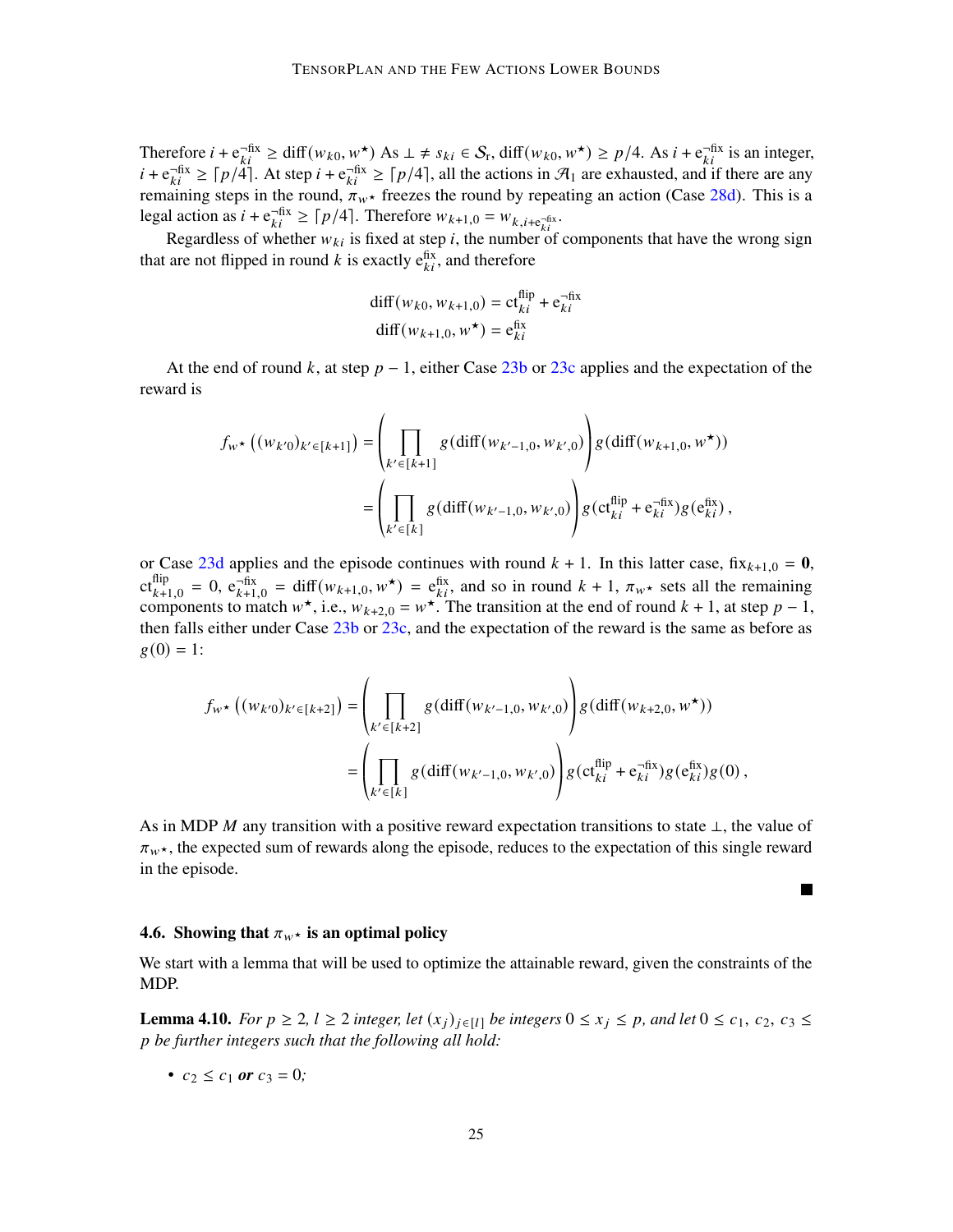- $c_1 + c_3 \leq p$ ;
- $c_1 + c_2 + c_3 \le \sum_{j \in [l]} x_j;$
- $c_2 \leq \sum_{j \in [2:l]} x_j;$
- $c_1 \le x_1$ .

Then,

$$
\prod_{j\in [l]} g(x_j) \leq g(c_1+c_3)g(c_2).
$$

*Proof.* Note that  $g(x) > 0$  and decreases monotonically for  $x \in [0, p]$ . First we prove for integers  $x \geq y$  such that  $1 \leq x, y \leq p-1$ , it holds that

<span id="page-25-0"></span>
$$
g(x)g(y) \le g(x+1)g(y-1). \tag{29}
$$

Note that  $g(x)g(y) - g(x+1)g(y-1) = -\frac{x-y+1}{2y^4}$  $\frac{-y+1}{2p^4} (p(x-2) + y(p-x) + x)$ , and as  $x \ge y$ , it only remains to prove that  $p(x - 2) + y(p - x) + x \ge 0$ . If  $x = 1$  then  $y = 1$  and the above holds with equality. Otherwise  $x \ge 2$  and all terms are non-negative, finishing the proof of Eq. [29.](#page-25-0)

We now claim that for any  $0 \le y \le x \le p$  integers,  $g(x)g(y) \le g((x + y) \wedge p)$ . Since over  $[0, p]$ , g takes values in [0, 1], this clearly holds when either  $y = 0$  or when  $x = p$ . Furthermore, if  $1 \le y \le x \le p-1$ , then from Eq. [29](#page-25-0) it follows that  $g(x)g(y) \le g(x+1)g(y-1) \le g(x+2)g(y-2) \le g(x)g(y-1)$  $g((x + y) \wedge p)g((x + y - p) \vee 0) \leq g((x + y) \wedge p)$  where the last inequality follows again because  $g(u) \in [0, 1]$  when  $u \in [0, p]$ .

Now,  $g(x_2)g(x_3)g(x_4) \leq g((x_2+x_3)\wedge p)g(x_4) \leq g(((x_2+x_3)\wedge p)+x_4)\wedge p) = g((x_2+x_3+x_4)\wedge p).$ Continuing this way, letting  $x_{\geq 2} = \sum_{j \in [2:l]} x_j$ , we get

$$
\prod_{j\in[2:l]} g(x_j) \leq g(x_{\geq 2} \wedge p).
$$

Thus,  $\prod_{j \in [l]} g(x_j) \leq g(x_1)g(x_{\geq 2} \wedge p)$ .

Consider first the case when  $c_3 = 0$ . Then, by monotonicity of g, as  $x_1 \ge c_1 = c_1 + c_3$  and  $c_2 \le x_{\ge 2}$ ,  $\prod_{j \in [l]} g(x_j) \le g(c_1 + c_3)g(c_2)$  and we are done.

Now, if  $c_3 > 0$ , by assumption  $c_2 \le c_1$ . In this case,  $c_1+c_2+c_3-(x_1\wedge(c_1+c_3)) \le x_{>2}\wedge p$ , as (1)  $c_1 \le (x_1 \wedge (c_1 + c_3))$  and thus  $c_1 + c_2 + c_3 - (x_1 \wedge (c_1 + c_3)) \le c_2 + c_3 \le c_1 + c_3 \le p$ , while (2) by our assumptions,  $x_{\geq 2} \geq c_2$  and  $x_1 + x_{\geq 2} \geq c_1 + c_2 + c_3$ , and therefore  $(x_1 \wedge (c_1 + c_3)) + x_{\geq 2} \geq c_1 + c_2 + c_3$ . By the monotonicity of  $g$ , we can then conclude that

$$
\prod_{j\in [l]} g(x_j) \leq g(x_1 \wedge (c_1+c_3))g(c_1+c_2+c_3-(x_1 \wedge (c_1+c_3)))\,.
$$

Let  $x_1'$  $\frac{1}{1}$  and  $x_2$  $\chi$  be the above arguments of g in decreasing order, i.e.,  $\chi'_{1}$  $y'_1 = (x_1 \wedge (c_1 + c_3)) \vee (c_1 + c_2 + c_3)$  $c_3 - (x_1 \wedge (c_1 + c_3)))$  and  $x'_2$  $y'_{2} = (x_{1} \wedge (c_{1} + c_{3})) \wedge (c_{1} + c_{2} + c_{3} - (x_{1} \wedge (c_{1} + c_{3}))),$  so that we have  $\prod_{j \in [l]} g(x_j) \leq g(x'_1)$  $y_1$ )g(x'<sub>2</sub>  $y_2$  with  $x_1$  $x'_1 \leq c_1 + c_3$  and  $x'_1$  $x'_1 + x'_2$  $y'_2 = c_1 + c_2 + c_3$ . Applying Eq. [29](#page-25-0) on this product  $c_1 + c_3 - x'_1$  $\frac{1}{1}$  times, we get that

$$
\prod_{j \in [l]} g(x_j) \le g(x'_1)g(x'_2) \le g(c_1 + c_3)g(c_2).
$$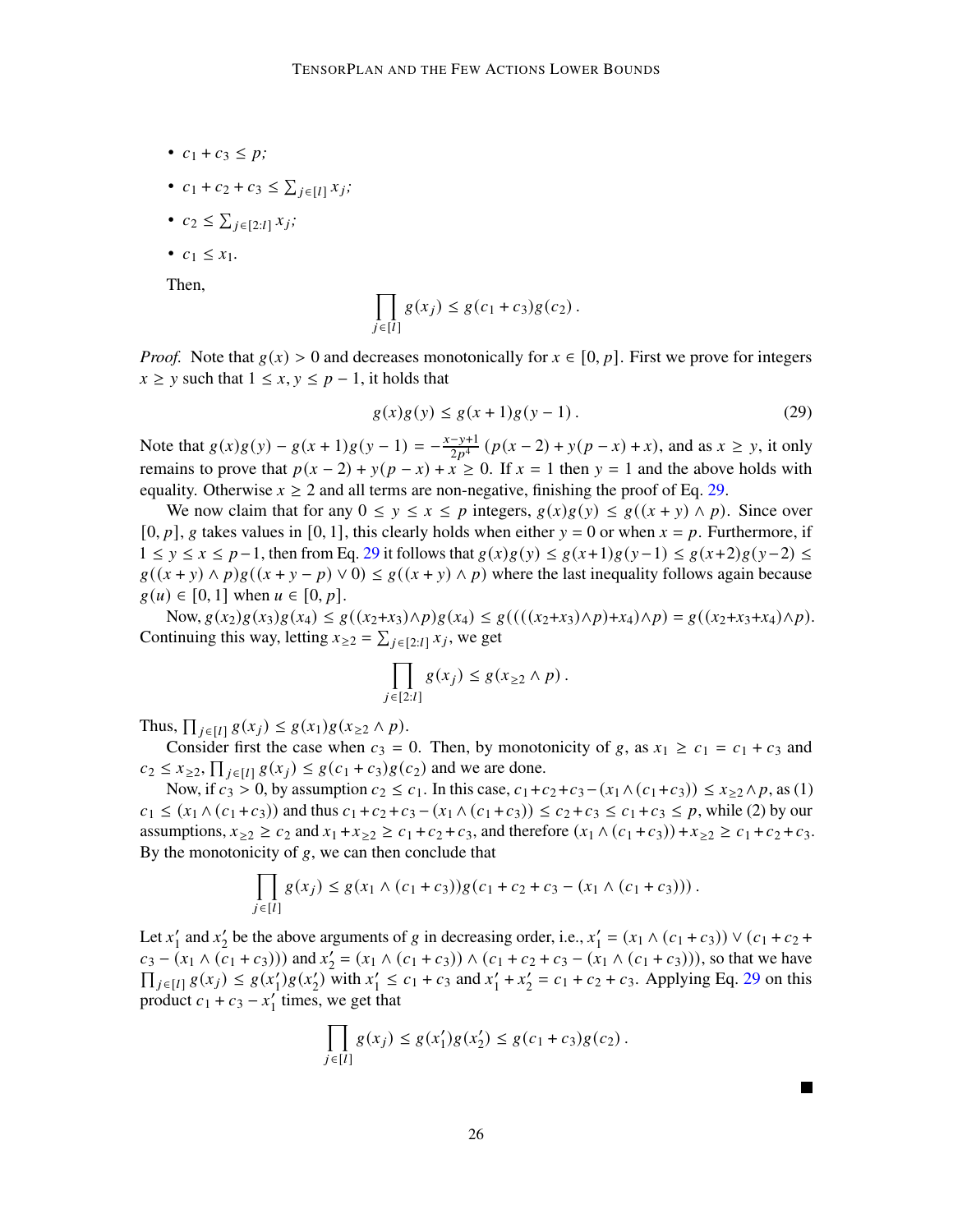We now show that  $\pi_{w^*}$  is an optimal policy by arguing that its value function matches the optimal value function.

<span id="page-26-0"></span>**Lemma 4.11** ( $\pi_w \star$  is an optimal policy). *In MDP M*,

$$
\forall s \in \mathcal{S}, a \in [A], \quad v^{\pi_w \star}(s) = v^{\star}(s).
$$

*Proof.* For  $s = \perp$ , the claim holds by definition as  $v^{\pi_w \star}(\perp) = v^{\star}(\perp) = 0$ . Otherwise, let  $s = s_{ki}$ be a state along step *i* of round k. Let us first consider the case when  $s_{ki} \in S_{\neg r}$ . For any action *a* performed, the transition will happen under Case [23a,](#page-21-0) and the deterministic reward given equals  $q^*(s_{ki}, a)$ . If we are in the v<sup>\*</sup>-realizable setting (for MDP  $M_{w^*}^v$ ), this reward does not depend on the action and therefore  $v^{\pi_w \star}(s) = v^{\star}(s)$  regardless of  $\pi_w \star$ . Otherwise,  $\pi_w \star$  chooses an action under Case [28b,](#page-23-0) which by definition maximizes the reward, so again  $v^{\pi_w \star}(s) = v^{\star}(s)$  in this case as well.

Let us turn to the case where  $s_{ki} \in S_r$ . There is at most one reward with positive expectation in any round (or none, if an illegal action is taken). As no state in  $S_{\neg r}$  is reachable from  $s_{ki}$  (by Lemma [4.7\)](#page-22-1), this reward is collected at the end of some round  $K' \in [0:K-1]$ , at step  $p-1$ , and has expectation

$$
f_{w^{\star}}((w_{k'0})_{k' \in [K'+1]}) = \left(\prod_{k' \in [K'+1]} g(\text{diff}(w_{k'-1,0}, w_{k',0}))\right)g(\text{diff}(w_{K'+1,0}, w^{\star}))
$$
  

$$
= \prod_{k' \in [K+1]} g(\text{diff}(w_{k'-1,0}, w_{k',0}))
$$

where, for convenience, we let  $w_{k'0} = w^*$  for  $k' \ge K' + 2$  (as  $g(0) = 0$ ). This reward expectation is strictly positive (by Lemma [4.2\)](#page-13-0), so the optimal policy will never take an illegal action.

At round k,  $g(\text{diff}(w_{k'-1,0}, w_{k',0}))$  is fixed for  $k' \in [k]$ , and the policy can only influence the terms  $g(\text{diff}(w_{k'-1,0}, w_{k',0}))$  for  $k' \in [k+1 : K+1]$ . We have by definition that  $0 \le \text{diff}(\cdot, \cdot) \le p$ . In any round, once a component is flipped it cannot be flipped back in the same round. This implies that

$$
\text{diff}(w_{k0}, w_{k+1,0}) = \text{diff}(w_{k0}, w_{ki}) + \text{diff}(w_{ki}, w_{k+1,0}) \ge \text{diff}(w_{k0}, w_{ki}) = \text{ct}^{\text{flip}}_{ki}.
$$

On top of this,  $e_{ki}$ <sup>fix</sup> +  $e_{ki}$ <sup>-fix</sup> components differ in sign between  $w_{ki}$  and  $w^*$ . By the triangle inequality, as  $w_{K+1,0} = w^*$ , this implies that

$$
\sum_{k' \in [k+1:K+1]} \text{diff}(w_{k'-1,0}, w_{k',0}) \ge \text{diff}(w_{k0}, w_{ki}) + \text{diff}(w_{ki}, w^{\star}) = \text{ct}_{ki}^{\text{flip}} + \text{e}_{ki}^{\text{fix}} + \text{e}_{ki}^{-\text{fix}}.
$$

Finally,  $e_{ki}$  of these have already been flipped in round k by step i. These cannot be flipped again in the same round k, so they need to be included in some future round, i.e., in diff $(w_{k'-1,0}, w_{k',0})$  for  $k' \ge k + 2$ :

$$
\sum_{k' \in [k+2:K+1]} \text{diff}(w_{k'-1,0}, w_{k',0}) \ge \text{diff}(w_{k+1,1}, w^{\star}) \ge e_{ki}^{\text{fix}}.
$$

By Lemma [4.8,](#page-22-0)

$$
\mathbf{e}_{ki}^{-\text{fix}} \leq p - \mathbf{ct}_{ki}^{\text{flip}},
$$

and either fix<sub>ki</sub> = 1, implying  $e_{ki}^{-fix} = 0$ , or  $e_{ki}^{fix} \le ct_{ki}^{flip}$ .

$$
e_{ki}^{\text{fix}} \leq ct_{ki}^{\text{flip}}
$$
 or  $e_{ki}^{-\text{fix}} = 0$ .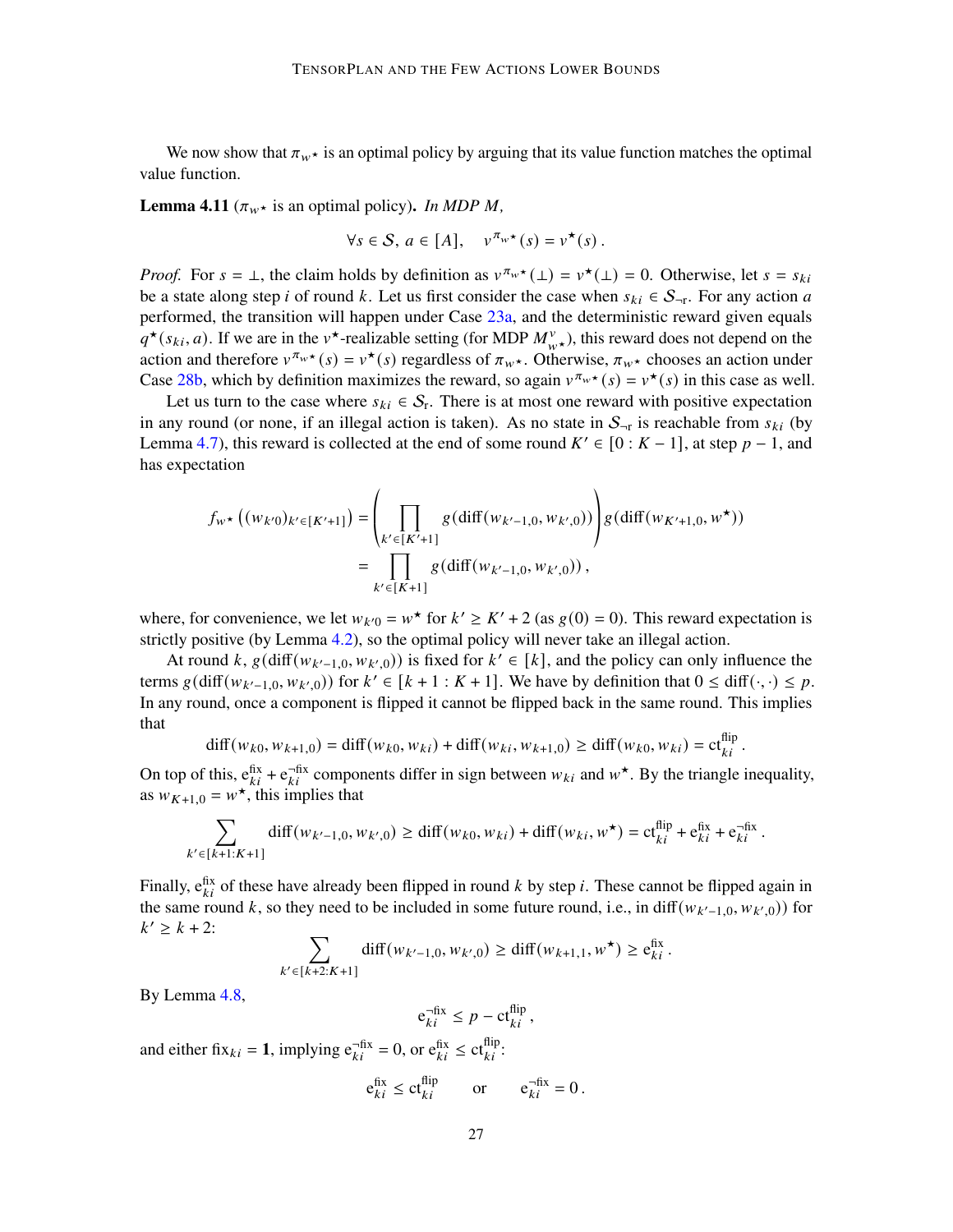Therefore, we can apply Lemma [4.10](#page-24-0) with  $c_1 = ct_{ki}^{flip}$ ,  $c_2 = e_{ki}^{fix}$ ,  $c_3 = e_{ki}^{-fix}$  to optimize the parameters  $(x_i)_{i \in [K-k+1]}$  where  $x_i = \text{diff}(w_{i+k-1}, w_{i+k})$ , to get that

$$
\prod_{k' \in [k+1:K+1]} g(\text{diff}(w_{k'-1,0}, w_{k',0})) \leq g(\text{ct}_{ki}^{\text{flip}} + \text{e}_{ki}^{-\text{fix}})g(\text{e}_{ki}^{\text{fix}}).
$$

Therefore, the optimal policy's expected value (which equals the expectation of the only reward in the episode) is upper bounded as:

$$
v^{\star}(s_{ki}) \geq \left(\prod_{k' \in [k]} g(\text{diff}(w_{k'-1,0}, w_{k',0}))\right)g(\text{ct}_{ki}^{\text{flip}} + \mathbf{e}_{ki}^{-\text{fix}})g(\mathbf{e}_{ki}^{\text{fix}}) = v^{\pi_w \star}(s_{ki}),
$$

П

by Lemma [4.9.](#page-23-2) Therefore  $v^{\pi_w \star} (s_{ki}) = v^{\star} (s_{ki}).$ 

# <span id="page-27-1"></span>4.7. Defining  $\theta^{\star}$ ,  $\varphi_{v}$ , and  $\varphi_{q}$ , and showing realizability

For (column) vectors  $M_1, M_2, \ldots$ , let us denote by  $[M_1, M_2, \ldots]$  their concatenation  $(M_1^{\top}, M_2^{\top}, \ldots)^{\top}$ . Let  $\flat(M)$  map a tensor of any rank m and any shape  $d_1 \times d_2 \times \ldots \times d_m$  to the vector of dimension  $\prod_{i \in [m]} d_i$  by laying out its elements in a canonical order. Let ⊗ denote the tensor product.

We will use the following result to linearize products of vectors:

<span id="page-27-2"></span>**Lemma 4.12.** *For any positive integer n and any vectors*  $a_1, a_2, \ldots, a_n$  *and*  $b_1, b_2, \ldots, b_n$  *of equal dimension:*

$$
\langle a_1, b_1 \rangle \langle a_2, b_2 \rangle \dots \langle a_n, b_n \rangle = \langle b(a_1 \otimes a_2 \otimes \dots \otimes a_n), b(b_1 \otimes b_2 \otimes \dots \otimes b_n) \rangle.
$$

By Lemma [4.7,](#page-22-1) and because  $M_{w\star}^v$  and  $M_{w\star}^q$  have the same transitions and rewards for any state  $s \in S_r$ , we do not notationally distinguish between  $M_{w\star}^v$  and  $M_{w\star}^q$  when describing the value or action-value functions of these MDPs on states  $s \in S_r$ , as these are the same in the two MDPs.

We define the feature-map  $\varphi_v : S \to \mathcal{B}_d(1)$  and  $\varphi_q : S \times [A] \to \mathcal{B}_d(1)$ . For state  $\perp$ , let  $\varphi_v(\perp) = 0$  and for all actions  $a \in [A]$ ,  $\varphi_q(\perp, a) = 0$ . Realizability immediately holds as  $v^*(\bot) = q^*(\bot, a) = 0 = \langle 0, \theta^* \rangle$ . For any state  $s \in S$ ,  $s \neq \bot$ , let  $s = s_{ki}$  be a state along step *i* of round  $k$ . Let us introduce the function

$$
v'(s_{ki}) = \left(\prod_{k' \in [k]} g(\text{diff}(w_{k'-1,0}, w_{k',0}))\right) g(\text{ct}_{ki}^{\text{flip}} + \text{e}_{ki}^{-\text{fix}}) g(\text{e}_{ki}^{\text{fix}}). \tag{30}
$$

By Lemmas [4.11](#page-26-0) and [4.9,](#page-23-2) it holds that  $v'(s_{ki}) = v^*(s_{ki})$  if  $s_{ki} \in S_r$ . Observe that out of the terms above, only  $e_{ki}^{-fix}$  and  $e_{ki}^{fix}$  depends on  $w^*$ , and this dependence is linear. In particular, recall that ct<sup>flip</sup> depends only on the actions, and not on  $w^*$ . Combined with the fact that g is a secondorder polynomial,  $v'(s_{ki})$  is a fourth-order expression in  $w^*$ , which can thus be linearized in  $1 + p + p^2 + p^3 + p^4 \le d$  dimensions. Let  $\overline{w}^* = w^* / ||w^*||_2 = w^* / \sqrt{p}$ , and

<span id="page-27-0"></span>
$$
\theta^{\star} = 63 \left[ 1, \bar{w}^{\star}, (\bar{w}^{\star})^{\otimes 2}, (\bar{w}^{\star})^{\otimes 3}, (\bar{w}^{\star})^{\otimes 4}, \mathbf{0}^{d-(1+p+p^{2}+p^{3}+p^{4})} \right],
$$
\n(31)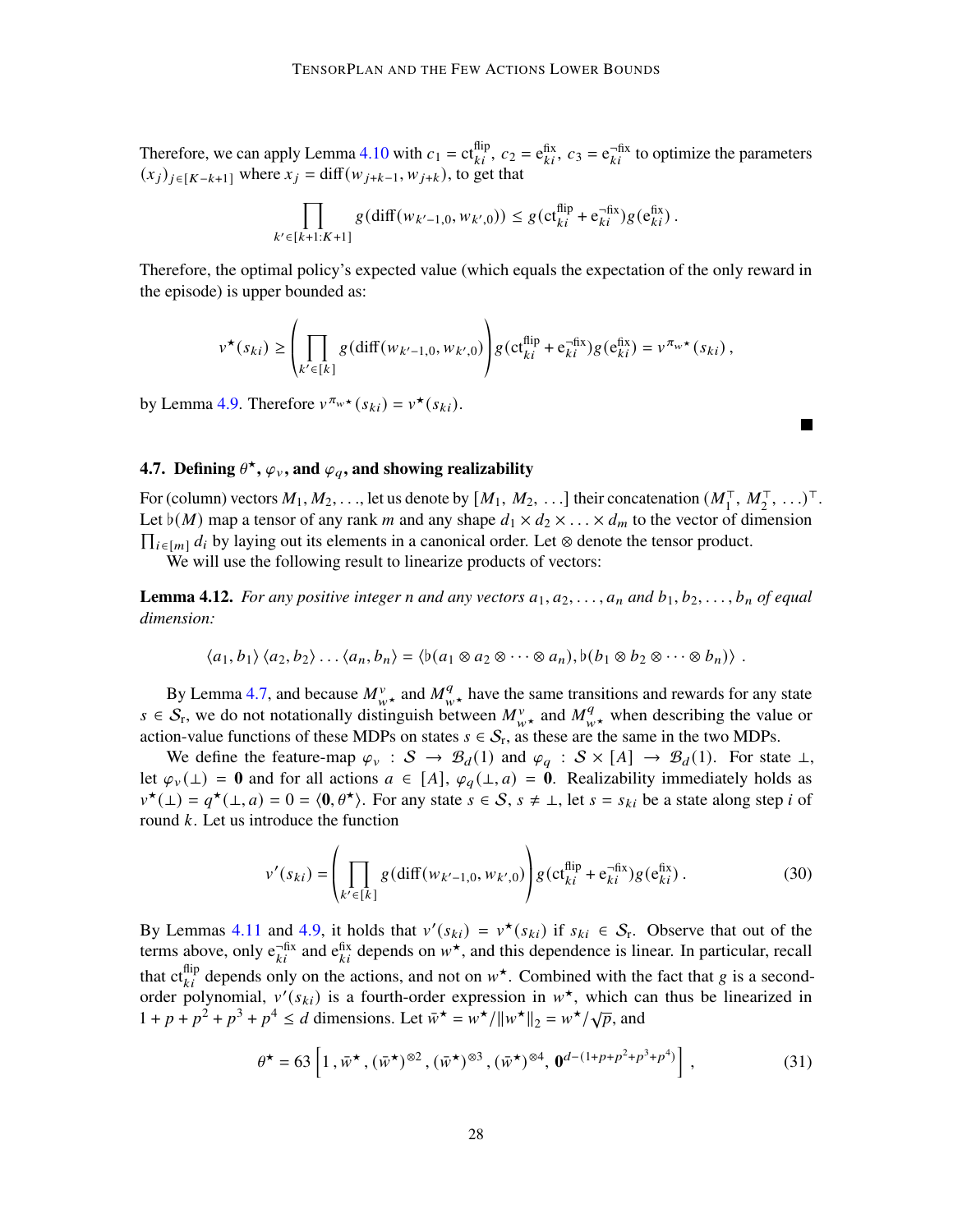where  $\mathbf{0}^{d-(1+p+p^2+p^3+p^4)}$  is a vector of zeros of dimensionality  $d-(1+p+p^2+p^3+p^4)$ , serving the purpose to pad the vector to exactly d dimensions, as required by the definition. As  $\|\bar{w}^{\star}\|_2 = 1$ , we have that

<span id="page-28-0"></span>
$$
\|\theta^{\star}\|_2 \le 63 \cdot 5 = 315 := B
$$
.

Finally, for  $Z_{(0)}$ ,  $Z_{(1)}$ ,  $Z_{(2)}$ ,  $Z_{(3)}$ ,  $Z_{(4)}$  calculated in Appendix [A.1,](#page-37-2) if we let

$$
\varphi_{v}(s_{ki}) = \frac{1}{63} \left( \prod_{k' \in [k]} g(\text{diff}(w_{k'-1,0}, w_{k',0})) \right) \left[ Z_{(0)}, Z_{(1)}, Z_{(2)}, Z_{(3)}, Z_{(4)}, \mathbf{0}^{d-(1+p+p^2+p^3+p^4)} \right],
$$
\n(32)

then by Eq.  $46$ ,

$$
\langle \varphi_v(s_{ki}), \theta^{\star} \rangle = \left( \prod_{k' \in [k]} g(\text{diff}(w_{k'-1,0}, w_{k',0})) \right) g(\text{ct}_{ki}^{\text{flip}} + \text{e}_{ki}^{-\text{fix}}) g(\text{e}_{ki}^{\text{fix}}) = v'(s_{ki}) \tag{33}
$$

Eq. [32](#page-28-0) completes the definition of  $\varphi$ <sup>v</sup>, while Eq. [33](#page-28-2) implies that

<span id="page-28-2"></span><span id="page-28-1"></span>
$$
0 \le \langle \varphi_v(s_{ki}), \theta^{\star} \rangle \le 1, \tag{35}
$$

as  $v'(s_{ki})$  is a product of  $g(\cdot) \in [0, 1]$  terms (as diff( $\cdot, \cdot$ )  $\in [0, p]$ ). Furthermore, combining this with  $\left\| \left[ Z_{(0)}, Z_{(1)}, Z_{(2)}, Z_{(3)}, Z_{(4)} \right] \right\|_2 \leq 63$  (by Eq. [46\)](#page-38-0), we have that

$$
\|\varphi_v(s)\|_2 \le 1 \quad \text{for all } s \in \mathcal{S},
$$

which ensures that  $\varphi_v : S \to \mathcal{B}_d(1)$ . We stress that, as required,  $\varphi_v(s_{ki})$  does not depend on  $w^*$ .

To show  $v^*$ -realizability with these features, i.e., that  $v^*(s_{ki}) = \langle \varphi_v(s_{ki}), \theta^* \rangle$ , we start by pointing out that if  $s_{ki} \in S_{\neg r}$  then this immediately holds:

<span id="page-28-4"></span>**Lemma 4.13.** *For any state*  $s \in S_{\neg r}$  *and action*  $a \in [A]$ *, regardless of the values of*  $\varphi_v(s)$ *,*  $\varphi_q(s, a)$ *,* and  $\theta^{\star}$ ,  $v^{\star}$ -realizability for  $M_{w^{\star}}^v$  and  $q^{\star}$ -realizability for  $M_{w^{\star}}^q$  immediately holds as the transition *falls under Case [23a:](#page-21-0)*

$$
v^{\star}_{M^{\nu}_{w^{\star}}}(s) = \langle \varphi_{v}(s), \theta^{\star} \rangle
$$

$$
q^{\star}_{M^q_{w^{\star}}}(s, a) = \langle \varphi_{q}(s, a), \theta^{\star} \rangle
$$

Otherwise  $s_{ki} \in S_r$ , and  $v^*$ -realizability follows from Eq. [33](#page-28-2) by recalling that  $v'(s_{ki}) = v^*(s_{ki})$ in this case. We conclude the following lemma from this:

<span id="page-28-3"></span>**Lemma 4.14.**  $M_{w\star}^v$  is  $v^{\star}$ -realizable with features  $\varphi_v$ :  $(M_{w\star}^v, \varphi_v) \in M_{B,d,H,A}^v \cap M^{\text{Pdet}}$ .

We move on to defining  $\varphi_q$  and showing  $q^*$ -realizability for  $M_{w^*}^q$ . For any state  $s \in \mathcal{S}$ ,  $s \neq \bot$ and action  $a \in [A]$ , let  $s = s_{ki}$  be a state along step *i* of round k. Let  $s_{k,i+1}^a$  denote the value taken by  $s_{k,i+1}$  if  $a_{ki} = a$ , and similarly for  $w_{k,i+1}^a$ . For  $i = p - 1$  only, let us introduce

$$
q'(s_{k,p-1},a) = \left(\prod_{k' \in [k]} g(\text{diff}(w_{k'-1,0}, w_{k',0}))\right)g(\text{diff}(w_{k0}, w_{k+1,0}^a))g(\text{diff}(w_{k+1,0}^a, w^\star))\,. \tag{36}
$$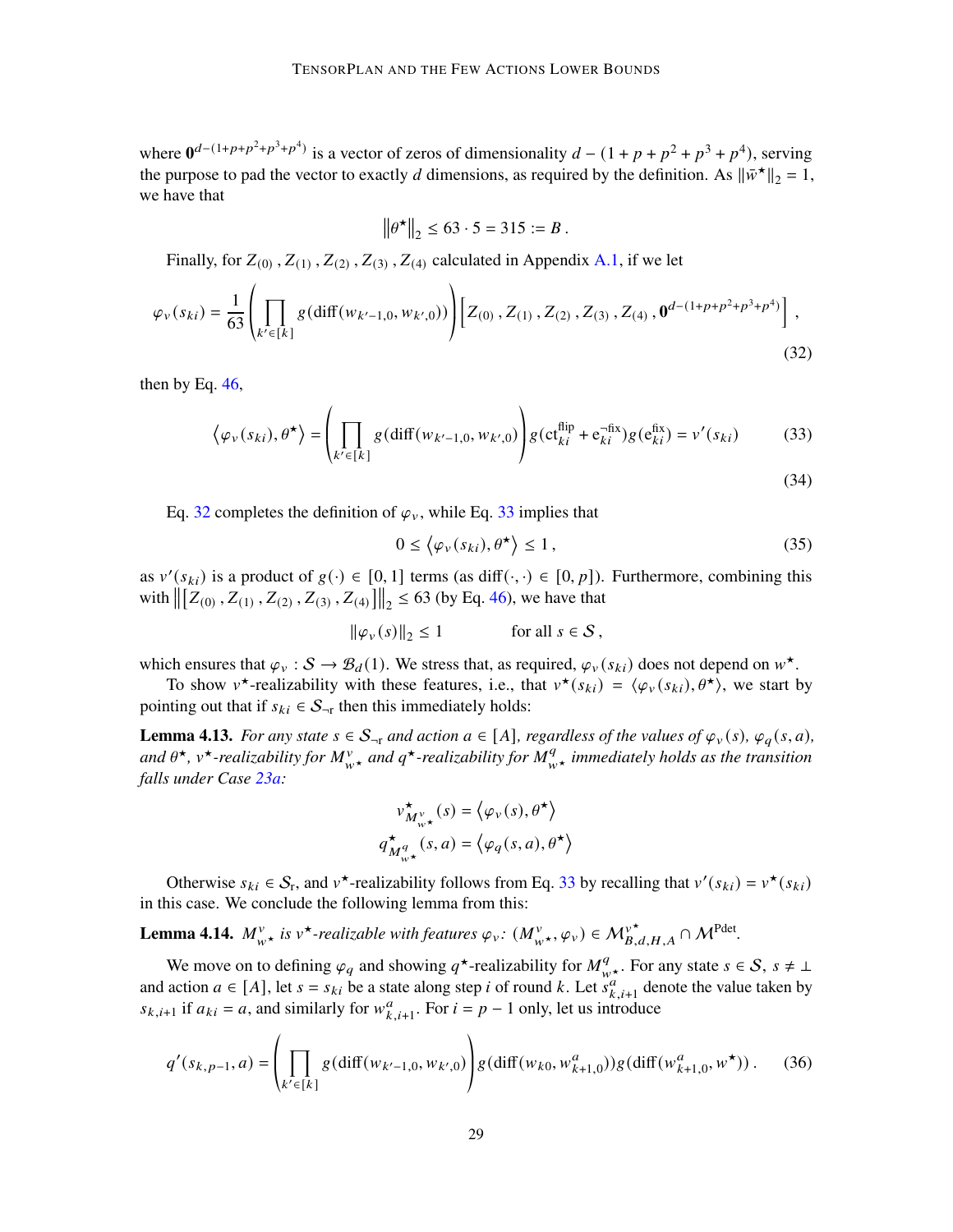Let

$$
c(s_{ki}, a) = \frac{1}{63} \left( \prod_{k' \in [k]} g(\text{diff}(w_{k'-1,0}, w_{k',0})) \right) g(\text{diff}(w_{k0}, w_{k+1,0}^a)) \dots
$$

which is a scalar that does not depend on  $w^*$ . The only remaining term in q' has a second-order dependence on  $w^*$ . For  $X_{(0)}, X_{(1)}, X_{(2)}$  calculated in Appendix [A.2,](#page-38-1) we let

$$
\int \varphi_v(s_{k,i+1}^a) \qquad \qquad \text{else if } i < p; \tag{37a}
$$

$$
\varphi_q(s_{ki}, a) = \begin{cases} c(s_{ki}, a) \left[ X_{(0)}, X_{(1)}, X_{(2)}, \mathbf{0}^{d-(1+p+p^2)} \right] & \text{otherwise,} \end{cases}
$$
 (37b)

<span id="page-29-0"></span>where  $\mathbf{0}^{d-(1+p+p^2)}$  is a vector of zeros of dimensionality  $d-(1+p+p^2)$ . Then by Eq. [49,](#page-39-0) for  $\theta^*$  set according to Eq. [31,](#page-27-0)

<span id="page-29-2"></span><span id="page-29-1"></span>
$$
\langle \varphi_q(s_{k,p-1}, a), \theta^{\star} \rangle = q'(s_{k,p-1}, a).
$$
 (38)

Eq [37](#page-29-0) completes the definition of  $\varphi_q$ , while Eq. [38](#page-29-2) together with Eq. [35](#page-28-1) implies that

$$
0 \le \langle \varphi_q(s_{ki}, a), \theta^{\star} \rangle \le 1 \quad \text{for all } a \in [A], s_{ki} \in S, s_{ki} \ne \bot,
$$
 (39)

as  $q'(s_{k,p-1}, a)$  is a product of  $g(\text{diff}(\cdot, \cdot)) \in [0, 1]$  terms. Furthermore, combining this with  $\left\| \left[ X_{(0)}, X_{(1)}, X_{(2)} \right] \right\|_2 \leq 8$  (by Eq. [49\)](#page-39-0), we have that.

$$
\|\varphi_q(s,a)\|_2 \le 1
$$
 for all  $s, a \in S \times [A]$ ,

which ensures that  $\varphi_q : S \times [A] \to \mathcal{B}_d(1)$ , as required. Again we stress that  $\varphi_v(s_{ki})$  does not depend on  $w^*$ .

To show q<sup>\*</sup>-realizability, we first consider the case when  $s_{ki} \in S_r$  and  $i = p - 1$  i.e.,  $\varphi_q(s_{ki}, a)$ falls under Case [37b.](#page-29-0) In this case,

$$
\langle \varphi_q(s_{k,p-1}, a), \theta^{\star} \rangle = q'(s_{k,p-1}, a)
$$
  
= 
$$
\left( \prod_{k' \in [k]} g(\text{diff}(w_{k'-1,0}, w_{k',0})) \right) g(\text{diff}(w_{k0}, w_{k+1,0}^a)) g(\text{diff}(w_{k+1,0}^a, w^{\star}))
$$
  
=  $q^{\star}(s_{k,p-1}, a),$ 

where the first equality comes from Eq [38.](#page-29-2) The last equality holds by definition if the transition and reward follows Case [23b](#page-21-0) or [23c;](#page-21-0) otherwise under Case [23d,](#page-21-0) it holds since

$$
q^{\star}(s_{k,p-1},a) = v^{\star}(s_{k+1,0}^a) = q'(s_{k,p-1},a),
$$

where the second equality follows from Lemmas [4.9](#page-23-2) and [4.11.](#page-26-0)

Turning to the case where  $s_{ki} \in S_r$  and  $i < p - 1$ , we note that  $\varphi_q(s_{ki}, a)$  falls under Case [37a,](#page-29-0) while the transition and reward follows Case [23d.](#page-21-0) Therefore

$$
q^{\star}(s_{ki}, a) = v^{\star}(s_{k,i+1}^a) = \left\langle \varphi_v(s_{k,i+1}^a), \theta^{\star} \right\rangle = \left\langle \varphi_q(s_{k,i+1}, a), \theta^{\star} \right\rangle,
$$

where the second equality follows from Lemma. [4.14.](#page-28-3)

Together with Lemma [4.13](#page-28-4) that proves  $q^*$ -realizability for the case of  $s_{ki} \in S_{\lnot r}$ , we conclude that the following holds: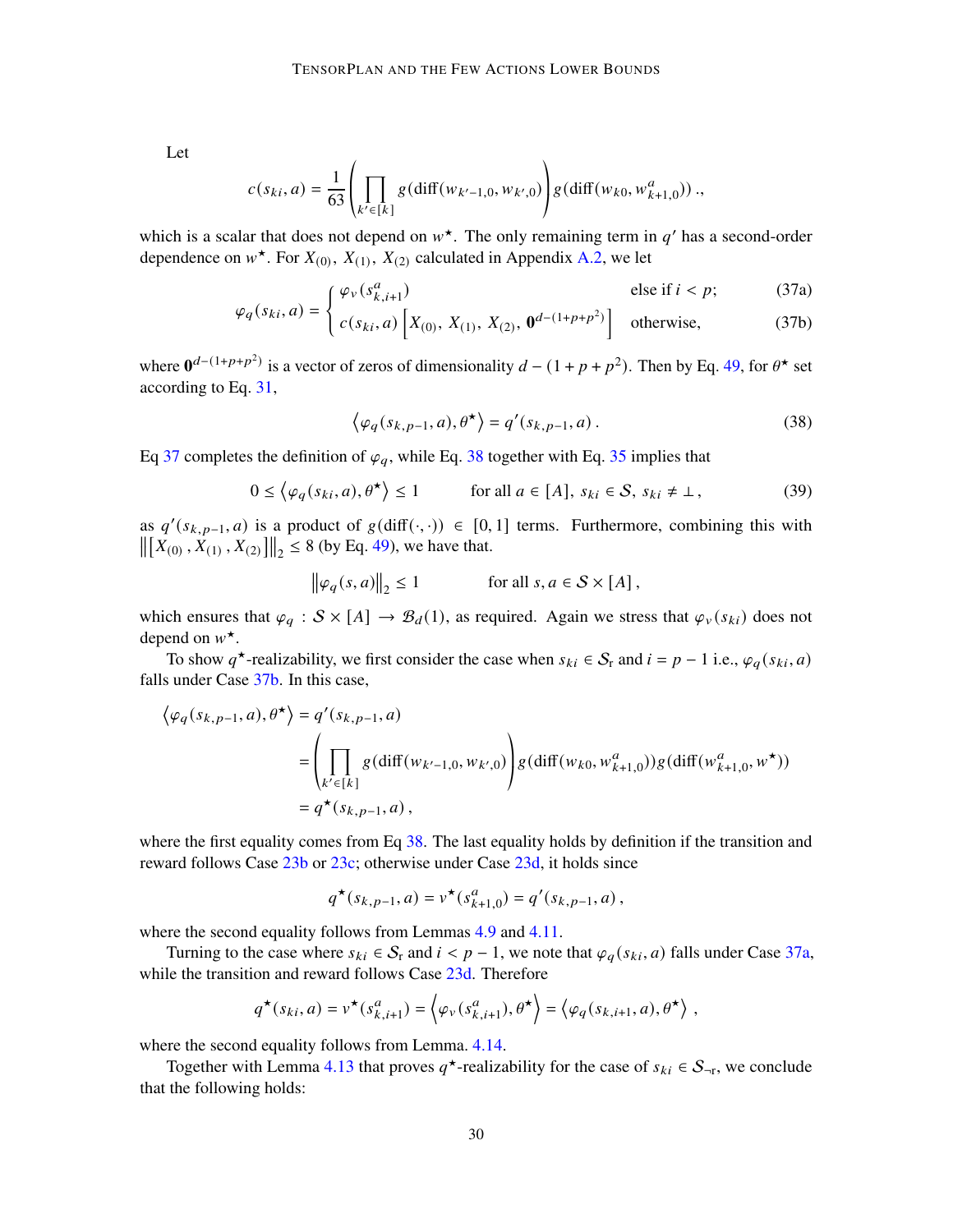<span id="page-30-0"></span>Lemma 4.15.  $M_{w\star}^q$  is  $q^{\star}$ -realizable with features  $\varphi_q$ :  $(M_{w\star}^q, \varphi_q) \in M_{B,d,H,A}^{q^{\star}} \cap M^{\text{Pdet}}$ .

Recall that Reach( $s_{00}$ )  $\subseteq$  S<sub>r</sub> under either MDP  $M_{w\star}^v$  or  $M_{w\star}^q$  (by Lemma [4.7\)](#page-22-1), and that value and action-value functions on such states take the same value for the two MDPs. Then, combining Lemmas [4.14](#page-28-3) and [4.15,](#page-30-0) we have the following result:

<span id="page-30-1"></span>**Lemma 4.16.**  $M_{w^*}^v$  is reachable-v<sup>\*</sup>/q<sup>\*</sup>-realizable with features  $\varphi_v$  and  $\varphi_q$ :  $(M_{w^*}^v, \varphi_v, \varphi_q) \in$  $\mathcal{M}_{B,d,H,A}^{\nu^{\star}/q^{\star}$ reach  $\cap \mathcal{M}^{\text{Pdet}}$ .

#### 4.8. Reduction to planning in the abstract game

*Proof of Theorem [1.1.](#page-2-2)* Let  $\delta \geq 0.01$ ,  $B \geq 315$ ,  $d \geq 31$ ,  $H \geq 81$ . In what follows, we prove the theorem only for A (and  $p$ ) set according to Eq. [21.](#page-20-0) This is sufficient to prove the result for  $A \ge |\sqrt{H}| \wedge 0.8d^{14} \ge p$  (Eq. [21\)](#page-20-0) as soundness with a lower action count cannot be harder to achieve, since it is always possible to duplicate some actions without changing the difficulty of the problem.

Let P be any  $\delta$ -sound planner with worst-case query cost  $\bar{N}$  for some class class  $M \cap M^{\text{Pdet}}$ , where

$$
\mathcal{M} \in \{\mathcal{M}_{B,d,H,A}^{\nu^\star}, \mathcal{M}_{B,d,H,A}^{q^\star}, \mathcal{M}_{B,d,H,A}^{\nu^\star/q^\star \mathrm{reach}}\}\,.
$$

We show that  $P$  gives rise to a sound abstract planner for the abstract game of Section [4.2](#page-11-0) and therefore, by Theorem [4.1,](#page-13-5) it must use exponentially many queries.

Lemmas [4.14,](#page-28-3) [4.15,](#page-30-0) and [4.16](#page-30-1) show that MDPs  $\left( M_{w\star}^v \right)$  $_{w\star\in W\star},\left( M_{w}^{q}\right)$  $\left(\begin{matrix} q \\ w \end{matrix}\right)$  $_{w\star\in W^{\star}}$ , and  $\left(M_{w\star}^{v}\right)$ Examples 12.1, they and the show that the  $\binom{n_{w*}}{w*}$   $\binom{n_{w*}}{w*}$  is  $\binom{n_{w*}}{w*}$  in  $\binom{n_{w*}}{w*}$   $\binom{n_{w*}}{w*}$  is expectively, together with feature-maps  $\varphi_{v}$  and  $\varphi_{q}$ , belong to these classes. Therefo planner  $P$  satisfies, for any MDP M with parameter  $w^*$  in its class:

$$
v_M^{\pi_M}(s_{00}) \ge v_M^{\star}(s_{00}) - 0.01,
$$

where  $s_{00}$  is the initial state in M and  $\pi_M$  is the policy induced by the interconnection of P and MDP M. Let  $\mathbb P$  and  $\mathbb E$  be the probability measure and expectation, respectively, induced by this interconnection (as defined in Section [3.3\)](#page-9-0). Then,

$$
v_M^{\pi_M}(s_{00}) = \mathbb{E}\left[\sum_{t=1}^H R_t \, \big| \, S_0 = s_{00}\right] \ge v^{\star}(s_{00}) - 0.01
$$

$$
\mathbb{E}\left[\sum_{t=1}^{8p} R_t + v^{\star}(S_{8\cdot p}) \, \big| \, S_0 = s_{00}\right] \ge \mathbb{E}\left[\sum_{t=1}^H R_t \, \big| \, S_0 = s_{00}\right] \ge v^{\star}(s_{00}) - 0.01 \,,
$$

where we put  $\cdot$  in the index of S to signify multiplication: as opposed to s, S only has a single index. It is valid to refer to the state  $S_{8\cdot p}$  as  $K \ge 9$  by Eq. [22.](#page-20-1) Let us map any partial trajectory  $S_0, A_0, S_1, A_1, \ldots, S_{8\cdot p-1}, A_{8\cdot p-1}$  to the sequence  $(\tilde{w}_i)_{i \in [8]} \in W^{\circ 8}$  as follows. Let  $j \in [8]$  be the smallest index for which  $S_{j \cdot p-1} = \bot$ , or let  $j = 9$  if no such index exist in [8]. For  $i \in [j-1]$ , let  $\tilde{w}_i = w(S_{i \cdot p-1}, A_{i \cdot p-1})$ ; for  $i \in [j : 8]$ , let  $\tilde{w}_i$  be any values such that  $(\tilde{w}_i)_{i \in [8]} \in W^{\circ 8}$  (which is always possible as  $(\tilde{w}_i)_{i \in [j-1]} \in W^{\circ j-1}$  when  $j > 1$ ). Let

$$
k^{\star} = \min\{i \in [8] : i = 8 \text{ or } \text{diff}(\tilde{w}_i, w^{\star}) < p/4\}.
$$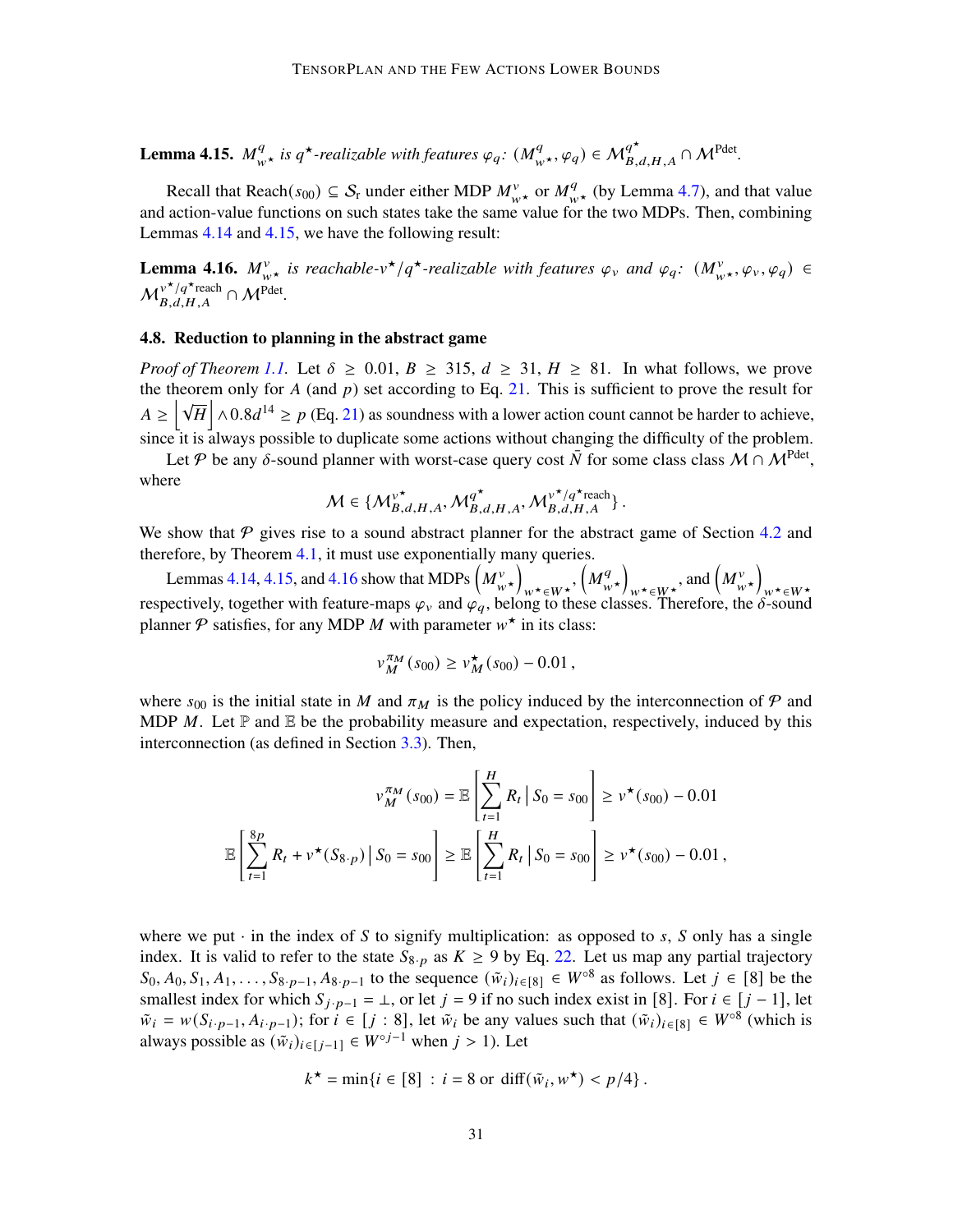Let R be the final reward of an abstract game (with the same parameters  $K, p, w^*$ ) for this sequence  $(\tilde{w}_i)_{i \in [8]}$ . By Eq. [10,](#page-12-1)

$$
R = f_{w^*}(w(S_{i\cdot p}))_{i \in [k^*]}.
$$

Observe that if there is an illegal action in the sequence  $A_0, \ldots, A_{8\cdot p-1}$ , then  $\sum_{t=1}^{8p} R_t + v^*(S_{8\cdot p}) = 0$ . Otherwise, if diff( $\tilde{w}_i, w^*$ )  $\geq p/4$  for all  $i \in [8]$ , then all transitions leading to  $S_{8,p}$  fall under Case [23d](#page-21-0) as  $K \ge 9$ , and by Lemmas [4.9](#page-23-2) and [4.11,](#page-26-0)  $R = v^*(S_{8,p}) = \sum_{t=1}^{8p} R_t + v^*(S_{8,p})$ . Finally, if diff $(\tilde{w}_{k*}, w^*)$  <  $p/4$ , then  $S_{k*p} = \perp v^*(S_{k*p}) = 0$ ,  $R = R_{k*p}$ , and the rest of the rewards are zero. Therefore, either way,

$$
\mathbb{E}[R] \ge \mathbb{E}\left[\sum_{t=1}^{8p} R_t + v^{\star}(S_{8\cdot p}) \, \middle| \, S_0 = s_{00}\right] \ge v^{\star}(s_{00}) - 0.01 = f_{w^{\star}}(0) \,. \tag{40}
$$

.

.

<span id="page-31-1"></span>a l

Recall that each response to  $\mathcal{P}$ 's query to the MDP's simulator, as well as the transitions  $(R_{t+1}, S_{t+1}) \sim Q(\cdot | S_t, A_t)$  (for  $t \in [0 : H - 1]$ ) can be implemented with at most one simulator call (respectively) to the abstract game (with the same parameters  $K, p, w^*$ ; see Lemma [4.6\)](#page-21-1). In expectation, this results in at most  $8p\overline{N} + 8p$  such queries to the abstract game simulator. Together with Eq. [40,](#page-31-1) and noting that the choice of  $w^* \in \overline{W}^*$  was arbitrary, we see that  $\mathcal P$  can be used to construct an abstract planner A that is sound with worst-case query cost  $8p\bar{N} + 8p$ . Therefore, by Theorem [4.1,](#page-13-5) and using Eq. [22,](#page-20-1)

$$
8p\bar{N}+8p=2^{\Omega(p\wedge K)}\\ \bar{N}=2^{\Omega\left(H^{1/2}\wedge d^{1/4}\right)}
$$

#### <span id="page-31-0"></span>5. Extending the guarantees of TensorPlan: the Proof of Theorem [1.2](#page-2-3)

The purpose of this section is to provide a proof of Theorem [1.2.](#page-2-3) As this theorem has three parts depending on the choice of the class of featurized MDPs M, we proceed based on this choice.

As mentioned beforehand, [Weisz et al.](#page-36-1) [\(2021a\)](#page-36-1) already proved the theorem for  $M = M_{B,d,H,A}^{v^*}$ . Hence, it remains to show the theorem for

$$
\mathcal{M} = \mathcal{M}_{B,d,H,A}^{\nu^{\star}/q^{\star}\text{reach}} \quad \text{and} \quad \mathcal{M} = \mathcal{M}_{B,d,H,A}^{q^{\star}} \cap \mathcal{M}^{\text{Pdet}}
$$

We start with the former case.

First, for easy reference, we include the pseudocode of TENSORPLAN, the planner from [Weisz](#page-36-1) [et al.](#page-36-1) [\(2021a\)](#page-36-1), which establishes the claim for  $M = M_{B,d,H,A}^{\nu^*}$ . The pseudocode, which can be found in Appendix  $\bf{B}$ , is adjusted in minor ways to fit our conventions.

In the pseudocode, the simulator oracle is represented through the function SIMULATE, which returns a reward, next-state, associated-feature triplet as the response to a call (query) of a state and action tuple, as defined in Section [3.3.](#page-9-0) TENSORPLAN (TP), as a planner, is defined through the call to function GetAction. An input to this function indicates whether this function is called for the first state of an episode. The significance of this is that for the first state, TENSORPLAN runs a more expensive planning step, the result of which is reused in subsequent calls to GetAction *within* the episode.

From [Weisz et al.](#page-36-1) [\(2021a\)](#page-36-1), we have the following result: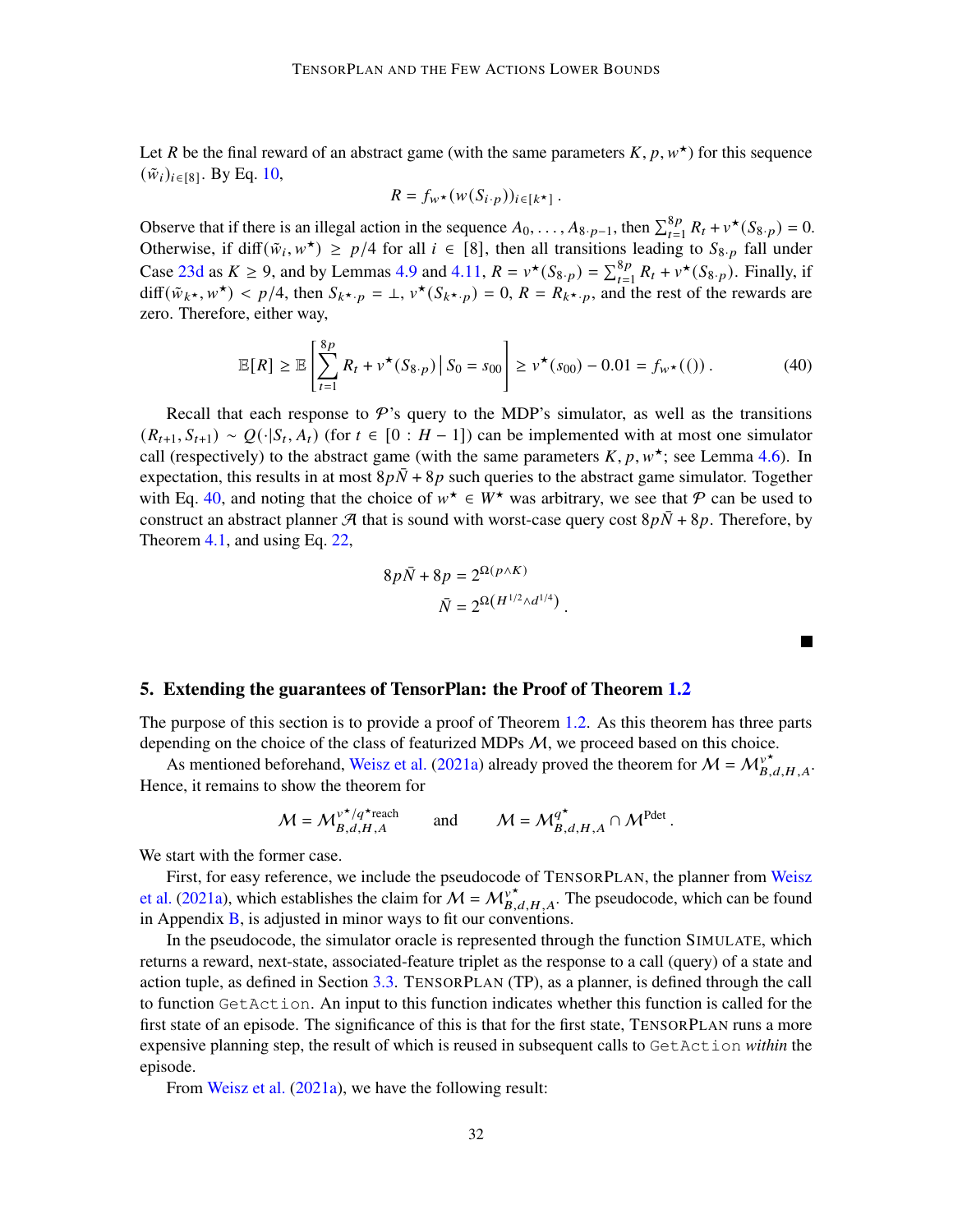<span id="page-32-0"></span>Theorem 5.1 [\(Weisz et al.](#page-36-1) [\(2021a\)](#page-36-1), Theorem 4.2 with Corollary 4.3). *For arbitrary positive reals*  $\delta$ , *B* and arbitrary positive integers d, *H*, it holds that

$$
C^{\star}_{\text{LA}}(\mathcal{M}_{B,d,H,A}^{\mathbf{v}^{\star}}, \delta) = O\left(\text{poly}\left(\left(\frac{dH}{\delta}\right)^{A}, B\right)\right).
$$

*and* TENSORPLAN *is a planner that achieves this.*

Let us now show that the same result also holds for  $M = M_{B,d,H,A}^{\nu^* / q^*$  we actually state and show this result for the case when  $q^*$  realizability over the reachable states is dropped, leading to the class  $M_{B,d,H,A}^{\nu^*$  Clearly, it suffices to show the polynomial query complexity bound for  $M_{B,d,H,A}^{\nu^*$  reach

<span id="page-32-1"></span>**Lemma 5.2.** *For arbitrary positive reals*  $\delta$ ,  $\hat{B}$  and arbitrary positive integers  $d$ ,  $H$ , it holds that

$$
C^{\star}_{\text{LA}}(\mathcal{M}_{B,d,H,A}^{\nu^{\star}{\text{reach}}}, \delta) = O\left(\text{poly}\left(\left(\frac{dH}{\delta}\right)^A, B\right)\right).
$$

*and* TENSORPLAN *is a planner that achieves this.*

*Proof.* This result is based on the observation that when TENSORPLAN is used with an MDP M from some initial state  $s_0$  of the MDP, it only collects data from transitions for states in Reach $<sub>M</sub>(s_0)$ ,</sub> the set of states that are reachable from  $s_0$ . As such, running TENSORPLAN in M from  $s_0$  generates the same joint distribution over queries and transitions as running it in an MDP  $M'$  whose state space is restricted to Reach  $\mathcal{M}(s_0)$ . Since in M there are no transitions from Reach  $\mathcal{M}(s_0)$  to outside of this set, MDP  $M'$  is well-defined and its optimal value function matches that of  $M$  on the states in Reach  $_M(s_0)$ . Therefore  $(M', \varphi_v|_{\text{Reach}_M(s_0)}) \in M_{B,d,H,A}^{\nu^*}$ . Since TENSORPLAN is  $\delta$ -optimal with the required polynomial complexity over the latter class, it induces a  $\delta$ -optimal policy in M' with polynomial query cost, while, based on the relationship between  $M$  and  $M'$ , this policy is also  $\delta$ -optimal in M.

To prove Theorem [1.2,](#page-2-3) it remains to show that the query complexity of  $\mathcal{M}_{B,d,H,A}^{q^*} \cap \mathcal{M}^{\text{Pdet}}$  is also polynomial.

<span id="page-32-2"></span>**Lemma 5.3.** *For arbitrary positive reals*  $\delta$ ,  $\beta$  and arbitrary positive integers  $d$ ,  $H$ , it holds that

$$
\mathrm{C}^{\star}_{\mathrm{LA}}(\mathcal{M}_{B,d,H,A}^{q^{\star}}\cap \mathcal{M}^{\mathrm{Pdet}},\delta)=O\!\left(\mathrm{poly}\!\left((\tfrac{dH}{\delta})^{A},B\right)\right).
$$

*and* TENSORPLAN *can be adjusted to achieve this.*

*Proof.* Take any featurized MDP  $(M, \varphi_q) \in M_{B,d,H,A}^{q^*} \cap M^{Pdet}$ . Let  $M = (S, [A], Q)$  for some set of states S and reward-transition kernel Q and let  $q^*$  be the optimal action-value function in M. Let P and R be the transition and reward kernels respectively, corresponding to Q. Let  $f : S \times \mathcal{A} \to S$ be such that  $P(f(s, a)|s, a) = 1$ . This function exists because M has deterministic transitions. Let  $S = \{\perp\} \cup \bigcup_{h=0}^{H-1} S_h$  be the decomposition of the state-space of M from Assumption [3.1,](#page-7-0) noting that  $S_h$  are pairwise disjoint. Fix an initial state  $s_0 \in S_0$ .

The idea of the proof is to construct a new MDP  $\overline{M}$  from  $M$  such that *(i)* acting near-optimally in the new MDP implies acting near-optimally in M; *(ii)* the optimal value function  $\bar{v}^*$  of  $\bar{M}$  is linearly realizable with some feature-map  $\bar{\varphi}_v$  with a "small parameter vector"  $\bar{\theta}^{\star}$ ; *(iii)* transitions in the new MDP can be simulated by using a simulator of M, while this simulator can also provide access to  $\bar{\varphi}_v$ .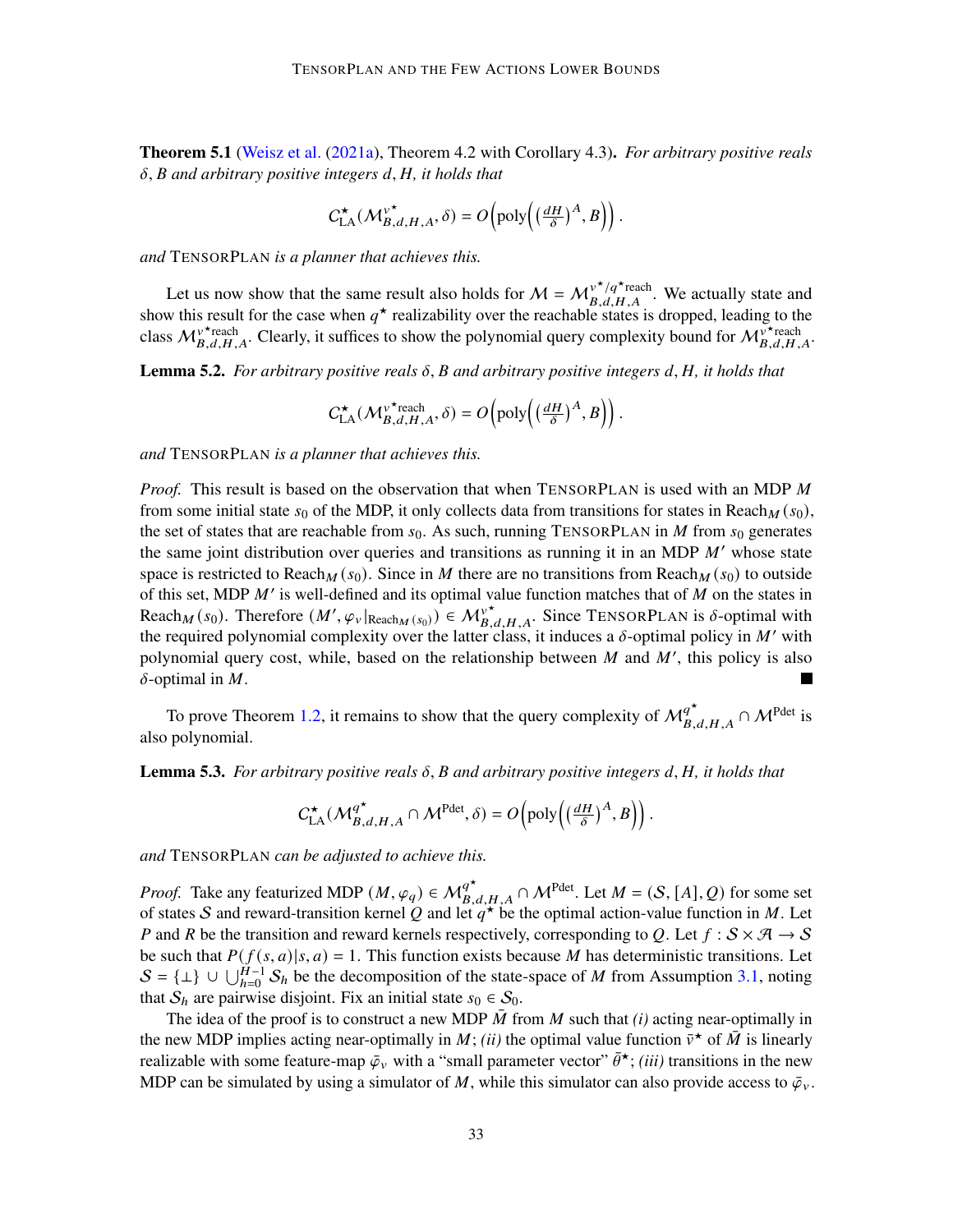Then, one can use TENSORPLAN with the new MDP to get a good policy in  $M$  while keeping the query cost under control.

The new MDP  $\overline{M} = (\overline{S}, [A], \overline{Q})$  is an  $H + 1$ -horizon MDP which 'delays' rewards and transitions by one step. This will allow us to satisfy all three requirements listed above. In particular, the key to this is that states in the new MDP will be of the form  $(s, a)$  where  $(s, a)$  is a "generic" state-action pair in M and we will ensure that  $\bar{v}^{\star}((s, a)) = q^{\star}(s, a)$ . The state features in the new MDP can then be essentially chosen to be  $\bar{\varphi}_v((s, a)) = \varphi_a(s, a)$ .

The details are as follows: Apart from some special cases, the states in this new MDP are pairs of the original MDP's states and actions, of the form  $(s, a)$ , with the action component corresponding to an action taken in the "previous step" in the new MDP. Then, when action  $a'$  is used in state  $(s, a)$ , unless  $f(s, a) = \bot$  the next state is  $(f(s, a), a')$ , while the reward incurred comes from  $R(\cdot | s, a)$ where R is the reward kernel underlying Q. When  $f(s, a) = \perp$ , the next state is simply  $\perp$ , while the reward still comes from  $R(\cdot|s, a)$ ). At state ⊥, as before, any action still transitions to ⊥ with no reward incurred. Finally, we add another state,  $(s_0, 0)$ , to the state of the new MDP so that  $\{(s_0, 0)\}$ becomes the set of initial states. The transitions here are as follows: if action  $a$  is taken in state  $(s_0, 0)$ , the next state becomes  $(s_0, a)$  with no reward incurred. (The reason for not adding all states from  $S_1 \times \{0\}$  to  $\overline{M}$  will become clear later.) In summary, in the new MDP, when an action is taken, the action chosen in the previous time step (and stored as part of the state) is carried out and the new action is stored to be used in the next step.

Let  $r(s, a)$  be the expected immediate reward when action a is taken in state s. We claim that by the construction of  $M$ ,

$$
\bar{v}^{\star}((s,a)) = q^{\star}(s,a), \quad (s,a) \in \mathcal{S}_h \times [A], 0 \le h \le H - 1. \tag{41}
$$

Indeed, this is trivial for  $h = H - 1$  as here as  $q^*(s, a) = \overline{v}^*((s, a)) = r(s, a)$ , as the final step of the episode transitions to ⊥. Now, recall that the optimal value functions satisfy the **Bellman-optimality** equations. In the case of  $M$ , these take the form

<span id="page-33-2"></span><span id="page-33-1"></span><span id="page-33-0"></span>
$$
v^{\star}(s) = \max_{a} q^{\star}(s, a), \qquad (42)
$$

$$
q^{\star}(s, a) = r(s, a) + v^{\star}(f(s, a)), \qquad (s, a) \in S \times [A]. \tag{43}
$$

Denote the same reward for  $\overline{M}$  and state  $(s, a)$  and action  $a'$  by  $\overline{r}((s, a), a')$ . Of course, the Bellman-optimality equations also hold for  $\bar{v}^*$ . With this, if Eq. [41](#page-33-0) holds up to  $h + 1$ , for  $(s, a) \in$  $S_h \times [A]$  we have

$$
\bar{v}^{\star}((s, a)) = \max_{a' \in [A]} \bar{r}((s, a), a') + \bar{v}^{\star}((f(s, a), a'))
$$
 (Bellman optimality equations for  $\bar{v}^{\star}$ )  
\n
$$
= \max_{a' \in [A]} r(s, a) + q^{\star}(f(s, a), a')
$$
 (definition of  $\bar{r}$  and induction hypothesis)  
\n
$$
= r(s, a) + v^{\star}(f(s, a))
$$
  
\n
$$
= q^{\star}(s, a),
$$
 (Eq. 43)

finishing the proof of Eq. [41.](#page-33-0)

Now, Eq. [41](#page-33-0) suggests just to define  $\bar{\varphi}_v((s, a)) = \varphi_a(s, a)$  and  $\bar{\varphi}_v(\perp) = 0$ . This almost works except that we also need to define  $\bar{\varphi}_v$  at  $(s_0, 0)$ . To deal with this case, we extend the dimension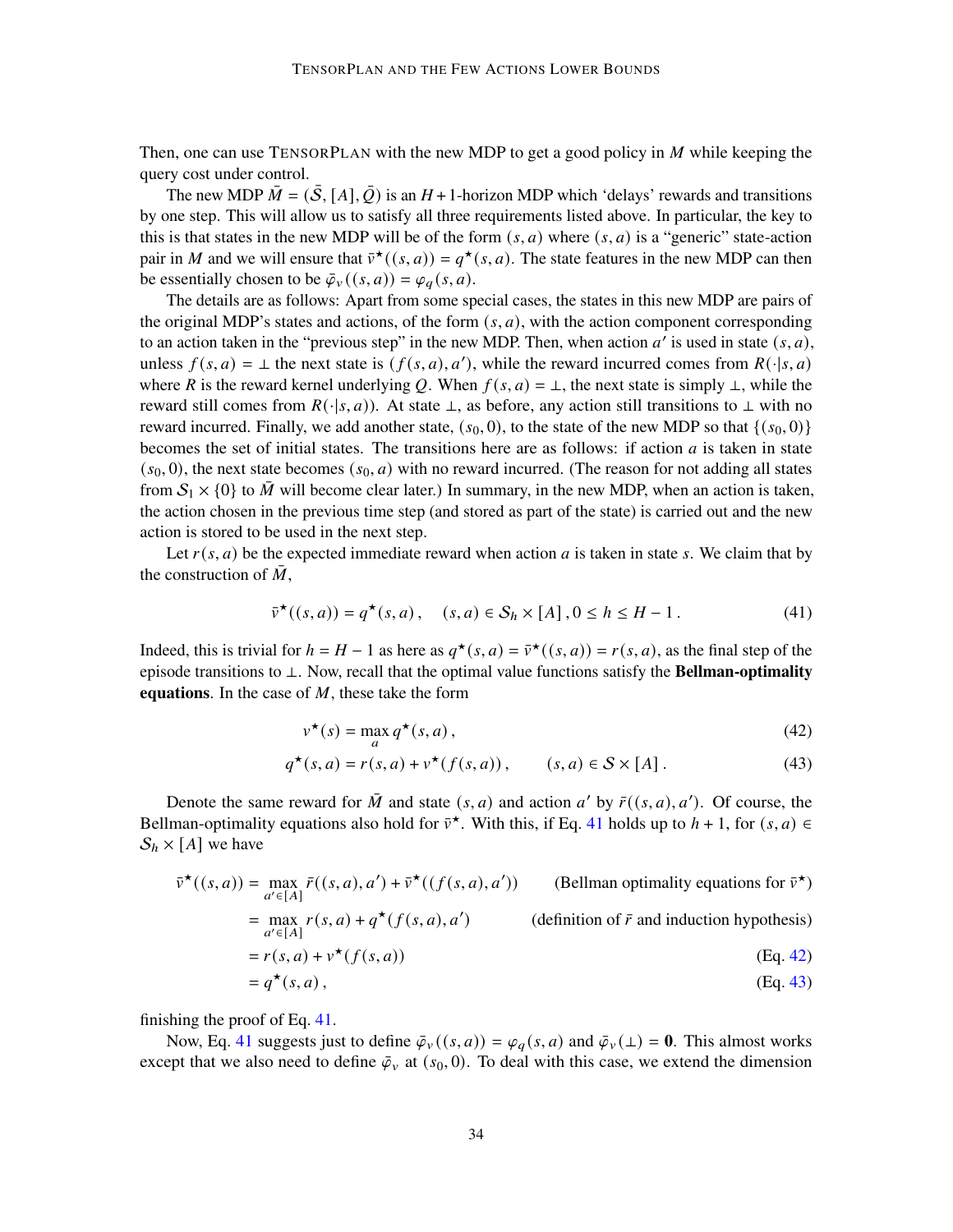of the feature space by one, setting  $\bar{\varphi}_v((s_0, 0)) = [1, 0]^8$  $\bar{\varphi}_v((s_0, 0)) = [1, 0]^8$ . Now, using that  $\bar{r}((s_0, 0), a) = 0$  for all  $a \in [A]$ , we have

$$
\bar{v}^{\star}((s_0, 0)) = \max_{a} \bar{r}((s_0, 0), a) + \bar{v}^{\star}((s_0, a)) = \max_{a} q^{\star}(s_0, a) = v^{\star}(s_0),
$$
\n(44)

where the second equality used Eq. [41](#page-33-0) with  $(s, a) = (s_0, a)$ . Using this, we set  $\bar{\theta}^* = (v^*(s_0), \theta^*)$ so that  $\bar{v}^{\star}$  is linearly realizable with the new features. (This is the point where we exploit that in  $\bar{M}$ there is only a single new initial state: this is why it suffices to add a single extra dimension to the feature space.)

As  $\rho_q \in S \times [A] \to \mathcal{B}_d(1)$  and  $\theta^* \in \mathcal{B}_d(B)$  we have that  $v^*(s_0) \leq B$ , therefore, by the triangle inequality,  $\bar{\theta^*} \in \mathcal{B}_{d+1}(2B)$ . Using  $(M, \varphi_q) \in \mathcal{M}_{B,d,H,A}^{q^*}$ , it follows that

<span id="page-34-2"></span>
$$
(\bar{M}, \bar{\varphi}_v) \in \mathcal{M}_{2B,d+1,H+1,A}^{v^\star}.
$$

The planning method TP' for the class  $M_{B,d,H,A}^{q^*} \cap M^{\text{Pdet}}$  is designed as follows: When TP' is called with  $s_0, \varphi_q(s_0, \cdot)$  at the beginning of an episode, TP' calls the GetAction method of TENSORPLAN with

$$
((s_0, 0), (1, 0), \text{true}, A, H + 1, d + 1, \text{SIMULATE}', \delta, 2B)
$$

where the pseudocode of SIMULATE' is given in Algorithm [1.](#page-34-1)

#### <span id="page-34-1"></span>Algorithm 1 SIMULATE'

|     | 1: <b>Inputs:</b> $\bar{s}$ , $a'$ ; <b>returns:</b> rewards, next-states, associated features |                                                                                      |  |  |  |
|-----|------------------------------------------------------------------------------------------------|--------------------------------------------------------------------------------------|--|--|--|
|     | 2: if $\bar{s} = \pm$ then                                                                     |                                                                                      |  |  |  |
| 3:  | return $(0, \perp, 0)$                                                                         |                                                                                      |  |  |  |
|     | 4: <b>else if</b> $\bar{s} = (s, 0)$ for some $s \in S$ then                                   |                                                                                      |  |  |  |
| 5:  | <b>return</b> $(0, (s, a'), (0, \varphi_a(s, a'))$                                             | $\triangleright$ Note: $\overline{\varphi}_v((s, a')) = (0, \varphi_a(s, a'))$       |  |  |  |
|     | 6: <b>else</b>                                                                                 |                                                                                      |  |  |  |
| 7:  | $(s, a) \leftarrow \overline{s}$                                                               |                                                                                      |  |  |  |
|     | 8: $(R, S') \leftarrow$ SIMULATE $(s, a)$                                                      |                                                                                      |  |  |  |
| 9:  | if $S' = \bot$ then                                                                            |                                                                                      |  |  |  |
| 10: | return $(R, \perp, 0)$                                                                         |                                                                                      |  |  |  |
| 11: | else                                                                                           |                                                                                      |  |  |  |
| 12: | <b>return</b> $(R, (S', a'), (0, \varphi_a(S', a'))$                                           | $\triangleright$ Note: $\overline{\varphi}_{v}((S', a')) = (0, \varphi_{q}(S', a'))$ |  |  |  |
| 13: | end if                                                                                         |                                                                                      |  |  |  |
|     | 14: <b>end</b> if                                                                              |                                                                                      |  |  |  |

The action  $A_0$  returned by GetAction is returned by TP', which is then executed in M, transitioning to state  $S_1$  while incurring reward  $R_1$  (we set  $S_0 = s_0$ ). More generally, for  $1 \le t \le H$ let  $S_t$  be the tth state of MDP M,  $R_t$  be the reward associated with transitioning to  $S_t$ , and  $A_{t-1}$ be the action that led to this transition. Let  $\bar{S}_0 = (s_0, 0)$  be the corresponding state in  $\bar{M}$ , and for  $1 \le t \le H - 1$  let  $\bar{S}_t = (S_t, A_{t-1})$  when  $S_t \ne \bot$ , and  $\bar{S}_t = \bot$  when  $S_t = \bot$ . We also let  $\bar{S}_t = \bot$ .

<span id="page-34-0"></span><sup>8.</sup> **0** is a *d*-dimensional vector of zeros, and recall that  $[1, 0] = (1, 0<sup>T</sup>)<sup>T</sup>$ .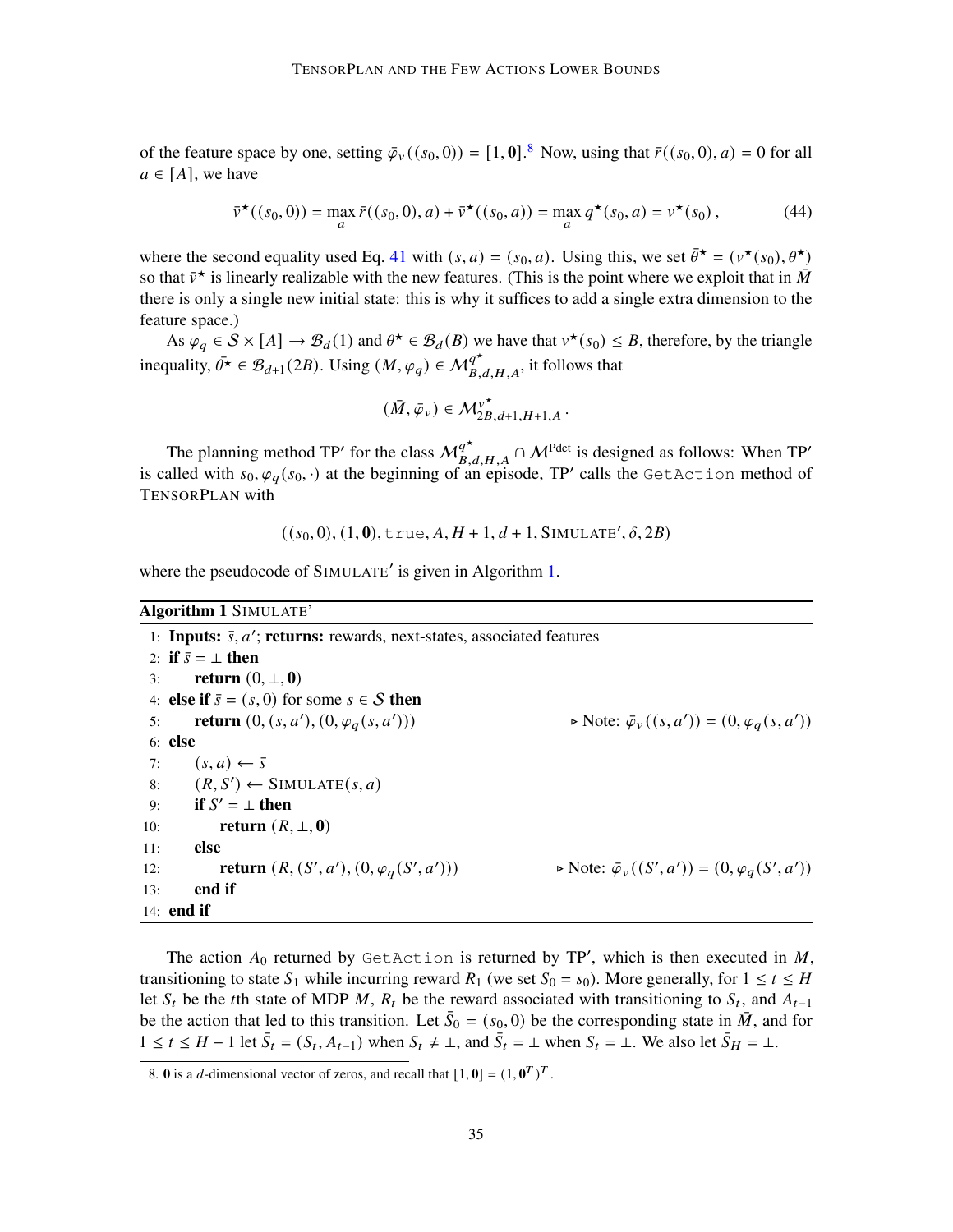As the interaction between  $\overline{M}$  and TP' continues, for  $1 \le t \le H$ , TP' is called with  $S_t$ ,  $\varphi_q(S_t, \cdot)$ . TP' then calls GetAction of TENSORPLAN with

$$
(\bar{S}_t, \bar{\varphi}_v(\bar{S}_t), \text{false}, A, H+1, d+1, \text{SIMULATE}', \delta, 2B),
$$

where  $\bar{S}_t$  is constructed as described above, from  $S_t$  and from  $A_{t-1}$ , the action returned by the last call to TENSORPLAN.GetAction, which is stored by TP' in the global memory. For  $1 \le t \le H - 1$ , the action  $A_t$  returned by GetAction is used in M.

Note that  $(R_{t+1}, \bar{S}_{t+1}) \sim \bar{Q}(\cdot | \bar{S}_t, A_t)$  holds for  $0 \le t \le H - 1$ : Formally, if  $\mathbb P$  denotes the distribution induced over interaction sequences and  $\mathcal{F}_t$  is the smallest  $\sigma$ -algebra that makes the history leading up to the choice of  $A_t$  (and including  $A_t$ ) measurable, then

<span id="page-35-4"></span>
$$
\mathbb{P}(R_{t+1}, \bar{S}_{t+1} \in \cdot | \mathcal{F}_t) = \bar{Q}(\cdot | \bar{S}_t, A_t)
$$
\n(45)

holds P-almost surely for  $0 \le t \le H - 1$ . This relation follows directly from the definitions. Due to Eq. [45,](#page-35-4) from the perspective of TENSORPLAN, the environment is exactly  $\bar{M}$ . Hence, letting  $\bar{\pi}$  denote the policy induced in  $\bar{M}$  by these calls, and  $\bar{v}^{\bar{\pi}}$  denote the corresponding value function in  $\bar{M}$ , by Theorem [5.1](#page-32-0) and Eq. [44,](#page-34-2)  $\bar{v}^{\pi}((s_0, 0)) \geq \bar{v}^{\star}((s_0, 0)) - \delta = v^{\star}(s_0) - \delta$ , while the total expected number of queries issued to SIMULATE' is  $O(poly((\frac{(d+1)(H+1)}{\delta})^A, 2B)) = O(poly((\frac{dH}{\delta}))$  $(\frac{H}{\delta})^A$ , B). Since in each call to SIMULATE', SIMULATE is called at most once, the total number of queries issued to SIMULATE during the course of an episode satisfies the same bound. It follows that the query cost of the new planner also enjoys this bound. Hence, it remains to show that the new planner is also sound.

To see this, let  $\pi$  denote the policy induced by TP', the planner constructed above for M. Then, because rewards after  $H$  steps in  $M$  are by definition zero,

$$
v^{\pi}(s_0) = \mathbb{E}[\sum_{t=1}^{H} R_t | S_0 = s_0] = \bar{v}^{\bar{\pi}}((s_0, 0)),
$$

where  $\mathbb E$  is the expectation corresponding to  $\mathbb P$  and the second equality holds because of Eq. [45](#page-35-4) (as noted before, from the point of view of TENSORPLAN, the environment is  $\overline{M}$  thanks to this identity). Putting things together thus finishes the proof. ٦

*Proof of Theorem [1.2.](#page-2-3)* The theorem follows directly from Theorem [5.1](#page-32-0) and Lemmas [5.2](#page-32-1) and [5.3.](#page-32-2) ■

#### References

- <span id="page-35-0"></span>R. Bellman. *Dynamic Programming*. Princeton University Press, Princeton, New Jersey, 1957.
- <span id="page-35-1"></span>R. Bellman, R. Kalaba, and B. Kotkin. Polynomial approximation – a new computational technique in dynamic programming: Allocation processes. *Mathematics of Computation*, 17(8):155–161, 1963.

<span id="page-35-2"></span>Dimitri P. Bertsekas and John N. Tsitsiklis. *Neuro-Dynamic Programming*. Athena Scientific, 1996.

- C. S. Chow and J. N. Tsitsiklis. The complexity of dynamic programming. *Journal of Complexity*, 5: 466–488, 1989.
- <span id="page-35-3"></span>Simon S Du, Sham M Kakade, Ruosong Wang, and Lin F Yang. Is a good representation sufficient for sample efficient reinforcement learning? In *International Conference on Learning Representations*, 2019.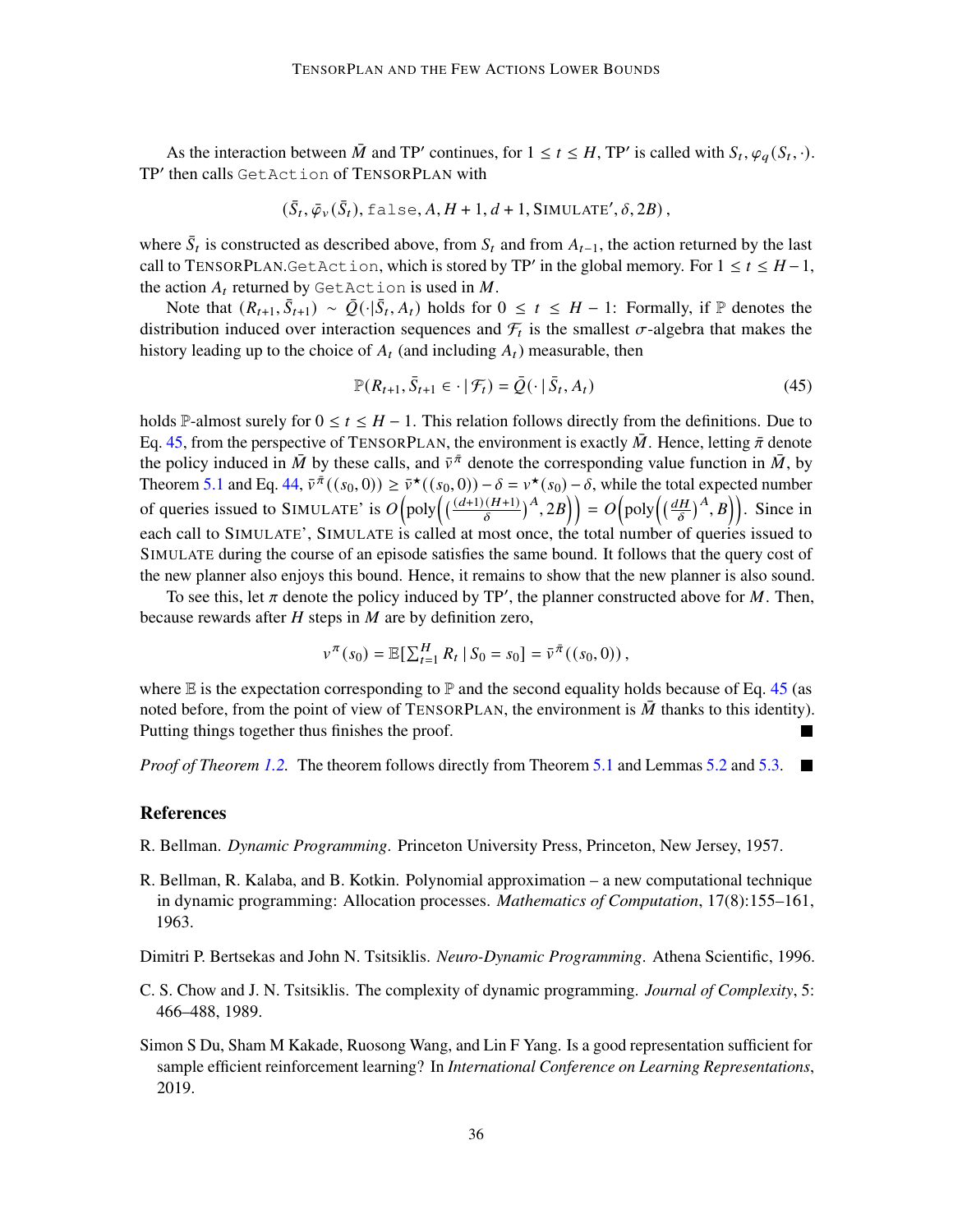- <span id="page-36-2"></span>Simon S Du, Sham M Kakade, Jason D Lee, Shachar Lovett, Gaurav Mahajan, Wen Sun, and Ruosong Wang. Bilinear classes: A structural framework for provable generalization in RL. In *ICML*, volume 139, pages 2826–2836, 2021.
- <span id="page-36-6"></span>Michael Kearns, Yishay Mansour, and Andrew Y Ng. A sparse sampling algorithm for near-optimal planning in large Markov decision processes. *Machine Learning*, 49:193–208, 2002.
- <span id="page-36-12"></span>Tor Lattimore, Csaba Szepesvári, and Gellért Weisz. Learning with good feature representations in bandits and in RL with a generative model. In *ICML*, pages 9464–9472, 2020.
- <span id="page-36-5"></span>Mausam and Andrey Kolobov. Planning with Markov decision processes: An ai perspective. *Synthesis Lectures on Artificial Intelligence and Machine Learning*, 6(1):1–210, 2012.
- <span id="page-36-9"></span>Remi Munos. Error bounds for approximate policy iteration. In *ICML*, pages 560–567, 2003.
- <span id="page-36-10"></span>Remi Munos. Error bounds for approximate value iteration. In *AAAI*, pages 1006–1011, 2005.
- <span id="page-36-14"></span>Martin L. Puterman. *Markov Decision Processes: Discrete Stochastic Dynamic Programming*. Wiley-Interscience, 1994.
- J Rust, J F Traub, and H Wozniakowski. Is there a curse of dimensionality for contraction fixed points in the worst case? *Econometrica*, 70(1):285–329, January 2002.
- <span id="page-36-4"></span>Bruno Scherrer. Improved and generalized upper bounds on the complexity of policy iteration. *Mathematics of Operations Research*, 41(3):758–774, August 2016.
- <span id="page-36-7"></span>Paul J. Schweitzer and Abraham Seidmann. Generalized polynomial approximations in Markovian decision processes. *Journal of Mathematical Analysis and Applications*, 110(2):568–582, September 1985.
- <span id="page-36-11"></span>Cs. Szepesvári and R. Munos. Finite time bounds for sampling based fitted value iteration. In *ICML*, pages 881–886, 2005.
- <span id="page-36-3"></span>Paul Tseng. Solving *h*-horizon, stationary Markov decision problems in time proportional to  $log(h)$ . *Operations Research Letters*, 9(5):287–297, 1990.
- <span id="page-36-8"></span>John N Tsitsiklis and Benjamin Van Roy. Feature-based methods for large scale dynamic programming. *Machine Learning*, 22(1):59–94, 1996.
- <span id="page-36-13"></span>Yuanhao Wang, Ruosong Wang, and Sham Kakade. An exponential lower bound for linearly realizable mdp with constant suboptimality gap. *Advances in Neural Information Processing Systems*, 34, 2021.
- <span id="page-36-1"></span>Gellért Weisz, Philip Amortila, Barnabás Janzer, Yasin Abbasi-Yadkori, Nan Jiang, and Csaba Szepesvári. On query-efficient planning in MDPs under linear realizability of the optimal statevalue function. In *COLT*, volume 134 of *Proceedings of Machine Learning Research*, pages 4355–4385, 2021a.
- <span id="page-36-0"></span>Gellért Weisz, Philip Amortila, and Csaba Szepesvári. Exponential lower bounds for planning in MDPs with linearly-realizable optimal action-value functions. In *ALT*, volume 132 of *Proceedings of Machine Learning Research*, pages 1237–1264, 2021b.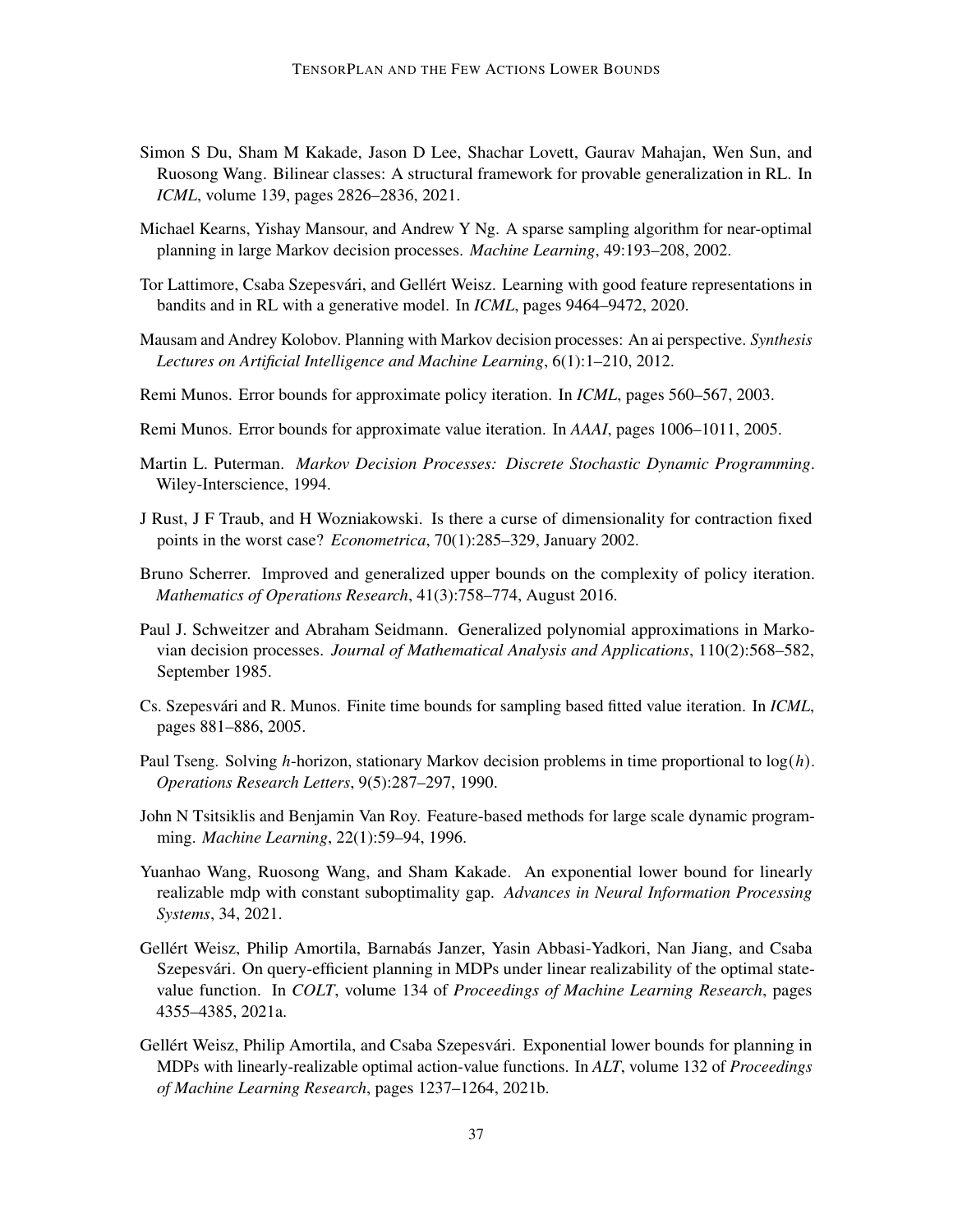<span id="page-37-1"></span>Zheng Wen and Benjamin Van Roy. Efficient exploration and value function generalization in deterministic systems. In *Advances in Neural Information Processing Systems*, pages 3021–3029, 2013.

<span id="page-37-0"></span>Yinyu Ye. The simplex and policy-iteration methods are strongly polynomial for the Markov decision problem with a fixed discount rate. *Mathematics of Operations Research*, 36(4):593–603, 2011.

# Appendix A. Calculating the linear features

# <span id="page-37-2"></span>A.1. Calculating feature components of  $\varphi$ <sub>v</sub>

We follow the notation of Section [4.7.](#page-27-1) In particular, for any state  $s \in S$ ,  $s \neq \bot$ , let  $s = s_{ki}$  be a state along step *i* of round *k*. We intend to linearize the expression  $g(ct_{ki}^{flip} + e_{ki}^{-fix})g(e_{ki}^{fix})$ .

Let  $x = ct_{ki}^{flip} + e_{ki}^{-fix}$  and  $y = e_{ki}^{fix}$ . Then, x and y can be written according to Eqs. [25,](#page-22-2) [26](#page-22-3) as:

$$
y = \frac{1}{2} \left( \langle \mathbf{1}, \hat{\mathbf{n}} \mathbf{x}_{ki} \rangle - \langle \hat{\mathbf{n}} \mathbf{x}_{ki} \cdot \bar{w}_{ki}, \bar{w}^{\star} \rangle \right) = \left\langle y_{(1,0)}, 1 \right\rangle + \left\langle y_{(1,1)}, \bar{w}^{\star} \right\rangle
$$
  
for  $y_{(1,0)} = \frac{1}{2} \langle \mathbf{1}, \hat{\mathbf{n}} \mathbf{x}_{ki} \rangle$  and  $y_{(1,1)} = -\frac{\sqrt{p}}{2} \hat{\mathbf{n}} \mathbf{x}_{ki} \cdot \bar{w}_{ki}$   
with  $||y_{(1,0)}||_2$ ,  $||y_{(1,1)}||_2 \le p$   

$$
x = \mathbf{c} t_{ki}^{\text{flip}} + \frac{1}{2} \left( \langle \mathbf{1}, -\hat{\mathbf{n}} \mathbf{x}_{ki} \rangle - \langle -\hat{\mathbf{n}} \mathbf{x}_{ki} \cdot \bar{w}_{ki}, \bar{w}^{\star} \rangle \right) = \left\langle x_{(1,0)}, 1 \right\rangle + \left\langle x_{(1,1)}, \bar{w}^{\star} \right\rangle
$$
  
for  $x_{(1,0)} = \mathbf{c} t_{ki}^{\text{flip}} + \frac{1}{2} \langle \mathbf{1}, -\hat{\mathbf{n}} \mathbf{x}_{ki} \rangle$  and  $x_{(1,1)} = -\frac{\sqrt{p}}{2} -\hat{\mathbf{n}} \mathbf{x}_{ki} \cdot \bar{w}_{ki}$   
with  $||x_{(1,0)}||_2$ ,  $||x_{(1,1)}||_2 \le p$ 

Notice that  $x_{(\cdot,\cdot)}$  and  $y_{(\cdot,\cdot)}$  do not depend on  $w^*$ , only on the current state  $s_{ki}$ . Furthermore, using Lemma [4.12](#page-27-2)

$$
x^{2} = \left\langle x_{(1,0)}^{2}, 1 \right\rangle + \left\langle 2x_{(1,0)}x_{(1,1)}, \overline{w}^{\star} \right\rangle + \left\langle b(x_{(1,1)} \otimes x_{(1,1)}), b(\overline{w}^{\star} \otimes \overline{w}^{\star}) \right\rangle
$$
  
\n
$$
= \left\langle x_{(2,0)}, 1 \right\rangle + \left\langle x_{(2,1)}, \overline{w}^{\star} \right\rangle + \left\langle x_{(2,2)}, (\overline{w}^{\star})^{2} \right\rangle
$$
  
\nfor  $x_{(2,0)} = x_{(1,0)}^{2}, x_{(2,1)} = 2x_{(1,0)}x_{(1,1)}, x_{(2,2)} = b(x_{(1,1)} \otimes x_{(1,1)}),$   
\nand  $(\overline{w}^{\star})^{\otimes 2} = b(\overline{w}^{\star} \otimes \overline{w}^{\star})$   
\nwith  $||x_{(2,0)}||_{2}, ||x_{(2,1)}||_{2}, ||x_{(2,2)}||_{2} \le 2p^{2}$   
\n
$$
g(x) = 1 + x \frac{-2p - 1}{2p^{2}} + x^{2} \frac{1}{2p^{2}} = \left\langle X_{(0)}, 1 \right\rangle + \left\langle X_{(1)}, \overline{w}^{\star} \right\rangle + \left\langle X_{(2)}, (\overline{w}^{\star})^{2} \right\rangle
$$
  
\nfor  $X_{(0)} = 1 + \frac{-2p - 1}{2p^{2}}x_{(1,0)} + \frac{1}{2p^{2}}x_{(2,0)},$   
\n
$$
X_{(1)} = \frac{-2p - 1}{2p^{2}}x_{(1,1)} + \frac{1}{2p^{2}}x_{(2,1)}, \text{ and } X_{(2)} = \frac{1}{2p^{2}}x_{(2,2)}
$$
  
\nwith  $||X_{(0)}||_{2} \le 4, ||X_{(1)}||_{2} \le 3, ||X_{(2)}||_{2} \le 1$ .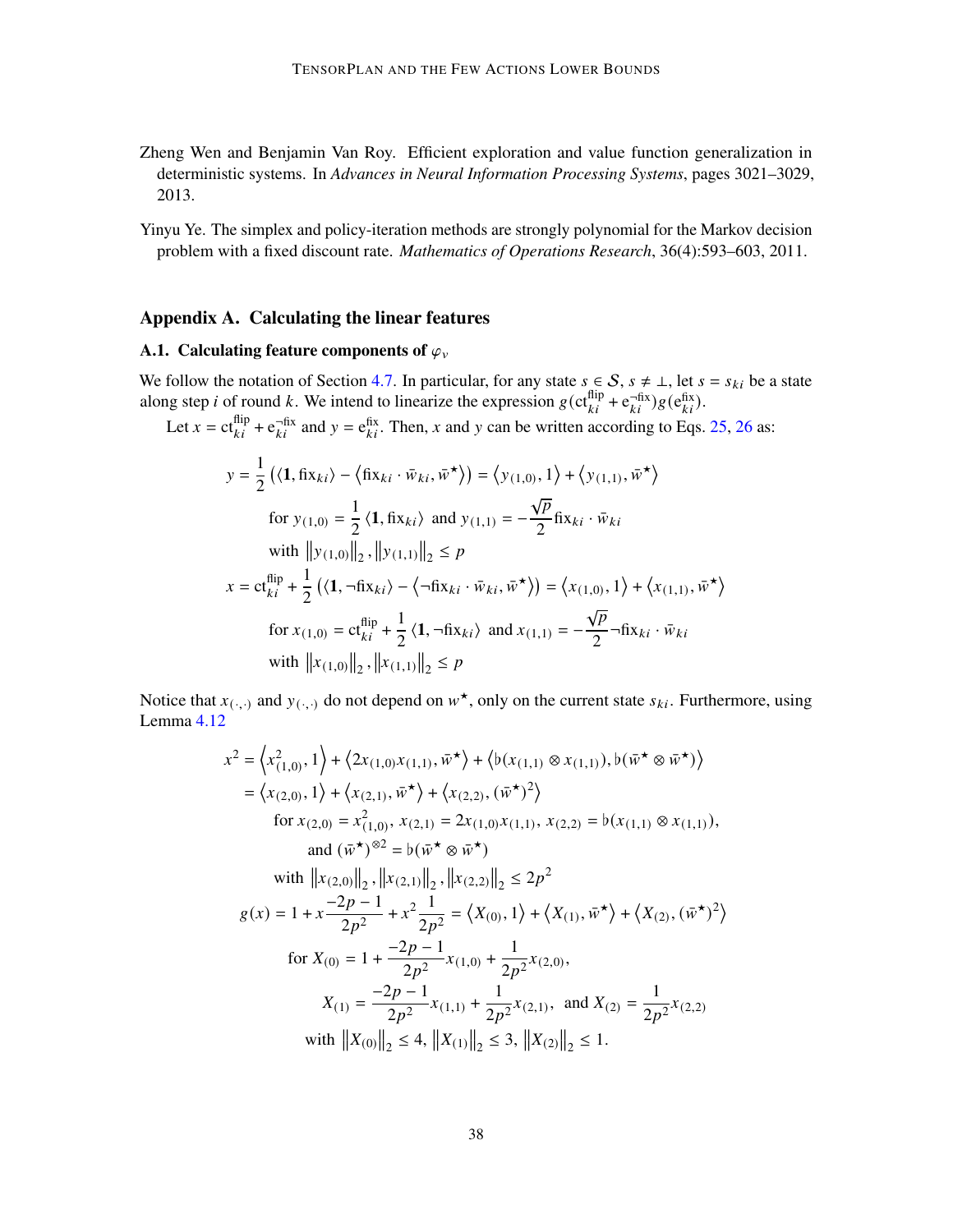and by a similar calculation,

$$
y^{2} = \langle y_{(2,0)}, 1 \rangle + \langle y_{(2,1)}, \overline{w}^{\star} \rangle + \langle y_{(2,2)}, (\overline{w}^{\star})^{2} \rangle
$$
  
for  $y_{(2,0)} = y_{(1,0)}^{2}$ ,  $y_{(2,1)} = 2y_{(1,0)}y_{(1,1)}$ ,  $y_{(2,2)} = b(y_{(1,1)} \otimes y_{(1,1)})$   
with  $||y_{(2,0)}||_{2}$ ,  $||y_{(2,1)}||_{2}$ ,  $||y_{(2,2)}||_{2} \le 2p^{2}$   
 $g(y) = \langle Y_{(0)}, 1 \rangle + \langle Y_{(1)}, \overline{w}^{\star} \rangle + \langle Y_{(2)}, (\overline{w}^{\star})^{2} \rangle$   
for  $Y_{(0)} = 1 + \frac{-2p - 1}{2p^{2}}y_{(1,0)} + \frac{1}{2p^{2}}y_{(2,0)}$ ,  

$$
Y_{(1)} = \frac{-2p - 1}{2p^{2}}y_{(1,1)} + \frac{1}{2p^{2}}y_{(2,1)}
$$
, and  $Y_{(2)} = \frac{1}{2p^{2}}y_{(2,2)}$   
with  $||Y_{(0)}||_{2} \le 4$ ,  $||Y_{(1)}||_{2} \le 3$ ,  $||Y_{(2)}||_{2} \le 1$ .

Therefore, again using Lemma [4.12,](#page-27-2)

$$
g(ct_{ki}^{flip} + e_{ki}^{-fix})g(e_{ki}^{fix}) = g(x)g(y)
$$
  
\n
$$
= \langle b(X_{(0)} \otimes Y_{(0)}), 1 \rangle + \langle b(X_{(0)} \otimes Y_{(1)} + X_{(1)} \otimes Y_{(0)}), \overline{w}^* \rangle
$$
  
\n
$$
+ \langle b(X_{(0)} \otimes Y_{(2)} + X_{(1)} \otimes Y_{(1)} + X_{(2)} \otimes Y_{(0)}), (\overline{w}^*)^{\otimes 2} \rangle
$$
  
\n
$$
+ \langle b(X_{(1)} \otimes Y_{(2)} + X_{(2)} \otimes Y_{(1)}), (\overline{w}^*)^{\otimes 3} \rangle + \langle b(X_{(2)} \otimes Y_{(2)}), (\overline{w}^*)^{\otimes 4} \rangle
$$
  
\n
$$
= \langle Z_{(0)}, 1 \rangle + \langle Z_{(1)}, \overline{w}^* \rangle + \langle Z_{(2)}, (\overline{w}^*)^{\otimes 2} \rangle + \langle Z_{(3)}, (\overline{w}^*)^{\otimes 3} \rangle + \langle Z_{(4)}, (\overline{w}^*)^{\otimes 4} \rangle
$$
  
\nfor  $Z_{(0)} = b(X_{(0)} \otimes Y_{(0)}),$   
\n
$$
Z_{(1)} = b(X_{(0)} \otimes Y_{(1)} + X_{(1)} \otimes Y_{(0)}),
$$
  
\n
$$
Z_{(2)} = b(X_{(0)} \otimes Y_{(2)} + X_{(1)} \otimes Y_{(1)} + X_{(2)} \otimes Y_{(0)}),
$$
  
\n
$$
Z_{(3)} = b(X_{(1)} \otimes Y_{(2)} + X_{(2)} \otimes Y_{(1)}),
$$
  
\n
$$
(\overline{w}^*)^{\otimes 3} = b(\overline{w}^* \otimes \overline{w}^* \otimes \overline{w}^*),
$$
  
\n
$$
(\overline{w}^*)^{\otimes 4} = b(\overline{w}^* \otimes \overline{w}^* \otimes \overline{w}^* \otimes \overline{w}^*)
$$
  
\nwith  $||Z_{(0)}||_2 \le 16, ||Z_{(1)}||_2 \le 24, ||Z_{(2)}||_2 \$ 

# <span id="page-38-1"></span>A.2. Calculating feature components of  $\varphi_q$

We follow the notation of Section [4.7.](#page-27-1) In particular, for any state  $s \in S$ ,  $s \neq \bot$  and action  $a \in [A]$ , let  $s = s_{ki}$  be a state along step *i* of round k. Let  $s_{k,i+1}^a$  denote the value taken by  $s_{k,i+1}$  if  $a_{ki} = a$ , and similarly for  $w_{k,i+1}^a$ . We intend to linearize the expression  $g(\text{diff}(w_{k+1,0}^a, w^{\star}))$ .

<span id="page-38-0"></span>Let 
$$
x = \text{diff}\left(w_{k+1,0}^a, w^*\right)
$$
. By Eq. 7,  
\n
$$
x = \frac{1}{2}\left(p - \left\langle w_{k+1,1}^a, w_* \right\rangle\right) = \left\langle x_{(1,0)}, 1 \right\rangle + \left\langle x_{(1,1)}, w^*\right\rangle
$$
\nfor  $x_{(1,0)} = \frac{1}{2}p$  and  $x_{(1,1)} = -\frac{1}{2}w_{k+1,1}^a$   
\nwith  $||x_{(1,0)}||_2$ ,  $||x_{(1,1)}||_2 \le p$  (47)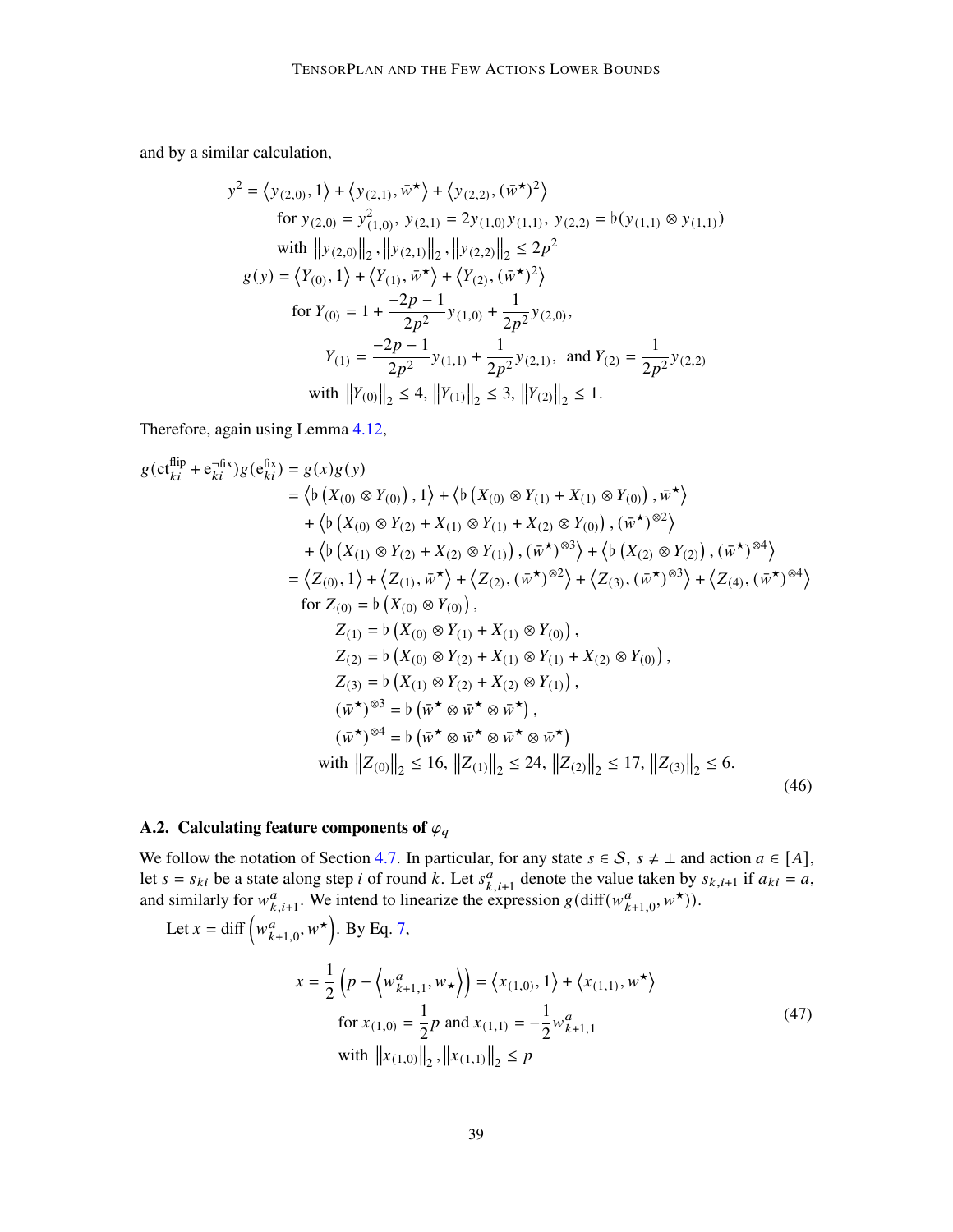By a similar calculation to the previous case,

<span id="page-39-0"></span>
$$
x^{2} = \langle x_{(1,0)}^{2}, 1 \rangle + \langle 2x_{(1,0)}x_{(1,1)}, w^{\star} \rangle + \langle b(x_{(1,1)} \otimes x_{(1,1)}), b(w^{\star} \otimes w^{\star}) \rangle
$$
  
\n
$$
= \langle x_{(2,0)}, 1 \rangle + \langle x_{(2,1)}, w^{\star} \rangle + \langle x_{(2,2)}, (w^{\star})^{2} \rangle
$$
  
\nfor  $x_{(2,0)} = x_{(1,0)}^{2}, x_{(2,1)} = 2x_{(1,0)}x_{(1,1)}, x_{(2,2)} = b(x_{(1,1)} \otimes x_{(1,1)}),$   
\nand  $(w^{\star})^{\otimes 2} = b(w^{\star} \otimes w^{\star})$   
\nwith  $||x_{(2,0)}||_{2}, ||x_{(2,1)}||_{2}, ||x_{(2,2)}||_{2} \le 2p^{2}$   
\n $g(x) = 1 + x \frac{-2p - 1}{2p^{2}} + x^{2} \frac{1}{2p^{2}} = \langle X_{(0)}, 1 \rangle + \langle X_{(1)}, w^{\star} \rangle + \langle X_{(2)}, (w^{\star})^{2} \rangle$   
\nfor  $X_{(0)} = 1 + \frac{-2p - 1}{2p^{2}}x_{(1,0)} + \frac{1}{2p^{2}}x_{(2,0)},$   
\n
$$
X_{(1)} = \frac{-2p - 1}{2p^{2}}x_{(1,1)} + \frac{1}{2p^{2}}x_{(2,1)}, \text{ and } X_{(2)} = \frac{1}{2p^{2}}x_{(2,2)}
$$
  
\nwith  $||X_{(0)}||_{2} \le 4, ||X_{(1)}||_{2} \le 3, ||X_{(2)}||_{2} \le 1.$  (49)

# <span id="page-39-1"></span>Appendix B. Pseudocode and constants of TENSORPLAN

| Algorithm 2 TENSORPLAN.GetAction                                                                                                                                                            |  |                    | <b>Algorithm 3 APPROXTD</b>                                                             |  |
|---------------------------------------------------------------------------------------------------------------------------------------------------------------------------------------------|--|--------------------|-----------------------------------------------------------------------------------------|--|
| 1: Inputs: $s, \varphi_v$ , EpisodeStart,<br>$A, H, d$ , SIMULATE, $\delta, B$                                                                                                              |  |                    | 1: <b>Inputs:</b> $s, \varphi_v(s)$ , A, n, SIMULATE                                    |  |
| 2:<br>3: if EpisodeStart then $\rightarrow$ Initialize global $\theta^+$                                                                                                                    |  | 3:                 | 2: for $a = 1$ to A do<br>for $l = 1$ to n do                                           |  |
| TENSORPLAN.Init(<br>4:                                                                                                                                                                      |  | 4:                 | $(R_l, S'_l, \varphi_v(S'_l)) \leftarrow$                                               |  |
| $s, \varphi_{v}(s), A, H, d, SIMULATE, \delta)$<br>$5:$ end if                                                                                                                              |  | 5:<br>6:           | SIMULATE(s, a)<br>$\tilde{\Delta}_l \leftarrow [R_l, (\varphi_v(S'_l) - \varphi_v(s))]$ |  |
| 6: $\Delta$ . $\leftarrow$ ApproxTD(s, $\varphi_v(s)$ , A, n <sub>2</sub> , SIMULATE)                                                                                                       |  | 7:                 | end for                                                                                 |  |
| 7: Access $\theta^+$ saved by TENSORPLAN. Init<br>8: <b>return</b> arg min <sub><math>a \in [A]</math></sub> $\left  \left\langle \overline{\Delta}_a, [1, \theta^+] \right\rangle \right $ |  | 8:<br>$9:$ end for | $\Delta_a := \frac{1}{n} \sum_{l \in [n]} \tilde{\Delta}_l$                             |  |
|                                                                                                                                                                                             |  |                    | 10: <b>return</b> $(\Delta_a)_{a \in [A]}$                                              |  |